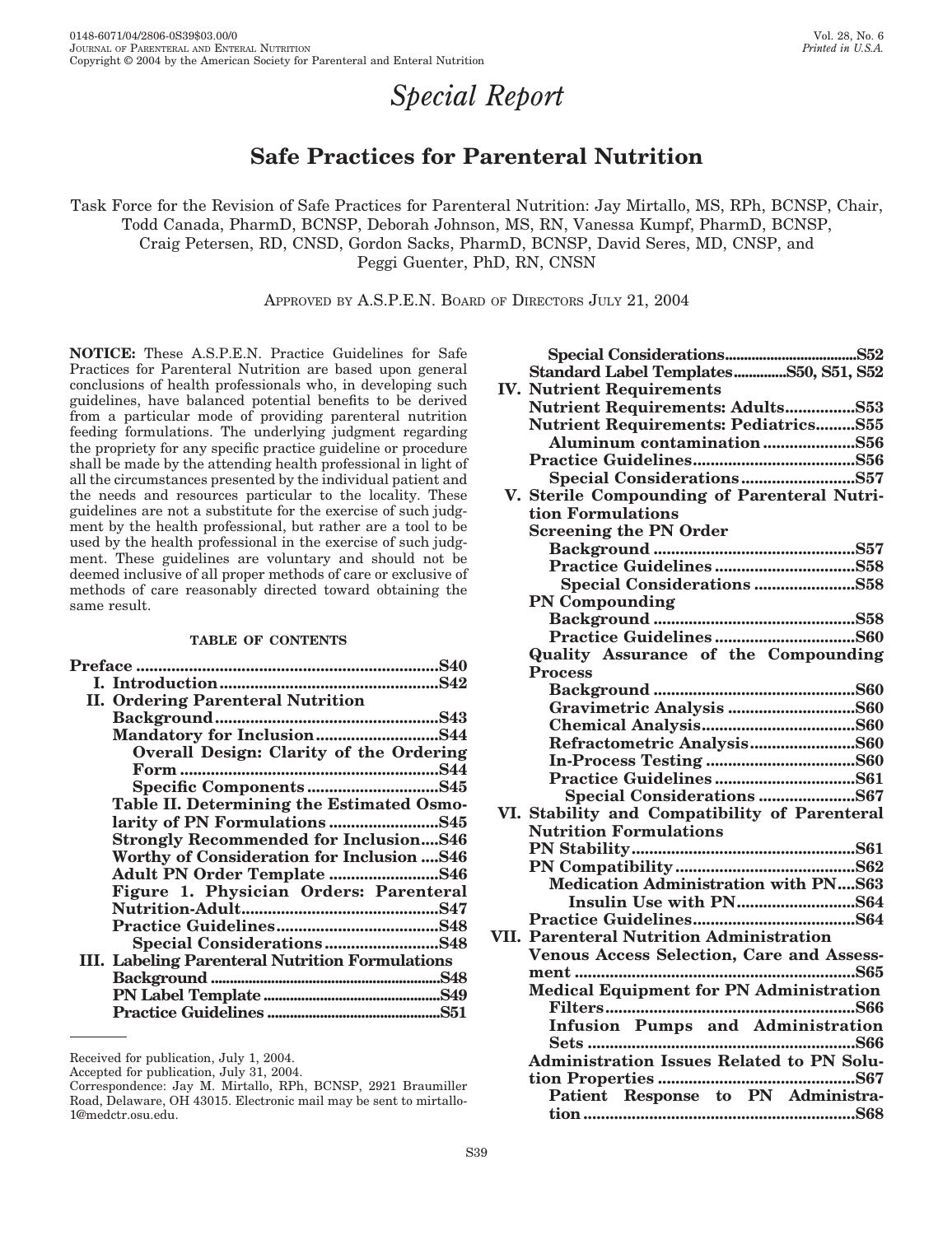**IVFE infusion in hypertriglyceridemic patients ......................................................S68 Use of PN Prepared by Another Facility ...S68 Practice Guidelines.....................................S69**

#### **GLOSSARY OF TERMS**

**Automated Compounding Device:** A device used in the preparation of parenteral nutrition. It automates the transfer of dextrose, amino acids, fat emulsion, and sterile water, as well as small volume injectables, such as electrolytes and minerals to the final PN container. The device is driven by computer software.

**Beyond-use Date:** The date established by healthcare professionals from the published literature or manufacturer-specific recommendations beyond which the pharmacy-prepared product should not be used.

**Compatibility:** The ability to combine 2 or more chemical products such that the physical integrity of the products is not altered. Incompatibility refers to concentration-dependent precipitation or acid-base reactions that result in physical alteration of the products when combined together.

**Computerized Prescriber Order Entry (CPOE):** A prescription ordering system where the prescriber enters orders directly into a computer.

**DEHP:** Di (2-ethylhexyl) phthalate, a plasticizer used in various intravenous administration sets or plastic infusion bags.

**Dosing Weight:** The weight used by the clinician in determining nutrient doses. Dependent on institutional or professional preference, the dosing weight may be the actual, ideal or adjusted body weight of the individual.

**Drug-nutrient Interaction:** An event that occurs when nutrient availability is altered by a medication, or when a drug effect is altered or an adverse reaction caused by the intake of nutrients.

**Dual-chamber Bags:** A bag designed to promote extended stability of a PN formulation by separating the IVFE from the rest of the formulation. It consists of 2 chambers separated by a seal or tubing that is clamped. At the time of administration, the seal or clamp is opened to allow the contents of both chambers to mix and create a TNA.

**Expiration Date:** The date established from scientific studies to meet FDA regulatory requirements for commercially manufactured products beyond which the product should not be used.

**Hang Time:** The period of time beginning with the flow of a fluid through an administration set and catheter or feeding tube and ending with the completion of the infusion.

**Institute of Safe Medication Practices (ISMP):** A nonprofit organization that works closely with healthcare practitioners and institutions, regulatory agencies, professional organizations and the pharmaceutical industry to provide education about adverse drug events and their prevention. The Institute provides an independent review of medication errors that have been voluntarily submitted by practitioners to a national Medication Errors Reporting Program (MERP) operated by the United States Pharmacopeia (USP).

**Intravenous Fat Emulsion (IVFE):** An intravenous oil-in-water emulsion of oil(s), egg phosphatides and glycerin. The term should be used in preference to lipids.

**MEDMARX:** The internet-based medication error reporting program operated by the U.S. Pharmacopeia that complements quality improvement activities at the local and national level. MEDMARX is available through subscription service only.

**Osmolarity:** The number of osmotically active particles in a solution, expressed as milliosmoles per liter of solution. The osmolarity of a PN formulation needs to be considered, when determining whether that solution can be administered through a peripheral vein.

**Parenteral Nutrition:** Nutrients provided intravenously.

Central: Parenteral nutrition delivered into a high flow vein, usually the superior vena cava adjacent to the right atrium.

Peripheral: Parenteral nutrition delivered into a peripheral vein, usually of the hand or forearm.

**Percent Concentration (weight/volume):** A standardized unit of concentration determined by the amount of drug or nutrient within a given volume, whereby  $1\%$  (w/v) is equivalent to 1 g of drug or nutrient per 100 mL of volume.

**Stability:** The extent to which a product retains, within specified limits, and throughout its period of storage and use (i.e., its shelf-life), the same properties and characteristics that it possessed at the time of its manufacture.

**Total Nutrient Admixture (TNA):** A parenteral nutrition formulation containing IVFE as well as the other components of PN (carbohydrate, amino acids, vitamins, minerals, trace elements, water and other additives) in a single container.

**Medication Error Reporting Program (MERP):** U.S. Pharmacopeia's spontaneous reporting program for medication errors that is operated in cooperation with the Institute for Safe Medication Practices for use by any healthcare professional or interested party.

**Venous Access Devices (VAD):** Catheters placed directly into the venous system for infusion therapy and/or phlebotomy.

#### **PREFACE**

The members of the American Society for Parenteral and Enteral Nutrition (A.S.P.E.N.) are health care professionals representing the fields of medicine, nursing, pharmacy, and dietetics. A.S.P.E.N.'s mission is to serve as the preeminent, interdisciplinary nutrition society dedicated to patient-centered, clinical practice worldwide through advocacy, education, and research in specialized nutrition support.

Patients may be treated with parenteral nutrition (PN) in any of several care settings including hospitals, long-term care or rehabilitation facilities, or at home. Because patients transfer from one health care environment to another, it is the opinion of the A.S.P.E.N. Board of Directors that the practice guidelines in the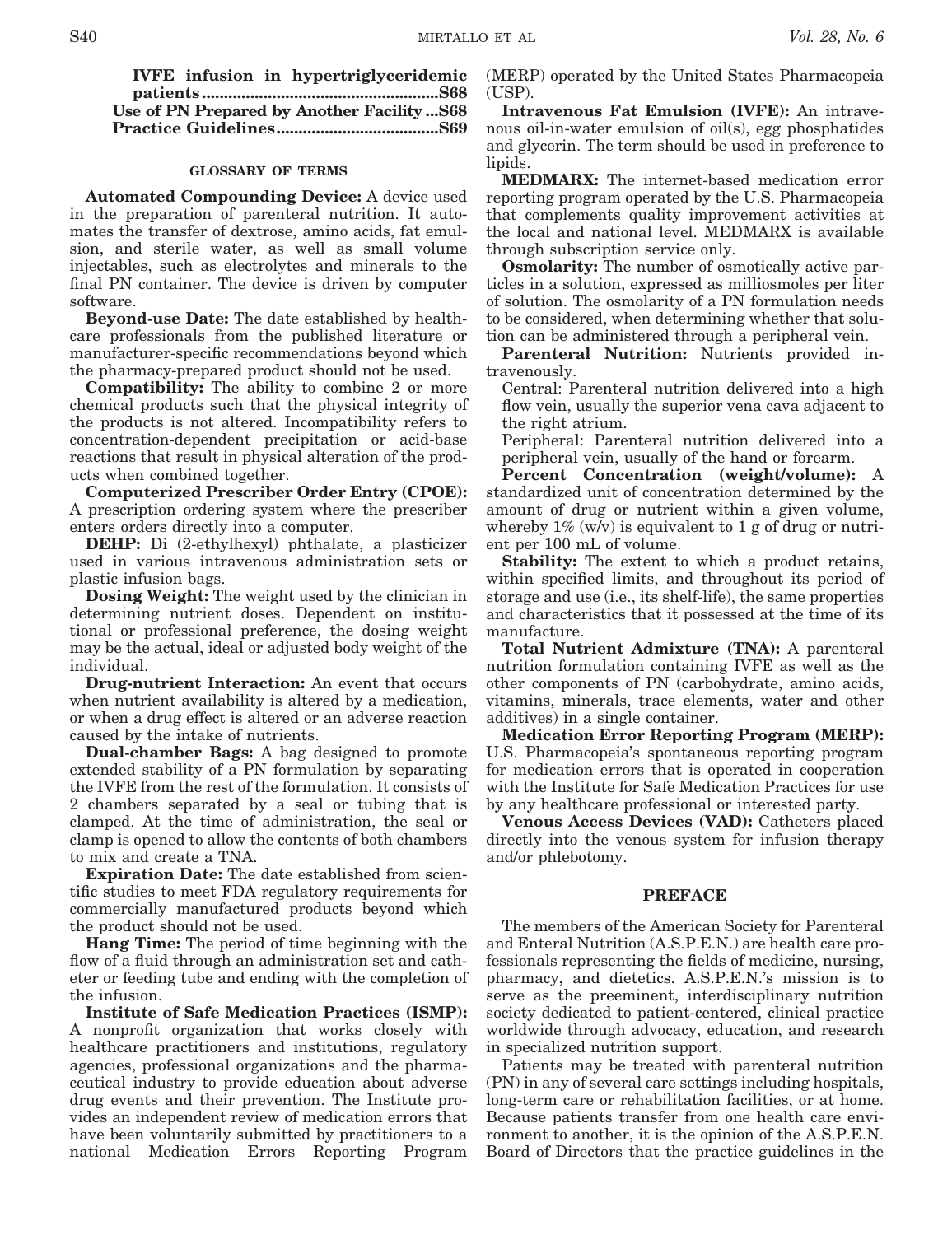"Safe Practices for Parenteral Nutrition" are the standard of practice for the provision of PN in all healthcare settings.

The original 'Safe Practice' document was specific to PN and the practice of pharmacy.<sup>1</sup> The objective of this revision is to deal with PN in a comprehensive manner realizing the interdisciplinary nature of this therapy. A new section is added that addresses the 'ordering of parenteral nutrition'. The nutrient range section is expanded to provide dosage recommendations that go beyond normal requirements and include components not addressed in the initial guidelines (e.g., iron and the potential for developing an essential fatty acid deficiency). Further, the PN filtration section is renamed and expanded into: "Administration of parenteral nutrition". This section includes hang time for intravenous fat emulsion (IVFE) and PN, formula review prior to administration as well as institutional use of PN brought from home or sent with the patient on transfer from another facility.

Unfortunately, practice for some of these latter areas have little, if any, published evidence to support good practice. As such, the Task Force conducted the 2003 Survey of PN Practices. This provided an overview of the variance and consistency of current practices. The survey was organized in the following sections: demographics, writing PN orders, computer order entry of PN orders and problems with PN orders. There were 667 responses, mostly from hospitals (85%), with dietitians (55%) and pharmacists (32%) being the predominant professionals responding to the questionnaire. In the home health care environment, responses were from pharmacists (76%) and dietitians (17%). The average daily census for organizations responding was 100 patients. Most organizations used a once daily nutrient infusion system (76%). The number of adult PN patients per day was from 0 –20 for 85% of responders. However, 4.9% of responders reported more than 40 adult PN patients per day. For organizations that had neonate and pediatric patients, the number of PN patients per day was 0 –5 for both.

Over half (54%) of responders had a performance improvement program that monitored the appropriate use of PN, accuracy of PN orders, metabolic complications and catheter and infectious complications. Physicians and nurses selected these categories more frequently than pharmacists and dietitians. Quality control of PN compounding and PN costs were not monitored as frequently  $(<50\%)$ .

It was noted that physicians were the professional group responsible for writing PN orders. However, there was also significant involvement by dietitians as well as pharmacists. It is noteworthy that nurse practitioners and physician assistants were also involved with writing PN orders. Oversight of writing the PN order was performed predominantly by the pharmacist with significant involvement by a nutrition support service, medical staff committee and nutrition and dietetics department. For PN components, the base formula was ordered in terms of percent final concentration (47%) or as the percent of stock solution (31%). There is no consistent method of ordering PN electrolytes. Phosphorus is usually ordered as millimoles (mmol) of phosphorus or as both mmol of phosphorus and milliequivalents (mEq) of associated cation. Electrolytes as components of the amino acid formulation were not usually considered when writing PN orders (71%). Multiple electrolyte formulations were used in 62% of organizations, according to the summary of responses, but only 46% of the time according to the pharmacist response (in this case, the pharmacist response should be more accurate). In 62% of responders, the pharmacist adjusts the chloride and acetate content of the PN formulation. Trace elements are ordered as a standard volume (87%) with only some organizations adjusting the content based on the patient's clinical condition (22%). Standard order forms are used by 87% of responders of which 96% are for adults and  $40 - 42\%$  are for pediatric and neonatal patients. Home infusion services are the outlier in this group where standard order forms are used in only 32% of organizations. Standard orders for laboratory tests and patient care orders are used in only 54% of cases. Data for the hang time or maximal infusion rate of IVFE were more difficult to interpret since a write-in answer was required. The maximum hang time for a total nutrient admixture (TNA) was 24 hours and intermittent, separate IVFE infusion of 12 hours. Responses to minimum hang time (related to maximal infusion rates) were not consistent.

Only 29% of organizations used a computerized prescriber order entry (CPOE) system for PN orders. Of these, 88% used it for adults and 54% and 58% used it for pediatric and neonatal patients. The majority of pharmacies (88%) used an automated compounding device. Order input to the automated compounding device was done by the pharmacist 84% of the time due to a lack of an interface with the CPOE system. Only 15% of organizations outsourced PN formulations. Of those that did, a pharmacist at the organization reviewed the order where the order originated (95%) prior to it being sent to the compounding pharmacy.

Problems with PN orders were queried in the following manner; number of PN orders written per day, percent of orders requiring clarification, reasons orders needed to be clarified, frequency of errors in PN therapy, categories of PN adverse events and severity of adverse events. Most (55%) organizations deal with 0 –10 PN orders per day while 15% had more than 30 orders per day. These orders need to be clarified  $\leq 25\%$ of the time for 88% of responders and  $\leq 10\%$  of the time for 61% of responders. The most frequent reasons orders need to be clarified are macronutrient content, illegible orders, incompatibility, nutrient dose outside the normal range, infusion rate not prescribed and incorrect PN volume. Seldom, if ever, were orders clarified for a pharmacy compounding error. The highest ranked reason, very often (5% of responders) was illegible orders. The frequency of reported errors per month for PN was low (none in  $26\%$ , 1–5 in 60% and 6–10 in 10% of responders). These events were related to electrolytes (69%), dextrose (31%), insulin (31%), amino acids, vitamins and IVFE (15% and 26%). Of these errors, 55% of responders related them to errors in ordering PN in the category of 1–25%, 12% in the 26–50% category, 8% in the 51–75% category and 17%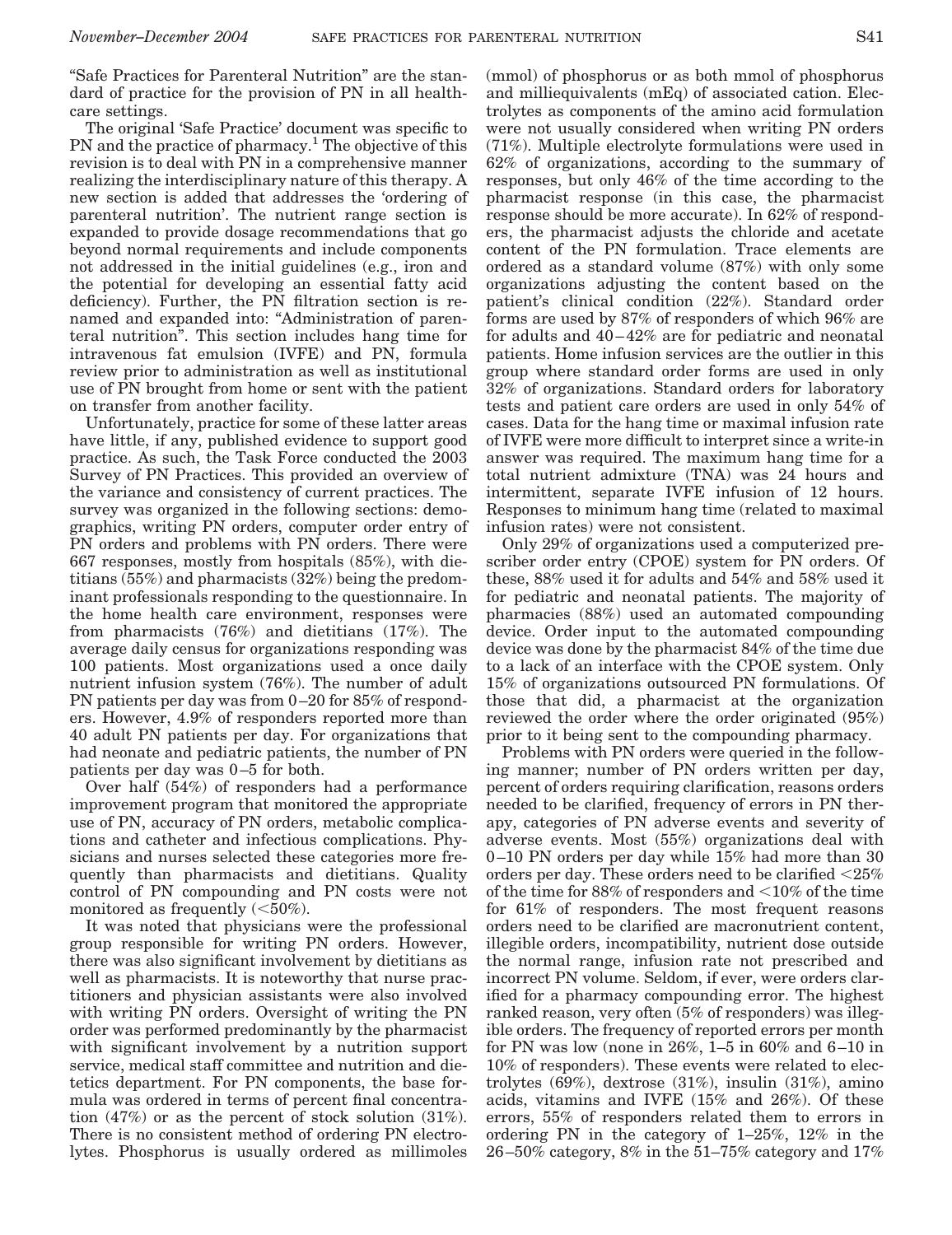in the 76 –100% category. For adverse events that had occurred in the last 2 years, 44% of responders were not aware of any events, 64% of the events required no treatment or just an increase in monitoring. Only 10% responded that none of these events occurred. Of interest are the reports by a few responders of harm, temporary  $(13\%, N = 61$  responders) or permanent  $(2\%,$  $N = 7$  responders), near-death (3%,  $N=16$  responders) or death  $(2\%, N = 7$  responders). Whether hospitals allowed PN formulations compounded by organizations other than their own was queried and results were mixed (43% - Yes, 58% - No).

Realizing that the original Safe Practice guidelines are not consistently implemented, $2$  the Task Force used this information to identify practices pertinent to the revision of the Safe Practice guidelines. The survey results presented in this document are those findings pertinent to the development of the guideline. A more in-depth and complete analysis of the 2003 Survey of PN Practices will be conducted and reported by the Task Force within the next year. This snapshot of current practices and expert opinion or consensus provided by both external and internal reviews was compiled into the current Safe Practices.

Guidelines will be presented in a format similar to the A.S.P.E.N. *Guidelines for the Use of Parenteral and Enteral Nutrition in Adult and Pediatric Patient*. 3 "Safe Practices for Parenteral Nutrition" is organized into seven sections.

- Introduction
- Ordering parenteral nutrition
- Labeling parenteral nutrition formulations
- Nutrient requirements
- Sterile compounding of parenteral nutrition formulations
- Stability and compatibility of parenteral nutrition formulations
- Parenteral nutrition administration

Each section includes an introduction to the practice area addressed, with examples where clinical data (including patient harm) support the need for practice guidelines to ensure patient safety; specific practice guidelines based on consensus of the Task Force members; summary of areas requiring special consideration; and a list of supporting references.

The members of the Task Force for the Revision of Safe Practices for Parenteral Nutrition are as follows:

Chairman:

Jay Mirtallo, MS, RPh, BCNSP The Ohio State University Medical Center Columbus, Ohio

Todd Canada, PharmD, BCNSP The University of Texas, MD Anderson Cancer Center Houston, Texas

Deborah Johnson, MS, RN Meriter Hospital Madison, WI

Vanessa Kumpf, PharmD, BCNSP Nutrishare, Inc Elk Grove, CA

Craig Petersen, RD, CNSD University of California Davis Medical Center Sacramento, CA

Gordon Sacks, PharmD, BCNSP University of Wisconsin Madison, WI

David Seres, MD, CNSP Albert Einstein College of Medicine New York, NY

Peggi Guenter PhD, RN, CNSN A.S.P.E.N. Silver Spring, MD

This document was internally reviewed by the A.S.P.E.N. Standards Committee as well as the Dietetic, Nursing, Medical, and Pharmacy Practice Sections and approved by the A.S.P.E.N. Board of Directors after external review by individuals and other associations of health care professionals. A.S.P.E.N. recognizes that the practice guidelines will have broad ramifications in changing clinical practice in many health care settings for pharmacists, physicians, nurses, dietitians, and technical support personnel. It is hoped that these guidelines will be accepted and used to prevent future patient harm, and will serve as a catalyst for future research.

#### REFERENCES

- 1. National Advisory Group on Standards and Practice Guidelines for Parenteral Nutrition: Safe practices for parenteral nutrition formulations. *JPEN J Parenter Enteral Nutr.* 1998;22:49 – 66.
- 2. O'Neal BC, Schneider PJ, Pedersen CA, Mirtallo JM. Compliance with safe practices for preparing parenteral nutrition formulations. *Am J Health-Syst Pharm.* 2002;59:264 –269.
- 3. A.S.P.E.N. Board of Directors and The Clinical Guidelines Task Force. Guidelines for the use of parenteral and enteral nutrition in adult and pediatric patients. *JPEN J Parenter Enteral Nutr*. 2002;26 (Suppl):1SA–138SA. (Errata:2002;26:144).

## **SECTION I: INTRODUCTION**

Over the past four decades, parenteral nutrition (PN) has become an important primary (e.g., intestinal failure) and adjunctive therapy in a variety of disease states. Parenteral nutrition refers to all PN formulations; total nutrient admixtures (TNA) are PN formulations that include intravenous fat emulsions (IVFE); and 2 in 1 formulations are PN formulations that do not include IVFE. PN benefits patients having significant disruption in gastrointestinal (GI) function becoming a lifeline for those who have a permanent loss of the GI tract such as patients with GI fistulas or short bowel syndrome. New knowledge and technology have improved patient selection for PN therapy. Refinement of PN will continue to make it a useful therapy in the management of patients with dysfunctional GI tracts. However, PN formulations are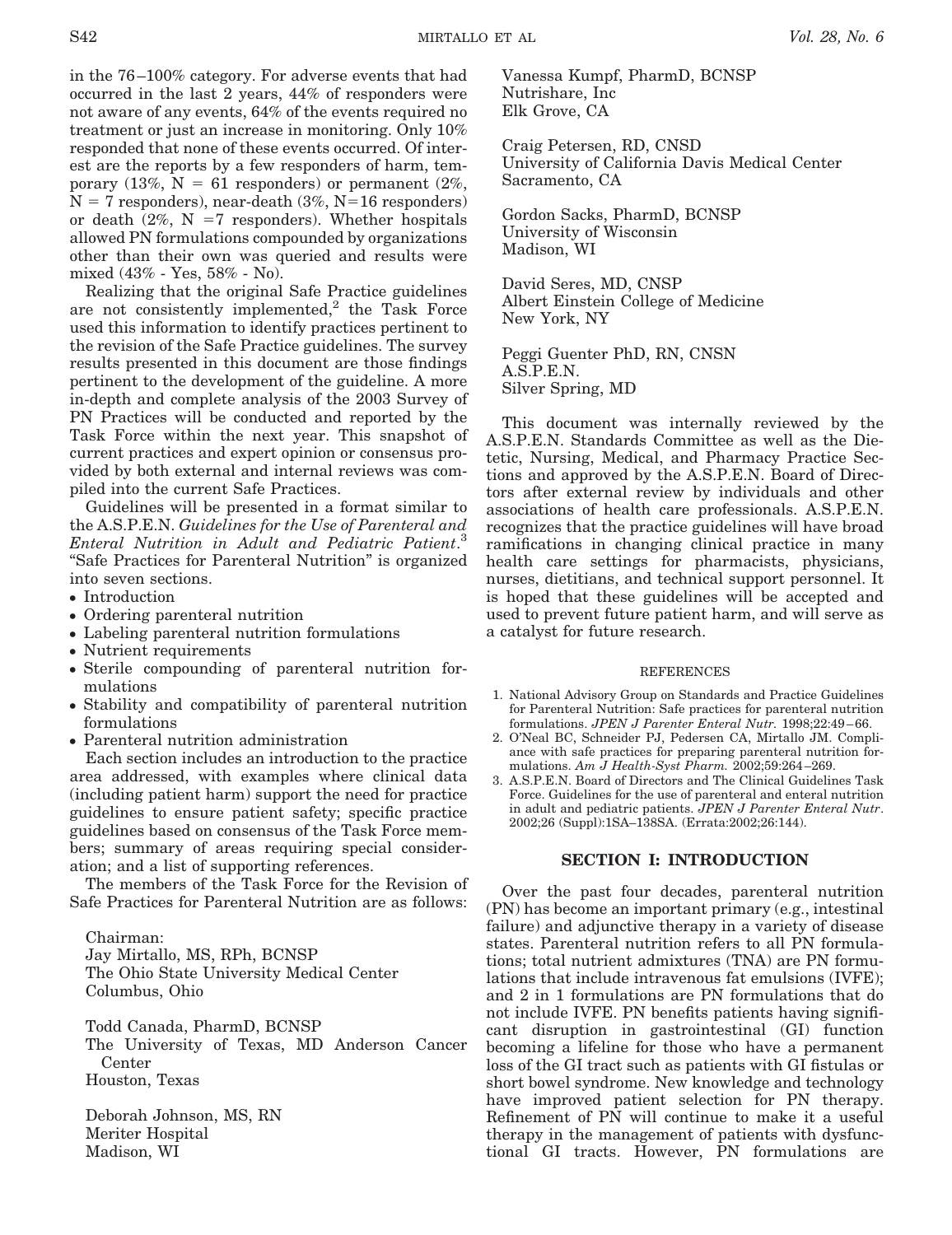extremely complex admixtures containing 40 or more components including amino acids, dextrose, fat emulsions, water, electrolytes, trace elements, and vitamins. Each of these components is a regulated prescription drug product. Serious harm and death have occurred from improperly prepared and administered PN formulations. With a potential for significant benefit to many patients, its complexity warrants an effective process of ordering, preparation, administration and monitoring to assure a quality outcome from therapy. Early PN programs focused on minimizing the frequency, severity, and type of complications that could result from this therapy. The interdisciplinary approach was found to improve efficacy, reduce complications, and facilitate efficient, cost-effective PN therapy. Despite the highly successful use of PN for many years, the following adverse events demonstrate the types of PN errors that can result in serious harm and even death:

- Two deaths related to errors in PN compounding led to a Safety Alert being issued by the U.S. Food and Drug Administration  $(FDA)^1$ . Autopsy of the patients involved found diffuse microvascular pulmonary emboli. There were also at least two other cases of respiratory distress occurring in patients at the same institution. These patients had received total nutrient admixtures (TNA) thought to contain a precipitate of calcium phosphate that resulted from improper admixture practices in the pharmacy.
- Hospital personnel misinterpreted the dextrose content on the label of a PN formulation used in home care, which resulted in a pediatric patient's death.<sup>2</sup> The home care label read: "300 mL of 50% dextrose." The hospital pharmacy interpreted this as a final concentration of dextrose 50% (up to twice the concentration typically used in PN therapy). The patient died after 2 days of receiving infusion of the incorrect formula.
- Two other fatal incidents have been reported involving pharmacy-compounding operations for pediatric dextrose solutions.<sup>3</sup> One infant was overdosed with dextrose when the PN was prepared with amino acids and two bags of 50% dextrose in place of one bag of 50% dextrose and one bag of sterile water. The other infant was underdosed with dextrose while receiving a 1.75% final concentration of dextrose solution rather than a 17.5% concentration.
- Another PN formulation was compounded with no dextrose, resulting in irreversible brain damage when administered to a neonate.<sup>4</sup>
- An incident involving the misinterpretation of a label resulted in iron overload and liver toxicity in a child receiving PN with iron dextran.<sup>5</sup> In this case, the PN label read, "iron dextran 1 mL," the intention being to use a 1-mg/mL concentration prediluted by the pharmacy. However, the solution containing the undiluted, 50-mg/mL concentration was used in compounding and resulted in a 50-fold error in the dose administered.
- Four children were infected, two of whom died as a result of receiving contaminated PN admixtures.<sup>6</sup> *Enterobacter cloacae* was cultured from disposable

tubing that was used in the automated compounding of these PN admixtures.

- A 2-year old child receiving home PN died after an excessively high level of potassium was identified in the PN formulation. The most likely explanation provided for the death was human error in the manual preparation of the PN formulation.<sup>7</sup>
- Two premature infants developed extreme magnesium toxicity while receiving PN that was the result of an automated PN compounder malfunction.<sup>8</sup>

PN has the potential for serious adverse events involving many PN components as well as system breakdowns. Analysis of data reported to the United States Pharmacopeia Medication Error Reporting Program (MERP), presented in cooperation with the ISMP, and the MEDMARX medication error database suggests that PN events are low in frequency but have the capacity to cause patient harm. Errors were related to wrong drug preparation, improper dose, labeling and problems with automated compounding devices. The PN components most commonly associated with errors were electrolytes, concurrent drug therapy, insulin and dextrose.<sup>9</sup> It is unclear what proportion of actual PNassociated errors are actually reported to the USP.

The information provided in the 'Safe Practices for Parenteral Nutrition' document provides guidelines along with supporting evidence to foster quality PN therapy. The intent is for the principles provided in the document to become incorporated into healthcare organization practice for the purpose of minimizing the risk of PN. The complexity of this therapy cannot be understated. There is good evidence in support of practices that favor positive patient outcomes.

#### REFERENCES

- 1. Food and Drug Administration. Safety Alert: Hazards of precipitation associated with parenteral nutrition. *Am J Hosp Pharm.* 1994;51:1427–1428.
- 2. Carey LC, Haffey M. Incident: Home TPN formula order misinterpreted after hospital admission. *Home Care Highlights.* 1995; (spring):7.
- 3. Cobel MR. Compounding pediatric dextrose solutions. Medication error alert. *ASHP Newsletter.* 1995;(Aug):3.
- 4. Gebbart F. Test hyperal solutions? Florida mom says yes. *Hosp Pharm Report.* 1992;(Feb):35.
- 5. Iron overdose due to miscommunication of TPN order. Error alert. *Pharmacy Today.* 1995;(Sep).
- 6. Two children die after receiving infected TPN solutions. *Pharm J.* 1994;(Aug):3. 2.
- 7. www.hopkinsmedicine.org/Press\_releases/2003/12\_19\_03.html.
- 8. Ali A, Walentik C, Mantych GJ, Sadiq HF, Keenan WJ, Noguchi A. Iatrogenic acute hypermagnesemia after total parenteral nutrition infusion mimicking septic shock syndrome: two case reports. *Pediatrics.* 2003;112(1 Pt 1):e70 – e72.
- 9. The U.S. Pharmacopeia Center for the Advancement of Patient Safety medication error reporting programs—MEDMARX<sup>SM</sup> and the Medication Errors Reporting Program.

## **SECTION II: ORDERING PARENTERAL NUTRITION**

#### BACKGROUND

As reported in the introduction to this document, life-threatening errors continue to occur in the preparation and delivery of PN admixtures to patients. Many of the errors that occur are related to the order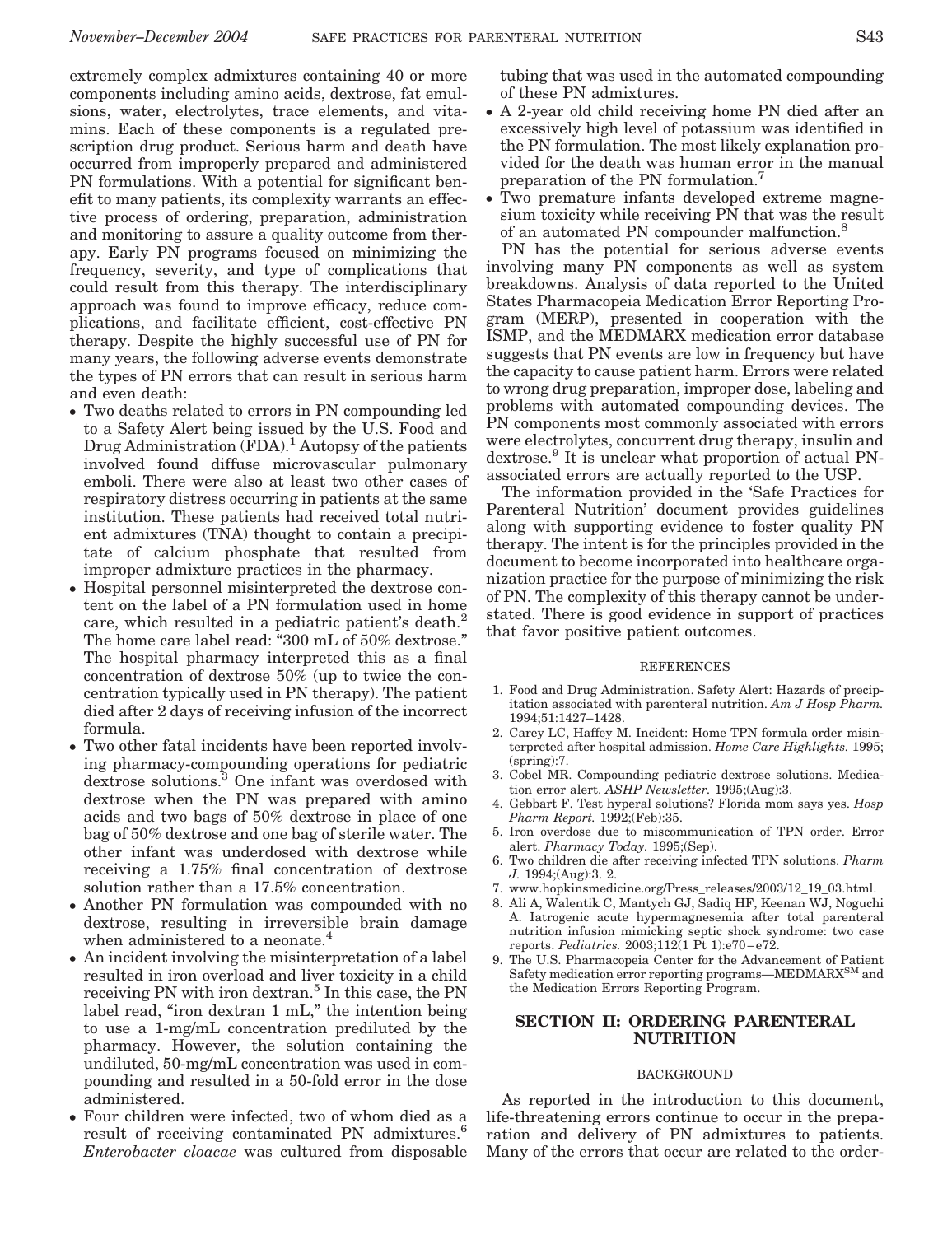ing process. Responses to the 2003 Survey of PN Practices confirm a lack of uniformity in the ordering process from institution to institution, and clinical errors were frequently related to the manner that orders were created and communicated, as well as incorrect units of measure, and errors of omission.

Research has demonstrated the benefit of standardized order writing processes in reducing prescription errors.1–3 Standardized PN order forms:

- Incorporate more precise guidelines for PN prescribing, including standing orders for PN initiation and discontinuation<sup>2,4-6</sup>.
- Provide physician education,  $2-4.6-7$  especially important for clinicians unfamiliar with PN therapy.
	- Reduce prescribing errors by a range of 9% to  $82\%, ^{1,2,4,6,7}$  primarily by reducing the incidence of incompatible concentrations of electrolytes, inappropriate concentrations of dextrose, amino acids and IVFE, and omissions of nutrients.
	- Improve efficiency and productivity of nutrition support, primarily in hospitalized patients.<sup>1,3,6</sup> The rate of total calorie and protein overfeeding was decreased by 18%, imparting a 55% reduction in the cost of processing and preparation of an initial PN order for a standardized solution.
- Allow comprehensive nursing and dietary care of the patient<sup>2,6,8</sup> by reducing nursing order interpretation problems and improving documentation of each bag administered.
	- Reduce pharmacy inventory and costs<sup>1,3,6,7,9–11</sup> by reducing PN wastage, standardizing PN solutions, and implementing pharmacy formulary control of various amino acids and IVFE products, resulting in annual savings from \$10,000 to \$76,803.

It should be noted that one study reported an increase in prescriber errors after a standardized PN form was introduced. Problems occurred with PN infusion rates, electrolyte composition, and amino acids concentration, when using a standardized PN order form.<sup>2</sup> Therefore, creating and maintaining a standardized PN order form that meets the needs of patients and minimizes errors still requires a continual quality assurance effort and patient safety commitment by each institution.

Common factors associated with the majority of PN prescribing errors include:12

- Inadequate knowledge regarding PN therapy
- Certain patient characteristics related to PN therapy (e.g., age, impaired renal function)
- Calculation of PN dosages
- Specialized PN dosage formulation characteristics and prescribing nomenclature

Parenteral nutrition has been reported to be second only to anti-infective agents as a class of medications associated with errors  $(22\%$  of reports).<sup>12</sup> Education was cited as necessary for successful implementation in most published reports. Therefore, the PN order form shall be designed to serve as an educational tool for prescribers.<sup>2-4,6,7</sup>

Finally, to minimize errors in all prescription practices, accrediting bodies,<sup>13</sup> USP,<sup>14</sup> the National Coordinating Council for Medication Error Reporting and

TABLE I *Components of PN order forms*

MANDATORY FOR THE PN ORDER FORM

- Clarity of the form
	- Clearly written and understandable to anyone who might utilize it
- Organized and easy to scan for completeness
- Complete enough to address anticipated institution specific concerns
- Ingredients listed in same order as PN label
- Decimals and percent concentrations avoided
- All components ordered in grams/milligrams/ milliequivalents/millimoles per day or per kg per day Contact number for person writing the order

Contact number for assistance with PN ordering Time by which orders need to be received for processing Location of venous access device (central or peripheral) Height, weight/dosing weight, diagnosis, PN indication Hangtime guidelines Institutional policy for infusion rates Information regarding potential incompatibilities

STRONGLY RECOMMENDED FOR INCLUSION ON PN ORDER FORM

Educational tools (e.g., dosing guidelines) Guidelines to assist in nutrient/volume calculations Recommended PN lab tests (baseline, monitoring, and special circumstances)

Guidelines for stopping/interrupting PN

Contents of multivitamin and trace element preparations Brand names of products (e.g., amino acids, IVFE)

Guidelines for use of insulin

Guidelines for recognizing additional calorie sources WORTHY OF CONSIDERATION FOR INCLUSION ON PN ORDER FORM

Identification of who will review the order, in addition to pharmacy

Guidelines for nutrient restriction in various disease states Guidelines for long-term PN (e.g., Selenium, Iron

administration) Guidelines for special amino acids (e.g., Trophamine  $+$  cysteine)

Prevention<sup>15</sup> and the Institute for Safe Medication Practices (ISMP)<sup>16</sup> have made recommendations for medical documentation. These recommendations specify avoiding potentially dangerous abbreviations, acronyms and symbols.

A set of minimum standards for creating a PN order are herein recommended, based on these principles and published clinical experiences and best practices, in order to reduce errors and improve patient safety. These standards are a result of a review of the literature. A review of PN order forms submitted by survey responders aided in identifying components of PN order forms that were universally acceptable to most institutions. The standards are divided into three sections, Mandatory for Inclusion, Strongly Recommended for Inclusion, and Worthy of Consideration for Inclusion (Table I).

#### MANDATORY FOR INCLUSION

#### *Overall Design: Clarity of the Ordering Form*

Order forms shall be created in such a way as to be understandable to all healthcare professionals who interact with the form, including the ordering clinicians and staff interpreting the PN order (dietitian, nurse and pharmacist). The following are specific prin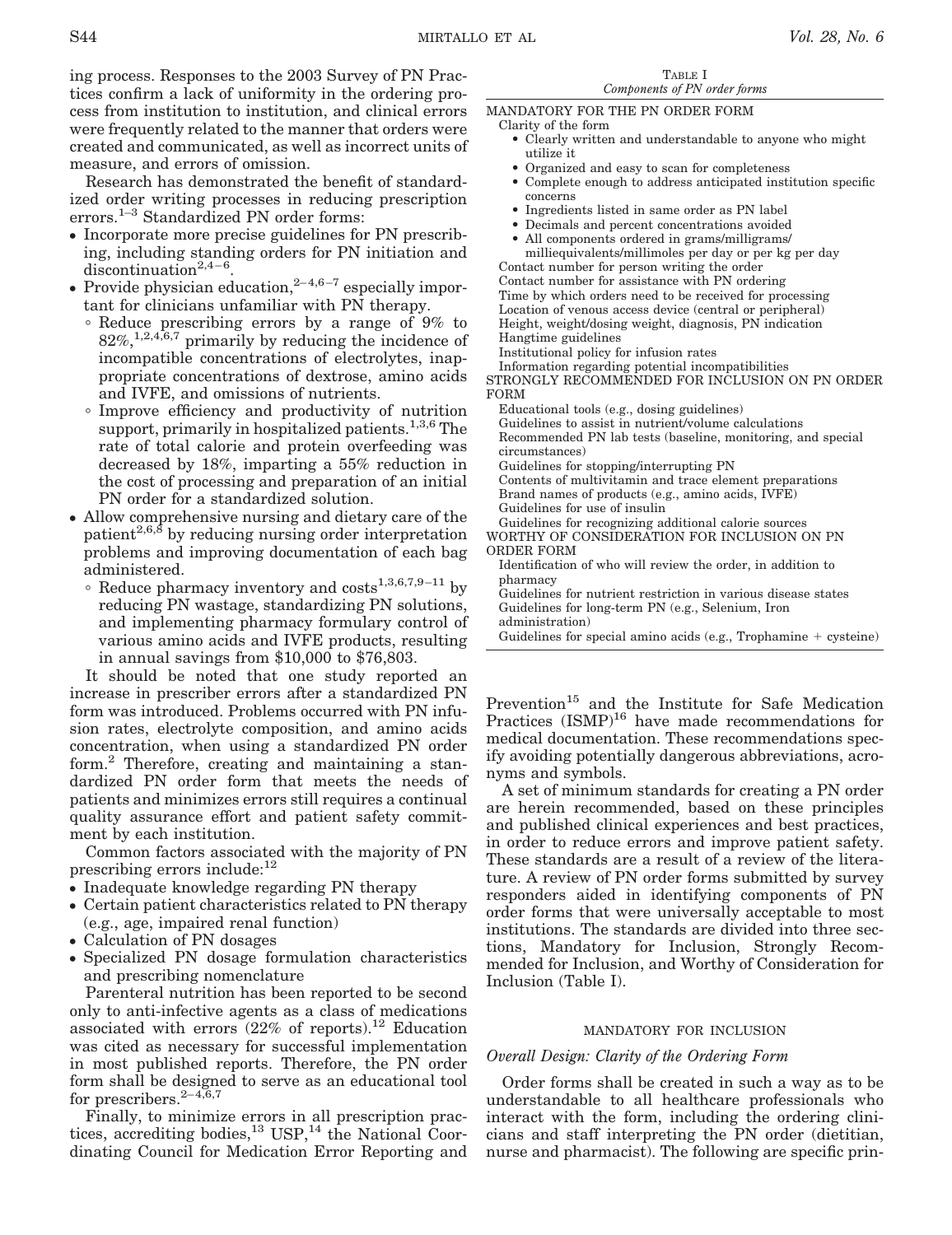ciples recommended to promote order form clarity:

**Organization**. The form shall be organized in a simple manner. All nutrients in PN, as well as final volume, and infusion duration, shall be clearly identified on the form. Final volume shall be the sum of all components of the PN solution, including IVFE in a TNA. The process of entering specific components on the order should follow an obvious visual pathway, making it easy to scan for completeness.

**Institutional policies.** The form shall contain enough information to address anticipated institutional policies and procedures. Institution-specific concerns shall be incorporated into the order form as written instructions. For example, institutional policies may specify that certain clinical requirements be met, such as specific diagnoses or the completion of baseline laboratory tests, before PN is prepared by the pharmacy.

**Continuity.** The PN order form shall list all components in the same format (e.g. amount per day and in the neonatal or pediatric patient, both amount/day and amount/kg/day) and sequence as the PN label (described in Section III). In keeping with labeling guidelines, electrolytes shall be ordered as the quantity of associated salt to be added to the PN formulation. This will facilitate the verification of the PN contents against the PN order.

**Writing the order.** The use of a standardized PN order form will reduce the need for prescriber handwritten items, thus, potentially reducing misinterpretation.<sup>6</sup> However, adequate space for clear handwriting shall be provided where needed. The use of decimals and trailing zeroes shall be avoided whenever possible. Orders containing unclear handwriting, or other incorrect or confusing marks, shall not be compounded until the pharmacy has clarified these with the clinician generating the order.

**Units of measure.** The form shall be designed using standard units of measure (e.g. protein in grams, potassium in mEq, and phosphate in mmol) for dosing PN components. Review of sample PN order forms submitted to the Task Force found doses of macronutrients expressed in different units on the same order form (e.g., dextrose in calories, protein in grams and fat as volume of a specific concentration). The use of percent concentration in PN orders is not recommended, to avoid confusion.<sup>17</sup> Misinterpretation of orders using percent concentration has led to patient harm and death.<sup>18</sup>

#### *Specific Components*

The following are items considered to be mandatory for inclusion on the PN form. They include both data to be collected on the form, as well as information that must be communicated to the clinician ordering the PN. It is assumed that areas for ordering the necessary components of the PN (dextrose, protein, IVFE, electrolytes, vitamins, minerals, etc) will be incorporated into the form.

● For the purpose of clarifying unclear or inappropriate orders, the PN order form shall provide contact information for the person writing the PN order. There shall also be a space on the form for the contact

TABLE II *Determining the estimated osmolarity of PN formulations\**

|                                              |                                                                     | Example, 1 L volume |                       |
|----------------------------------------------|---------------------------------------------------------------------|---------------------|-----------------------|
| PN Component                                 | mOsm                                                                | PN Content          | mOsm/L                |
| Dextrose<br>Amino Acids<br>Fat Emulsion, 20% | 5 per gram<br>10 per gram<br>$0.71$ per gram<br>(product dependent) | 170g<br>60g<br>20 g | 850<br>600<br>14      |
| Electrolytes                                 | 1 <sub>per</sub> mEq                                                | $243 \text{ mEq}$   | 243<br>$Total = 1707$ |

\*Based on approximations of the osmolarity of the PN components and used as an estimate only.

information of institutional resources, such as individual consultants or a nutrition support service.

- The order form shall specify the time by which PN orders need to be submitted for pharmacy processing. The specified deadline should be chosen by the institution to assure adequate time for a comprehensive order review, safe compounding, and scheduled delivery of the PN formulation. There shall also be a standardized hang time specific to each institution. The preparation and hang time of each PN solution that is not refrigerated should not exceed 30 hours due to stability concerns.<sup>19</sup> Additionally, all components of the PN order form shall be completed in their entirety when reordering for an existing patient. Each institution shall dictate the frequency of PN reordering (e.g., daily).
- The PN order form shall contain the location of the venous access device, in order to assure that venous access is appropriate for the osmolarity (Table II) of the ordered PN formulation. A checkbox on the order form may be used to denote whether the catheter tip lies in a peripheral or central venous position, and whether position has been confirmed by x-ray for central venous catheters.
- The order form shall contain fields for patient height, dosing weight, and PN indication. Knowledge of patient dosing weight is vital in assessing nutrient needs and identifying nutrient dosing errors, especially in the pediatric population, where total nutrient dosing varies dramatically based upon weight.
- Institutional policy for maximum or minimum nutrient hang times (and corresponding infusion rates), maximum dextrose infusion rate or IVFE infusion rate, or maximum allowable hang time for separately infused IVFE, if 2-in-1 solutions are utilized, shall be indicated on the order form. Written infusion instructions for either 24-hour or cycled PN must comply with institutional policies.
- The PN order form shall contain a general statement warning of the potential for PN formulation incompatibilities. Calcium and phosphorus compatibility shall be specifically addressed, as it is common for prescribed concentrations of these nutrients to exceed PN solubility limits, which may result in patient harm or death from calcium phosphate precipitates instigating diffuse microvascular pulmonary emboli.20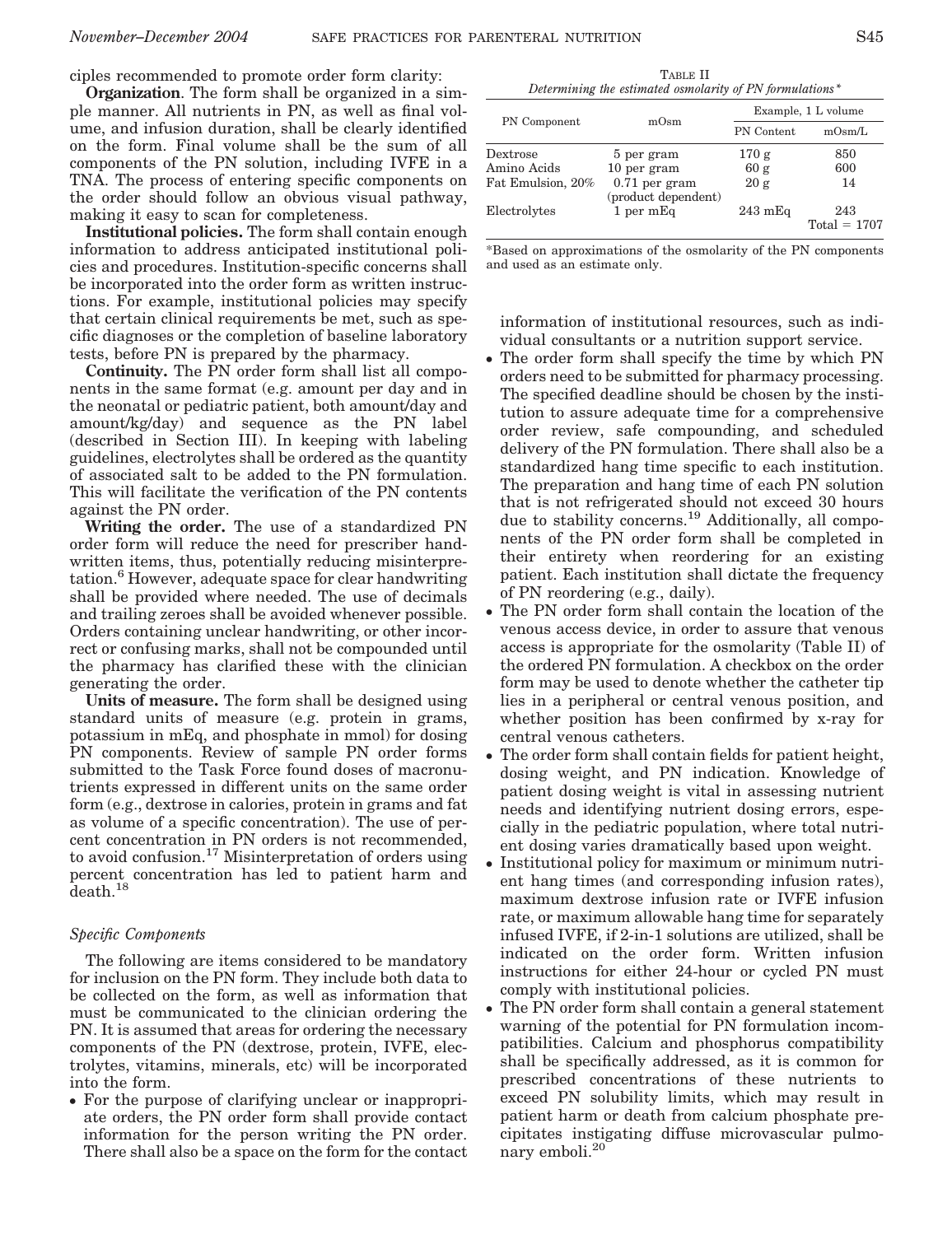#### STRONGLY RECOMMENDED FOR INCLUSION

These items, although not mandatory, are strongly recommended for inclusion on the PN order form (or back of the form):

- Basic PN education tools to guide prescribers in creating an appropriate initial order with maximum dosage recommendations for peripheral or central infusion and for various ages or weights for pediatrics.
- Example calculations to guide prescribers in determining patient-specific total calories, protein, fluid, and electrolyte requirements. This should also include the recommended ranges for these nutrients (e.g., dextrose and IVFE infusion rates).
- Guidelines for ordering appropriate baseline laboratory tests, including levels requiring daily (e.g., potassium, glucose) or less frequent monitoring (e.g., liver enzyme tests).
- Guidelines for stopping or tapering of PN, to avoid rebound hypoglycemia and to provide patient safety in the event of this complication.
- Specific contents of commercial multivitamin and trace element preparations available within the prescribing institution, with daily age-specific recommendations.
- Brand names of products, such as amino acids or IVFE, available at the prescribing institution, with specific characteristics of these products (e.g., pH, phosphate content).
- Specific guidelines for the use of insulin, including the type appropriate for inclusion in the PN solution (e.g., regular insulin). Insulin guidelines should be institution-specific to age and patient populations served.
- Guidelines for recognizing additional sources of calories (e.g., fat emulsion vehicle for propofol [Diprivan®] infusions, dextrose in IV solutions).

## WORTHY OF CONSIDERATION FOR INCLUSION

Several additional items are felt to be helpful, but of less importance in the order writing process. Due to the number of items felt to be mandatory or strongly recommended, these items are presented as suggestions for inclusion where room and organization of the order form will allow.

- Persons involved in reviewing the order, other than the prescriber and the pharmacist, may be identified for ease of contact and continuity. This may be helpful when an institution utilizes a clinician or committee to oversee the quality or appropriateness of PN orders.
- Guidelines for nutrient restriction or supplementation in various disease states, such as restriction of copper in hepatic failure, may be included. These recommendations should follow published clinical guidelines.
- PN therapy in acute care institutions is on average  $10-14$  days in duration.<sup>21</sup> Guidelines for long-term PN administration may be beneficial when therapy is for extended periods of time in the acute care or alternative care setting. These may include, for example, recommendations for monitoring or supple-

mentation that is specific to long-term PN patients. These guidelines should also address the use of cyclic versus continuous PN infusion. Persons without advanced knowledge in nutrition support may not be familiar with the utility, or more accurately the general lack of utility, of specialty amino acids. Therefore, guidelines for the use of these formulations may be helpful.

## ADULT PN ORDER FORM TEMPLATE (FIG. 1)

A sample PN order form template has been created to facilitate a standardized ordering process among institutions and facilities preparing PN formulations. The Task Force does not endorse a specific PN dosage regimen or formulation. A few points about the sample PN order form template should be clarified:

- A field for allergies is included on the form so that potential adverse reactions to heparin, IVFE products, latex components of parenteral products, or bisulfites can be averted.
- The units of measure for the peripheral IV administration route are designated in mOsm/L, since the decision for central or peripheral PN administration should be dictated by the total osmolarity of the PN formulation, rather than solely on final dextrose or amino acids concentration.
- A field for laboratory tests and monitoring information is provided, so that fluid and electrolyte imbalances and signs/symptoms of CVC infections can be assessed. Specific monitoring parameters used to determine the efficacy or detect complications of PN therapy are not listed on the form. Laboratory values such as visceral proteins, CBC with differential, or PT/PTT, are not included on the form, since the necessity or frequency for obtaining these tests varies between institutions and facilities.
- The amount per day of macronutrients (i.e., dextrose, protein, fat) is not specified on the form. Many facilities have developed "standardized" formulations for use within their healthcare organizations to improve the efficiency and productivity during the preparation process. Standardized PN dosage formulations may be included on institution-specific order forms. Inclusion of a blank field is recommended so that a formulation can be customized for nutrient restriction or supplementation in various disease states.
- For illustration purposes only, both a 2-in-1 and a TNA formulation are listed on the form. Realizing most institutions utilize only one type of delivery system (e.g., 2-in-1 vs. TNA), it is not necessary to list both of these PN formulations on the order form.
- If a facility only uses TNA formulations, it is not necessary to include maximum hang times or infusion rates for separately infused IVFE.
- The "Additives Section" is specifically designed to separate the field for regular insulin from the other additives. Responses to the 2003 Survey of PN Practices indicated that doses for other additives (especially  $H_2$  antagonists) were misinterpreted for insulin dosages when the field for regular insulin was placed in close proximity to other additive fields on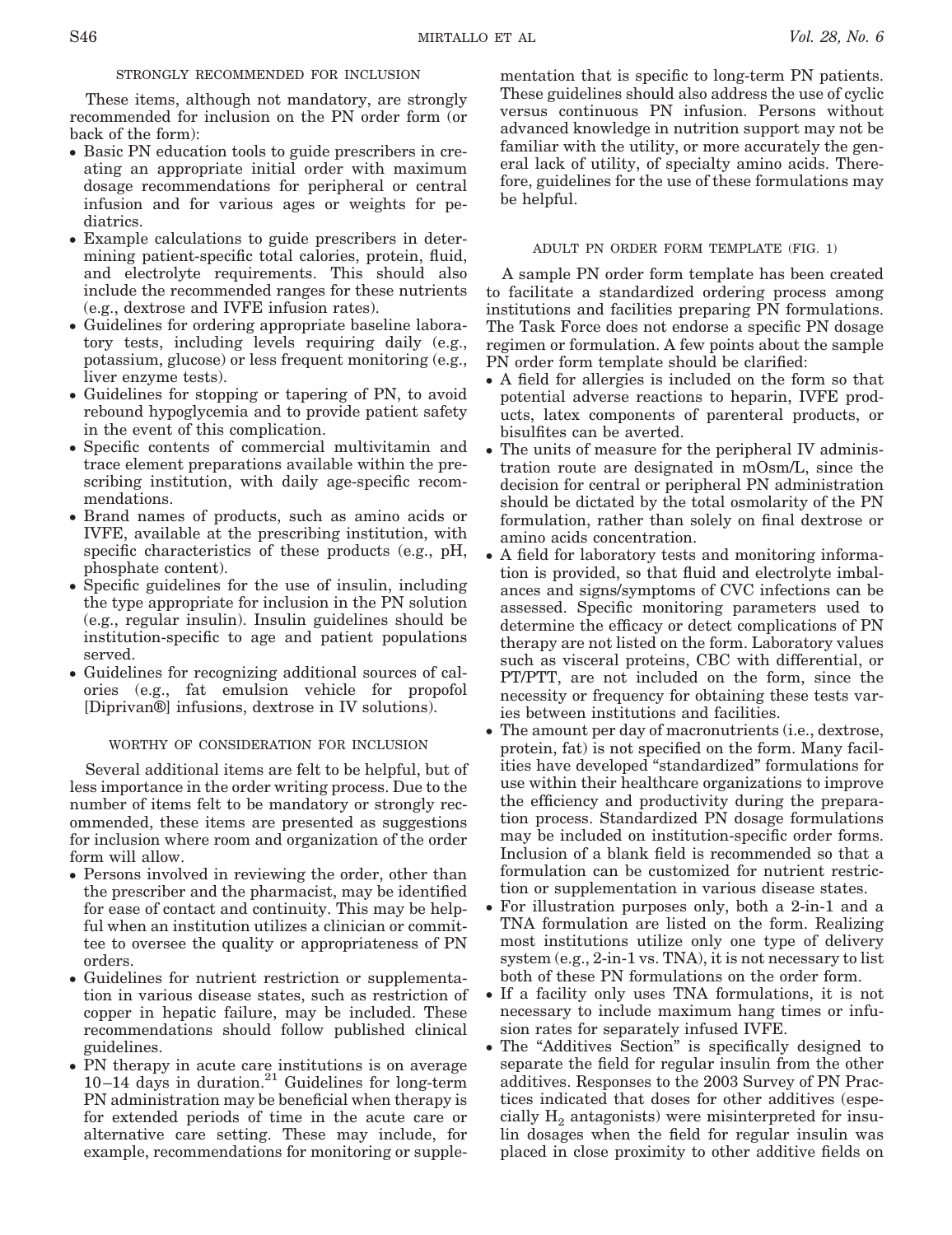Figure 1 **Physician Orders PARENTERAL NUTRITION (PN) - ADULT** 

| Instructions:<br>This form must be completed for a new order or continuation of PN and faxed to the Pharmacy by [Insert Time] to receive same day preparation. PN<br>administration begins at [Insert Time]. Contact the Nutrition Support Service at (XXX) XXX-XXXX for additional information.<br><b>Administration Route:</b><br>□ CVC or PICC Note: Proper tip placement of the CVC or PICC must be confirmed prior to PN infusion<br><b>O</b> Peripheral IV (PIV) (Final PN Osmolarity $\leq$ __________ mOsm/L)<br><b>Monitoring:</b><br>Daily weights, Strict input & output, Bedside glucose monitoring every ______ hours<br>T. Bili, Alk Phos, AST, ALT, Albumin, Triglycerides, Calcium every ____________<br>0<br><b>Base Solution:</b><br>Parenteral nutrition MUST be administered through a dedicated infusion port and filtered with a 1.2-micron in-line<br>filter at all times. Discard any unused volume after 24 hours.<br>Select one<br><u> Manatan di Kabupatèn Salam Salam Salam Salam Barat di Kabupatèn Salam Bandunggaran Salam Bandunggaran Salam Ba</u><br>□ PERIPHERAL 2-in-1<br>$\Box$ CENTRAL 2-in-1<br>□ CENTRAL 3-in-1<br>Dextrose $\rule{1em}{0.15mm}$ g<br>Dextrose $\rule{1em}{0.15mm}$ g<br>Dextrose $\rule{1em}{0.15mm}$ g<br>Amino Acids (Brand _________) _______ g<br>Amino Acids (Brand __________) ________ g<br>Amino Acids (Brand __________) ________ g<br>For patients with PIV and established glucose<br>For patients with CVC or PICC and established glucose<br>tolerance; Provides ______ kcal; Maximum Rate<br>tolerance; Provides ______ kcal; Maximum Rate not to<br>not to exceed ______ mL/hour<br>exceed mL/hour<br>For patients with CVC or PICC and established glucose / fat<br>emulsion tolerance; Provides ______ kcal; Maximum Rate not to<br>exceed mL/hour<br><b>RATE &amp; VOLUME:</b> $\qquad \qquad$ mL/hour for $\qquad \qquad$ hours = $\qquad \qquad$ mL/day<br>Use of additional fat emulsion not required with 3-in-1 base<br><b>Must specify</b><br>solution<br>or CYCLIC INFUSION: $\_\_\_\_\_\$ mL/hour for $\_\_\_\_\$ hours, then $\_\_\_\_\$ mL/hour for $\_\_\_\$ hours = $\_\_\_\_\$ mL/day<br>Fat Emulsion (Brand (Branch) - via PIV or CVC with 2-in-1 base solutions (Select caloric density & volume)<br>$\Box$ 10%<br>$\Box$ 250 mL<br>Infuse at _______ mL/hour over ______ hours<br>Frequency _____________<br>$\Box$ 20%<br>$\Box$ 500 mL<br>(Note: Infusions < 4 or > 12 hours not recommended)<br>Discard any unused volume after 12 hours.<br><b>Additives:</b> (per day)<br><b>Additives:</b> (per day)<br><b>Normal Dosages</b><br>, a provinciji in KTV P K H V (1941)<br>1943 program nastava postava s viso<br><b>Sodium</b> Chloride<br>1-2 mEq Sodium/kg/day<br>Regular Insulin ___________ units<br>$\frac{1}{\sqrt{1-\frac{1}{2}}}\text{mEq}$<br>$\rule{1em}{0.15mm}$ mEq<br>as Acetate<br>$pH$ or $CO2$ dependent<br>Recommend if hyperglycemic, start with<br>1 unit for every 10 g of dextrose<br>$\frac{1}{2}$ mmol of PO <sub>4</sub><br>as Phosphate<br>Consider if hyperkalemic<br><b>Potassium Chloride</b><br>$\frac{1}{\sqrt{1-\frac{1}{2}}}\text{mEq}$<br>1-2 mEq Potassium/kg/day<br>$\frac{1}{2}$ mEq<br>as Acetate<br>$pH$ or $CO2$ dependent<br>Pharmacy Use Only: Ca/PO <sub>4</sub><br>Limit Checked <b>Communist Checked</b><br>as Phosphate<br>$\frac{1}{2}$ mmol of PO <sub>4</sub><br>20-40 mmol/day (1 mmol Phos = $1.5$ mEq K)<br>Calcium Gluconate<br>$\rule{1em}{0.15mm}$ mEq<br>5-15 mEa/day<br>(Note: Some brands of amino acids<br>contain phosphate)<br>Magnesium Sulfate<br>8-24 mEq/day<br>_______ mEq<br>mL/day<br><b>Adult Multivitamins</b><br>Contains Vitamin K 150 mcg<br><b>Adult Trace Elements</b><br>$mL$ day<br>Zn __ mg, Cu __ mg, Mn __ mg, Cr __ mcg, Se __ mcg (with normal hepatic function)<br>mg/day with normal renal function<br>Other:<br>Physician's Signature: New York Changes and School and School and School and School and School and School and<br>PagerNumber:___________Date/time:_________ |  |  |  |  |  |  |
|-----------------------------------------------------------------------------------------------------------------------------------------------------------------------------------------------------------------------------------------------------------------------------------------------------------------------------------------------------------------------------------------------------------------------------------------------------------------------------------------------------------------------------------------------------------------------------------------------------------------------------------------------------------------------------------------------------------------------------------------------------------------------------------------------------------------------------------------------------------------------------------------------------------------------------------------------------------------------------------------------------------------------------------------------------------------------------------------------------------------------------------------------------------------------------------------------------------------------------------------------------------------------------------------------------------------------------------------------------------------------------------------------------------------------------------------------------------------------------------------------------------------------------------------------------------------------------------------------------------------------------------------------------------------------------------------------------------------------------------------------------------------------------------------------------------------------------------------------------------------------------------------------------------------------------------------------------------------------------------------------------------------------------------------------------------------------------------------------------------------------------------------------------------------------------------------------------------------------------------------------------------------------------------------------------------------------------------------------------------------------------------------------------------------------------------------------------------------------------------------------------------------------------------------------------------------------------------------------------------------------------------------------------------------------------------------------------------------------------------------------------------------------------------------------------------------------------------------------------------------------------------------------------------------------------------------------------------------------------------------------------------------------------------------------------------------------------------------------------------------------------------------------------------------------------------------------------------------------------------------------------------------------------------------------------------------------------------------------------------------------------------------------------------------------------------------------------------------------------------------------------------------------------------------------------------------------------------------------------------------------------------------------------------------------------------------------------------------------------------------------------------------------------------------------------------------------------------------------------------------------------------------------------------------------------------------------------------------------------------------------------------------------------------------------------------------|--|--|--|--|--|--|
|                                                                                                                                                                                                                                                                                                                                                                                                                                                                                                                                                                                                                                                                                                                                                                                                                                                                                                                                                                                                                                                                                                                                                                                                                                                                                                                                                                                                                                                                                                                                                                                                                                                                                                                                                                                                                                                                                                                                                                                                                                                                                                                                                                                                                                                                                                                                                                                                                                                                                                                                                                                                                                                                                                                                                                                                                                                                                                                                                                                                                                                                                                                                                                                                                                                                                                                                                                                                                                                                                                                                                                                                                                                                                                                                                                                                                                                                                                                                                                                                                                                                 |  |  |  |  |  |  |
|                                                                                                                                                                                                                                                                                                                                                                                                                                                                                                                                                                                                                                                                                                                                                                                                                                                                                                                                                                                                                                                                                                                                                                                                                                                                                                                                                                                                                                                                                                                                                                                                                                                                                                                                                                                                                                                                                                                                                                                                                                                                                                                                                                                                                                                                                                                                                                                                                                                                                                                                                                                                                                                                                                                                                                                                                                                                                                                                                                                                                                                                                                                                                                                                                                                                                                                                                                                                                                                                                                                                                                                                                                                                                                                                                                                                                                                                                                                                                                                                                                                                 |  |  |  |  |  |  |
|                                                                                                                                                                                                                                                                                                                                                                                                                                                                                                                                                                                                                                                                                                                                                                                                                                                                                                                                                                                                                                                                                                                                                                                                                                                                                                                                                                                                                                                                                                                                                                                                                                                                                                                                                                                                                                                                                                                                                                                                                                                                                                                                                                                                                                                                                                                                                                                                                                                                                                                                                                                                                                                                                                                                                                                                                                                                                                                                                                                                                                                                                                                                                                                                                                                                                                                                                                                                                                                                                                                                                                                                                                                                                                                                                                                                                                                                                                                                                                                                                                                                 |  |  |  |  |  |  |
|                                                                                                                                                                                                                                                                                                                                                                                                                                                                                                                                                                                                                                                                                                                                                                                                                                                                                                                                                                                                                                                                                                                                                                                                                                                                                                                                                                                                                                                                                                                                                                                                                                                                                                                                                                                                                                                                                                                                                                                                                                                                                                                                                                                                                                                                                                                                                                                                                                                                                                                                                                                                                                                                                                                                                                                                                                                                                                                                                                                                                                                                                                                                                                                                                                                                                                                                                                                                                                                                                                                                                                                                                                                                                                                                                                                                                                                                                                                                                                                                                                                                 |  |  |  |  |  |  |
|                                                                                                                                                                                                                                                                                                                                                                                                                                                                                                                                                                                                                                                                                                                                                                                                                                                                                                                                                                                                                                                                                                                                                                                                                                                                                                                                                                                                                                                                                                                                                                                                                                                                                                                                                                                                                                                                                                                                                                                                                                                                                                                                                                                                                                                                                                                                                                                                                                                                                                                                                                                                                                                                                                                                                                                                                                                                                                                                                                                                                                                                                                                                                                                                                                                                                                                                                                                                                                                                                                                                                                                                                                                                                                                                                                                                                                                                                                                                                                                                                                                                 |  |  |  |  |  |  |
|                                                                                                                                                                                                                                                                                                                                                                                                                                                                                                                                                                                                                                                                                                                                                                                                                                                                                                                                                                                                                                                                                                                                                                                                                                                                                                                                                                                                                                                                                                                                                                                                                                                                                                                                                                                                                                                                                                                                                                                                                                                                                                                                                                                                                                                                                                                                                                                                                                                                                                                                                                                                                                                                                                                                                                                                                                                                                                                                                                                                                                                                                                                                                                                                                                                                                                                                                                                                                                                                                                                                                                                                                                                                                                                                                                                                                                                                                                                                                                                                                                                                 |  |  |  |  |  |  |
|                                                                                                                                                                                                                                                                                                                                                                                                                                                                                                                                                                                                                                                                                                                                                                                                                                                                                                                                                                                                                                                                                                                                                                                                                                                                                                                                                                                                                                                                                                                                                                                                                                                                                                                                                                                                                                                                                                                                                                                                                                                                                                                                                                                                                                                                                                                                                                                                                                                                                                                                                                                                                                                                                                                                                                                                                                                                                                                                                                                                                                                                                                                                                                                                                                                                                                                                                                                                                                                                                                                                                                                                                                                                                                                                                                                                                                                                                                                                                                                                                                                                 |  |  |  |  |  |  |
|                                                                                                                                                                                                                                                                                                                                                                                                                                                                                                                                                                                                                                                                                                                                                                                                                                                                                                                                                                                                                                                                                                                                                                                                                                                                                                                                                                                                                                                                                                                                                                                                                                                                                                                                                                                                                                                                                                                                                                                                                                                                                                                                                                                                                                                                                                                                                                                                                                                                                                                                                                                                                                                                                                                                                                                                                                                                                                                                                                                                                                                                                                                                                                                                                                                                                                                                                                                                                                                                                                                                                                                                                                                                                                                                                                                                                                                                                                                                                                                                                                                                 |  |  |  |  |  |  |
|                                                                                                                                                                                                                                                                                                                                                                                                                                                                                                                                                                                                                                                                                                                                                                                                                                                                                                                                                                                                                                                                                                                                                                                                                                                                                                                                                                                                                                                                                                                                                                                                                                                                                                                                                                                                                                                                                                                                                                                                                                                                                                                                                                                                                                                                                                                                                                                                                                                                                                                                                                                                                                                                                                                                                                                                                                                                                                                                                                                                                                                                                                                                                                                                                                                                                                                                                                                                                                                                                                                                                                                                                                                                                                                                                                                                                                                                                                                                                                                                                                                                 |  |  |  |  |  |  |
|                                                                                                                                                                                                                                                                                                                                                                                                                                                                                                                                                                                                                                                                                                                                                                                                                                                                                                                                                                                                                                                                                                                                                                                                                                                                                                                                                                                                                                                                                                                                                                                                                                                                                                                                                                                                                                                                                                                                                                                                                                                                                                                                                                                                                                                                                                                                                                                                                                                                                                                                                                                                                                                                                                                                                                                                                                                                                                                                                                                                                                                                                                                                                                                                                                                                                                                                                                                                                                                                                                                                                                                                                                                                                                                                                                                                                                                                                                                                                                                                                                                                 |  |  |  |  |  |  |
|                                                                                                                                                                                                                                                                                                                                                                                                                                                                                                                                                                                                                                                                                                                                                                                                                                                                                                                                                                                                                                                                                                                                                                                                                                                                                                                                                                                                                                                                                                                                                                                                                                                                                                                                                                                                                                                                                                                                                                                                                                                                                                                                                                                                                                                                                                                                                                                                                                                                                                                                                                                                                                                                                                                                                                                                                                                                                                                                                                                                                                                                                                                                                                                                                                                                                                                                                                                                                                                                                                                                                                                                                                                                                                                                                                                                                                                                                                                                                                                                                                                                 |  |  |  |  |  |  |
|                                                                                                                                                                                                                                                                                                                                                                                                                                                                                                                                                                                                                                                                                                                                                                                                                                                                                                                                                                                                                                                                                                                                                                                                                                                                                                                                                                                                                                                                                                                                                                                                                                                                                                                                                                                                                                                                                                                                                                                                                                                                                                                                                                                                                                                                                                                                                                                                                                                                                                                                                                                                                                                                                                                                                                                                                                                                                                                                                                                                                                                                                                                                                                                                                                                                                                                                                                                                                                                                                                                                                                                                                                                                                                                                                                                                                                                                                                                                                                                                                                                                 |  |  |  |  |  |  |
|                                                                                                                                                                                                                                                                                                                                                                                                                                                                                                                                                                                                                                                                                                                                                                                                                                                                                                                                                                                                                                                                                                                                                                                                                                                                                                                                                                                                                                                                                                                                                                                                                                                                                                                                                                                                                                                                                                                                                                                                                                                                                                                                                                                                                                                                                                                                                                                                                                                                                                                                                                                                                                                                                                                                                                                                                                                                                                                                                                                                                                                                                                                                                                                                                                                                                                                                                                                                                                                                                                                                                                                                                                                                                                                                                                                                                                                                                                                                                                                                                                                                 |  |  |  |  |  |  |
|                                                                                                                                                                                                                                                                                                                                                                                                                                                                                                                                                                                                                                                                                                                                                                                                                                                                                                                                                                                                                                                                                                                                                                                                                                                                                                                                                                                                                                                                                                                                                                                                                                                                                                                                                                                                                                                                                                                                                                                                                                                                                                                                                                                                                                                                                                                                                                                                                                                                                                                                                                                                                                                                                                                                                                                                                                                                                                                                                                                                                                                                                                                                                                                                                                                                                                                                                                                                                                                                                                                                                                                                                                                                                                                                                                                                                                                                                                                                                                                                                                                                 |  |  |  |  |  |  |
|                                                                                                                                                                                                                                                                                                                                                                                                                                                                                                                                                                                                                                                                                                                                                                                                                                                                                                                                                                                                                                                                                                                                                                                                                                                                                                                                                                                                                                                                                                                                                                                                                                                                                                                                                                                                                                                                                                                                                                                                                                                                                                                                                                                                                                                                                                                                                                                                                                                                                                                                                                                                                                                                                                                                                                                                                                                                                                                                                                                                                                                                                                                                                                                                                                                                                                                                                                                                                                                                                                                                                                                                                                                                                                                                                                                                                                                                                                                                                                                                                                                                 |  |  |  |  |  |  |
|                                                                                                                                                                                                                                                                                                                                                                                                                                                                                                                                                                                                                                                                                                                                                                                                                                                                                                                                                                                                                                                                                                                                                                                                                                                                                                                                                                                                                                                                                                                                                                                                                                                                                                                                                                                                                                                                                                                                                                                                                                                                                                                                                                                                                                                                                                                                                                                                                                                                                                                                                                                                                                                                                                                                                                                                                                                                                                                                                                                                                                                                                                                                                                                                                                                                                                                                                                                                                                                                                                                                                                                                                                                                                                                                                                                                                                                                                                                                                                                                                                                                 |  |  |  |  |  |  |
|                                                                                                                                                                                                                                                                                                                                                                                                                                                                                                                                                                                                                                                                                                                                                                                                                                                                                                                                                                                                                                                                                                                                                                                                                                                                                                                                                                                                                                                                                                                                                                                                                                                                                                                                                                                                                                                                                                                                                                                                                                                                                                                                                                                                                                                                                                                                                                                                                                                                                                                                                                                                                                                                                                                                                                                                                                                                                                                                                                                                                                                                                                                                                                                                                                                                                                                                                                                                                                                                                                                                                                                                                                                                                                                                                                                                                                                                                                                                                                                                                                                                 |  |  |  |  |  |  |
|                                                                                                                                                                                                                                                                                                                                                                                                                                                                                                                                                                                                                                                                                                                                                                                                                                                                                                                                                                                                                                                                                                                                                                                                                                                                                                                                                                                                                                                                                                                                                                                                                                                                                                                                                                                                                                                                                                                                                                                                                                                                                                                                                                                                                                                                                                                                                                                                                                                                                                                                                                                                                                                                                                                                                                                                                                                                                                                                                                                                                                                                                                                                                                                                                                                                                                                                                                                                                                                                                                                                                                                                                                                                                                                                                                                                                                                                                                                                                                                                                                                                 |  |  |  |  |  |  |
|                                                                                                                                                                                                                                                                                                                                                                                                                                                                                                                                                                                                                                                                                                                                                                                                                                                                                                                                                                                                                                                                                                                                                                                                                                                                                                                                                                                                                                                                                                                                                                                                                                                                                                                                                                                                                                                                                                                                                                                                                                                                                                                                                                                                                                                                                                                                                                                                                                                                                                                                                                                                                                                                                                                                                                                                                                                                                                                                                                                                                                                                                                                                                                                                                                                                                                                                                                                                                                                                                                                                                                                                                                                                                                                                                                                                                                                                                                                                                                                                                                                                 |  |  |  |  |  |  |
|                                                                                                                                                                                                                                                                                                                                                                                                                                                                                                                                                                                                                                                                                                                                                                                                                                                                                                                                                                                                                                                                                                                                                                                                                                                                                                                                                                                                                                                                                                                                                                                                                                                                                                                                                                                                                                                                                                                                                                                                                                                                                                                                                                                                                                                                                                                                                                                                                                                                                                                                                                                                                                                                                                                                                                                                                                                                                                                                                                                                                                                                                                                                                                                                                                                                                                                                                                                                                                                                                                                                                                                                                                                                                                                                                                                                                                                                                                                                                                                                                                                                 |  |  |  |  |  |  |
|                                                                                                                                                                                                                                                                                                                                                                                                                                                                                                                                                                                                                                                                                                                                                                                                                                                                                                                                                                                                                                                                                                                                                                                                                                                                                                                                                                                                                                                                                                                                                                                                                                                                                                                                                                                                                                                                                                                                                                                                                                                                                                                                                                                                                                                                                                                                                                                                                                                                                                                                                                                                                                                                                                                                                                                                                                                                                                                                                                                                                                                                                                                                                                                                                                                                                                                                                                                                                                                                                                                                                                                                                                                                                                                                                                                                                                                                                                                                                                                                                                                                 |  |  |  |  |  |  |
|                                                                                                                                                                                                                                                                                                                                                                                                                                                                                                                                                                                                                                                                                                                                                                                                                                                                                                                                                                                                                                                                                                                                                                                                                                                                                                                                                                                                                                                                                                                                                                                                                                                                                                                                                                                                                                                                                                                                                                                                                                                                                                                                                                                                                                                                                                                                                                                                                                                                                                                                                                                                                                                                                                                                                                                                                                                                                                                                                                                                                                                                                                                                                                                                                                                                                                                                                                                                                                                                                                                                                                                                                                                                                                                                                                                                                                                                                                                                                                                                                                                                 |  |  |  |  |  |  |
|                                                                                                                                                                                                                                                                                                                                                                                                                                                                                                                                                                                                                                                                                                                                                                                                                                                                                                                                                                                                                                                                                                                                                                                                                                                                                                                                                                                                                                                                                                                                                                                                                                                                                                                                                                                                                                                                                                                                                                                                                                                                                                                                                                                                                                                                                                                                                                                                                                                                                                                                                                                                                                                                                                                                                                                                                                                                                                                                                                                                                                                                                                                                                                                                                                                                                                                                                                                                                                                                                                                                                                                                                                                                                                                                                                                                                                                                                                                                                                                                                                                                 |  |  |  |  |  |  |
|                                                                                                                                                                                                                                                                                                                                                                                                                                                                                                                                                                                                                                                                                                                                                                                                                                                                                                                                                                                                                                                                                                                                                                                                                                                                                                                                                                                                                                                                                                                                                                                                                                                                                                                                                                                                                                                                                                                                                                                                                                                                                                                                                                                                                                                                                                                                                                                                                                                                                                                                                                                                                                                                                                                                                                                                                                                                                                                                                                                                                                                                                                                                                                                                                                                                                                                                                                                                                                                                                                                                                                                                                                                                                                                                                                                                                                                                                                                                                                                                                                                                 |  |  |  |  |  |  |
|                                                                                                                                                                                                                                                                                                                                                                                                                                                                                                                                                                                                                                                                                                                                                                                                                                                                                                                                                                                                                                                                                                                                                                                                                                                                                                                                                                                                                                                                                                                                                                                                                                                                                                                                                                                                                                                                                                                                                                                                                                                                                                                                                                                                                                                                                                                                                                                                                                                                                                                                                                                                                                                                                                                                                                                                                                                                                                                                                                                                                                                                                                                                                                                                                                                                                                                                                                                                                                                                                                                                                                                                                                                                                                                                                                                                                                                                                                                                                                                                                                                                 |  |  |  |  |  |  |
|                                                                                                                                                                                                                                                                                                                                                                                                                                                                                                                                                                                                                                                                                                                                                                                                                                                                                                                                                                                                                                                                                                                                                                                                                                                                                                                                                                                                                                                                                                                                                                                                                                                                                                                                                                                                                                                                                                                                                                                                                                                                                                                                                                                                                                                                                                                                                                                                                                                                                                                                                                                                                                                                                                                                                                                                                                                                                                                                                                                                                                                                                                                                                                                                                                                                                                                                                                                                                                                                                                                                                                                                                                                                                                                                                                                                                                                                                                                                                                                                                                                                 |  |  |  |  |  |  |
|                                                                                                                                                                                                                                                                                                                                                                                                                                                                                                                                                                                                                                                                                                                                                                                                                                                                                                                                                                                                                                                                                                                                                                                                                                                                                                                                                                                                                                                                                                                                                                                                                                                                                                                                                                                                                                                                                                                                                                                                                                                                                                                                                                                                                                                                                                                                                                                                                                                                                                                                                                                                                                                                                                                                                                                                                                                                                                                                                                                                                                                                                                                                                                                                                                                                                                                                                                                                                                                                                                                                                                                                                                                                                                                                                                                                                                                                                                                                                                                                                                                                 |  |  |  |  |  |  |
|                                                                                                                                                                                                                                                                                                                                                                                                                                                                                                                                                                                                                                                                                                                                                                                                                                                                                                                                                                                                                                                                                                                                                                                                                                                                                                                                                                                                                                                                                                                                                                                                                                                                                                                                                                                                                                                                                                                                                                                                                                                                                                                                                                                                                                                                                                                                                                                                                                                                                                                                                                                                                                                                                                                                                                                                                                                                                                                                                                                                                                                                                                                                                                                                                                                                                                                                                                                                                                                                                                                                                                                                                                                                                                                                                                                                                                                                                                                                                                                                                                                                 |  |  |  |  |  |  |
|                                                                                                                                                                                                                                                                                                                                                                                                                                                                                                                                                                                                                                                                                                                                                                                                                                                                                                                                                                                                                                                                                                                                                                                                                                                                                                                                                                                                                                                                                                                                                                                                                                                                                                                                                                                                                                                                                                                                                                                                                                                                                                                                                                                                                                                                                                                                                                                                                                                                                                                                                                                                                                                                                                                                                                                                                                                                                                                                                                                                                                                                                                                                                                                                                                                                                                                                                                                                                                                                                                                                                                                                                                                                                                                                                                                                                                                                                                                                                                                                                                                                 |  |  |  |  |  |  |
|                                                                                                                                                                                                                                                                                                                                                                                                                                                                                                                                                                                                                                                                                                                                                                                                                                                                                                                                                                                                                                                                                                                                                                                                                                                                                                                                                                                                                                                                                                                                                                                                                                                                                                                                                                                                                                                                                                                                                                                                                                                                                                                                                                                                                                                                                                                                                                                                                                                                                                                                                                                                                                                                                                                                                                                                                                                                                                                                                                                                                                                                                                                                                                                                                                                                                                                                                                                                                                                                                                                                                                                                                                                                                                                                                                                                                                                                                                                                                                                                                                                                 |  |  |  |  |  |  |
|                                                                                                                                                                                                                                                                                                                                                                                                                                                                                                                                                                                                                                                                                                                                                                                                                                                                                                                                                                                                                                                                                                                                                                                                                                                                                                                                                                                                                                                                                                                                                                                                                                                                                                                                                                                                                                                                                                                                                                                                                                                                                                                                                                                                                                                                                                                                                                                                                                                                                                                                                                                                                                                                                                                                                                                                                                                                                                                                                                                                                                                                                                                                                                                                                                                                                                                                                                                                                                                                                                                                                                                                                                                                                                                                                                                                                                                                                                                                                                                                                                                                 |  |  |  |  |  |  |
|                                                                                                                                                                                                                                                                                                                                                                                                                                                                                                                                                                                                                                                                                                                                                                                                                                                                                                                                                                                                                                                                                                                                                                                                                                                                                                                                                                                                                                                                                                                                                                                                                                                                                                                                                                                                                                                                                                                                                                                                                                                                                                                                                                                                                                                                                                                                                                                                                                                                                                                                                                                                                                                                                                                                                                                                                                                                                                                                                                                                                                                                                                                                                                                                                                                                                                                                                                                                                                                                                                                                                                                                                                                                                                                                                                                                                                                                                                                                                                                                                                                                 |  |  |  |  |  |  |
|                                                                                                                                                                                                                                                                                                                                                                                                                                                                                                                                                                                                                                                                                                                                                                                                                                                                                                                                                                                                                                                                                                                                                                                                                                                                                                                                                                                                                                                                                                                                                                                                                                                                                                                                                                                                                                                                                                                                                                                                                                                                                                                                                                                                                                                                                                                                                                                                                                                                                                                                                                                                                                                                                                                                                                                                                                                                                                                                                                                                                                                                                                                                                                                                                                                                                                                                                                                                                                                                                                                                                                                                                                                                                                                                                                                                                                                                                                                                                                                                                                                                 |  |  |  |  |  |  |
| Ht: _____________cm Dosing Wt: ______kg                                                                                                                                                                                                                                                                                                                                                                                                                                                                                                                                                                                                                                                                                                                                                                                                                                                                                                                                                                                                                                                                                                                                                                                                                                                                                                                                                                                                                                                                                                                                                                                                                                                                                                                                                                                                                                                                                                                                                                                                                                                                                                                                                                                                                                                                                                                                                                                                                                                                                                                                                                                                                                                                                                                                                                                                                                                                                                                                                                                                                                                                                                                                                                                                                                                                                                                                                                                                                                                                                                                                                                                                                                                                                                                                                                                                                                                                                                                                                                                                                         |  |  |  |  |  |  |

SEND COMPLETED ORDERS TO PHARMACY

FIG. 1. Sample Adult PN Order Form. This Adult PN Order Form Template is intended to serve as a guide to meeting the criteria for mandatory and strongly recommended components of a PN Order Form. These components are not intended to be guidelines for formulas or monitoring. Those recommendations may be found in the Nutrient Requirements and PN Administration sections. The PN Order Form content shall be adapted to meet the needs of the individual institution based on patient population, prescribing patterns, and judgment by the healthcare professionals.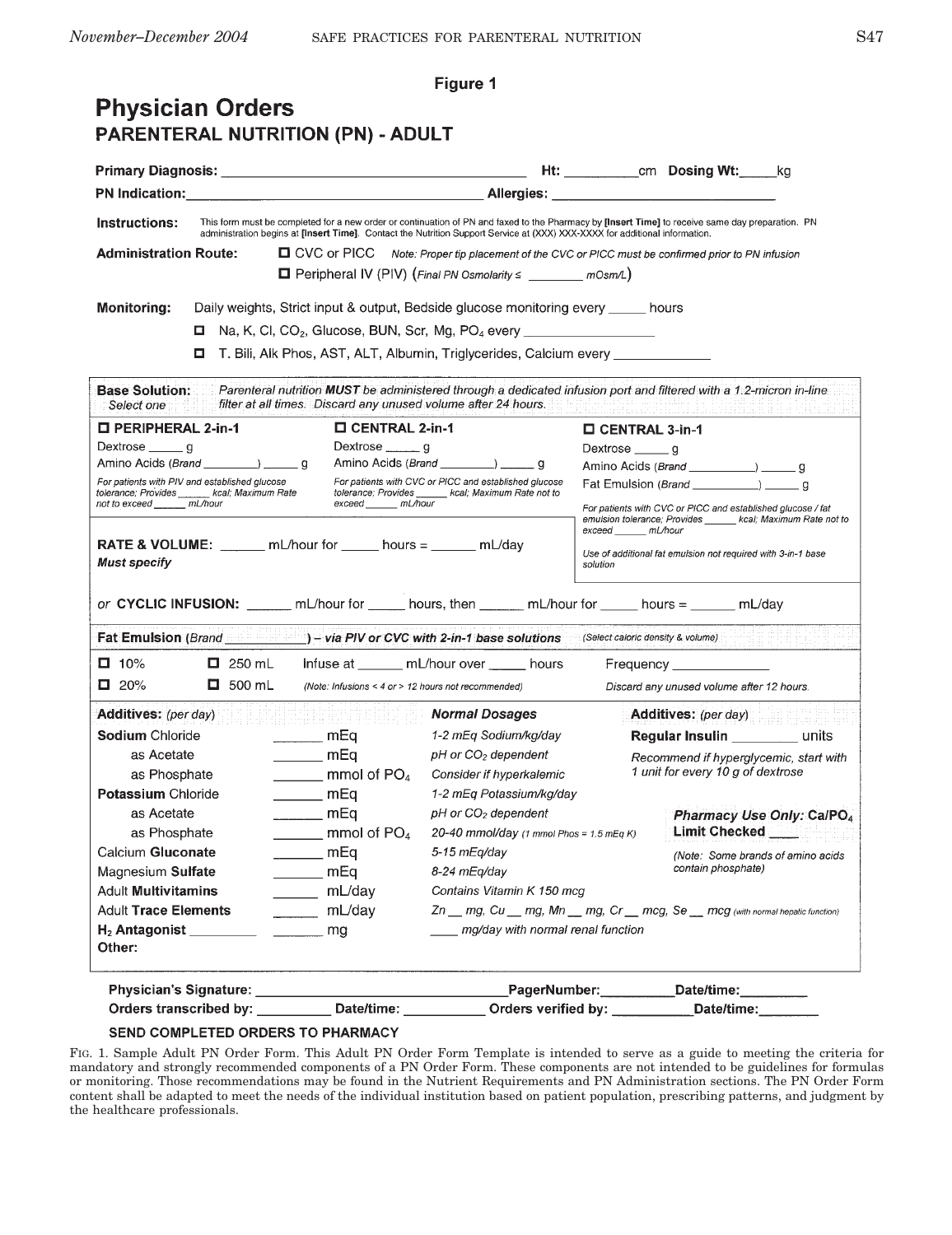the form. To prevent errors and promote clarity in ordering regular insulin, an attempt should be made to separate this field from other additives.

• Although not depicted in the sample PN order form template, basic PN education tools should be included on the back of the form to assist prescribers in correctly filling out the form. Information such as nutrient dosage recommendations, example calculations, specific contents of multivitamin and trace element preparations, and dosing recommendations for insulin can be helpful to the prescriber during the order writing process.

The format for a Pediatric PN order form would be very similar to the Adult PN order form template except the fields for macro- and micronutrients are specific for age or weights of the pediatric patients.

## PRACTICE GUIDELINES

- 1. Standardized order forms (or order entry screens) shall be developed and designed for adult and pediatric PN formulations to aid prescribers in meeting the estimated daily patient nutritional requirements and improve order clarity.
- 2. The clinician and compounding pharmacist shall assess the PN formulation to determine whether its contents are within an acceptable standard range based on the specific patient population (e.g., adult or pediatric). They shall also assess whether a clinical disease state or condition warrants a dose outside the standard range.
- 3. The use of percent concentration in PN orders should not be used. The use of total daily dose is encouraged.
- 4. Potentially dangerous abbreviations and dose expressions should be avoided. Specifically:
	- Do not use trailing zeros (e.g. 5 mg, and not 5.0 mg)
	- Use leading zeros for doses less than one measurement unit (e.g. 0.3 mg and not .3 mg)
	- Spell out the word UNITS (e.g. never U which could be easily mistaken as a zero)
	- Spell out routes of administration and all intended instructions.
- 5. All components of the PN order must be re-written when PN is reordered.

#### *Special Considerations*

According to the 2003 Survey of PN Practices, the computerized prescriber order entry (CPOE) system for PN orders is used in only 29% of organizations surveyed. The best CPOE method or process for PN orders is not yet described in the literature. Converting standard paper orders to the computer creates unique challenges.<sup>22</sup> For example, one institution utilizing CPOE has noted problems when an adjusted or dosing weight that is different from the patient's actual or admission weight is used when calculating caloric and protein requirements.

#### REFERENCES

1. Petros WP, Shank WA. A standardized parenteral nutrition solution: prescribing, use, processing, and material cost implications. *Hosp Pharm.* 1986;21:648 – 656.

- 2. Mitchell KA, Jones EA, Meguid MM, Curtas S. Standardized TPN order form reduces staff time and potential for error. *Nutrition.* 1990;6:457– 460.
- 3. Cerra FB. A standardized TPN order form reduces staff time and potential for error [editorial]. *Nutrition.* 1990;6:498 – 499.
- 4. Potts TD, Monheim H. Standard total parenteral nutrition and peripheral venous nutrition forms. *Hosp Pharm.* 1980;15:511– 514.
- 5. Lewis JS. Drafting a parenteral nutrition order form utilizing a physician assessment process. *Military Med.* 1993;158:548 –552.
- 6. Wright BT, Robinson LA. A simplified TPN order form. *Nutr Supp Serv.* 1981;1:36, 39 – 41.
- 7. Foulks CJ, Krenek G, Maxwell K. The effect of changing the total parenteral nutrition order form on resident physician ordering behavior. *Nutr Clin Pract.* 1997;12:30 –34.
- 8. Carmody G, Hickman RE, O'Dell KA. Order form improves documentation of administered TPN solutions. *Am J Hosp Pharm.* 1986;43:594, 596, 606.
- 9. Roberts MJ, Teasley KM, Roberts AW. Pharmacy program to reduce parenteral nutrition costs. *Am J Hosp Pharm.* 1981;38: 1519 –1520.
- 10. Fogel RS, O'Brien JM, Kay BG, Balas AZ. Try this simple TPN order form. *Nursing.* 1987;Mar:58 –59.
- 11. Maswoswe JJ, Newcomer DR, Quandt CM. Achieving parenteral nutrition cost savings through prescribing and formulary restrictions. *Am J Hosp Pharm.* 1987;44:1376 –1381.
- 12. Lustig A. Medication error prevention by pharmacists An Israeli solution. *Pharm World Sci.* 2000;22:21–25.
- 13. www.jcaho.org/accredited+organizations/patient+safety/04+ npsg/04\_npsg.html.
- 14. Hicks RW, Cousins DD, Williams RL. Summary of the information submitted to MEDMARX in the year 2002: The quest for quality. USP Center for the Advancement of Patient Safety 2003. Rockville, MD.
- 15. National Coordinating Council recommends ways to reduce verbal order errors. NCC MERP press release, May 21, 2001.
- 16. ISMP list of error-prone abbreviations, symbols, and dose designations. *ISMP Medication Safety Alert.* 2003;8:3– 4.
- 17. It doesn't pay to play the percentages. *ISMP Medication Safety Alert*. 2002;7(21):1–2.
- 18. Carey LC, Haffey M. Incident: Home TPN formula order misinterpreted after hospital admission. *Home Care Highlights*. 1995; Spring:7.
- 19. Driscoll DF, Bhargava HN, Li L, Zaim RH, Babayan VK, Bistrian BR. Physicochemical stability of total nutrient admixtures. *Am J Health-Syst Pharm.* 1995;52:623– 634.
- 20. Food and Drug Administration. Safety Alert: Hazards of precipitation associated with parenteral nutrition. *Am J Hosp Pharm*. 1994;51:1427–1428.
- 21. Mirtallo JM. Cost effectiveness of nutrition therapy. IN Torosian MH, ed. *Nutrition for the Hospitalized Patient. Basic Science and Principles of Practice.* New York, NY: Marcel Decker, Inc; 1995: 653– 667.
- 22. Miller AS. Pharmacy issues: Total parenteral nutrition. *Hosp Pharm.* 2001;36:437– 442.

## **SECTION III: LABELING PARENTERAL NUTRITION FORMULATIONS**

## BACKGROUND

The manner in which PN ingredients are labeled varies considerably<sup>1</sup>. PN base components (dextrose, amino acids, and IVFE) are labeled as:

- the volume of the percent of original concentration added (250 mL of 50% dextrose),
- the percent of final concentration after admixture (25% dextrose), and
- the grams per liter or grams in the total volume of PN admixed (250 g per liter or 375 g per total volume).

Additives, especially electrolytes, are labeled as mmol or mEq per liter or per volume. For example,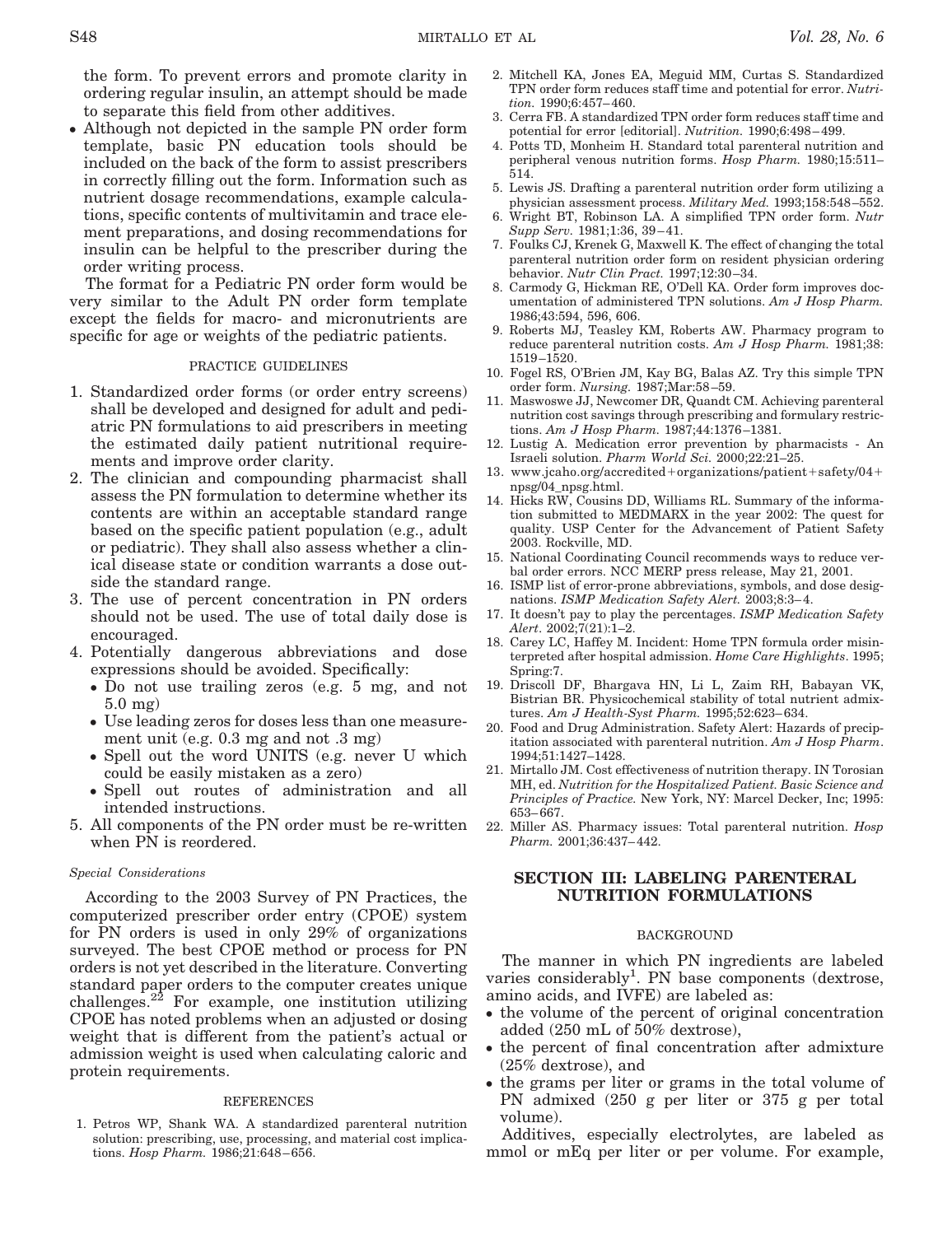sodium chloride (NaCl) in a dose of 80 mEq/L admixed in a PN with a volume of 2 liters may be labeled as follows:

- NaCl 80 mEq/ $L$
- NaCl 160 mEq per total volume
- Na 80 mEq/L, Cl 80 mEq/L
- Na 160 mEq and Cl 160 mEq per total volume.

This lack of standardization causes a great deal of confusion when patients are transferred between healthcare environments. As such, an essential component of a patient transfer between healthcare environments is a pharmacist-to-pharmacist interaction to resolve potential problems with transfer of the prescription. Misinterpretation of a PN label that led to a patient death<sup>2</sup> exemplifies what may occur if this interaction does not occur. To avoid misinterpretation, the labels for PN formulations should be standardized. All PN labels in any health care environment shall express clearly and accurately what the patient is receiving at any time.

Each method of labeling has distinct advantages and disadvantages. The use of the percent of original dextrose or amino acid concentration is specific for the product used by the pharmacy in compounding the PN formulation. However, interpretation of this label requires knowledge of pharmaceutical calculations in order to determine the nutrient value of the PN formulation. This involves training professionals in several health care disciplines to determine the nutrient value of the PN admixture being administered. Using the percent of final concentration of dextrose, amino acids, or IVFE still requires calculations to determine the caloric value or dose being administered, but it is traditionally the most accepted type of label because it is consistent with the label of the original commercial products as shipped from the manufacturer. To minimize calculation errors and provide a label more consistent with dispensing a PN formulation as a nutrient, some programs have used grams of base components per liter. This simplifies the conversion of the nutrients to calorie and gram doses being provided, but still must be converted to daily doses. This label also supports those programs that only compound PN formulations in liter quantities so that prescriptions may be written as quantity per liter and thus consistent with the additive as it appears on the label.

Finally, grams per total volume, with use of a 24-hour nutrient infusion system is most consistent with that of a nutrient label, requiring the least number of calculations to determine the calorie or gram dose per day. It also supports the most cost-effective system of PN compounding and delivery, which is the 24-hour nutrient infusion system.3 This system has been determined to decrease PN wastage and to reduce personnel time in compounding and administering PN. Conceptually, this system is successful when acute electrolyte disorders are managed separately from the PN, until the time that electrolyte changes in the PN go into effect. This system also requires the use of automated compounding devices, which have been shown to be more accurate and faster than gravity-fill PN admixture systems.

## PN LABEL TEMPLATE

The sample PN label templates provide a format to standardize labels for adult, pediatric and neonatal patients. A supplemental label template for IVFE is also provided for those instances when IVFEs are administered separate from the PN admixture. Due to the complex nature of the label, there are several points that should be clarified:

- The amount per day is the only column required on the adult label, but some programs accustomed to amounts per liter may supplement the label by adding a second column reflecting quantity per liter in parenthesis. The components are labeled as amount per day to facilitate review of the order for appropriate nutrient doses. However, certain additives expressed as quantity per liter in parenthesis on the PN label template, may be useful to the clinician in determining whether the PN may be infused via peripheral or central vein. It is also useful to the pharmacist in determining electrolyte compatibility since these are reported by concentration rather than amount. Those familiar with ordering PN electrolytes (similar to other intravenous fluids) as mEq/L, will be able to interpret the mEq/L electrolyte content easier if provided in this format on the PN label. Finally, many programs order additives as quantity/liter. Labeling as such allows for the final check of the PN by the nurse versus the physician's order, prior to its administration. This final check to confirm that the PN content is the same as the physician's order is an essential component of the PN system. In the neonatal and pediatric patient, it is common to order PN components in amount/kg. Therefore, the PN label for these patients shall also express components as amount/kg/day, in addition to amount/day. The label can be further supplemented by an additional column expressing components as amount/liter or amount/100 ml in parenthesis, for those who are accustomed to ordering in this format. Care should be taken in developing a label that is clear and concise and of a size that fits neatly on the PN admixture. Accordingly, some may choose to dispense the PN with a supplemental form providing these optional details that may also be used for documenting PN administration in the patient's chart.
- The PN label specifies the route of administration.
- The administration date and time and beyond-use date and time are expressed clearly on the label. The administration date and time, as the term denotes, is the date and time the PN is scheduled to be administered to the patient. This may be the same day that it was compounded and is different from the date and time of admixture, which should be included on the compounding worksheet but is not necessary on the label.
- The dosing weight is provided so that anyone evaluating the contents of the label may determine if the doses of nutrients are appropriate. Dosing weight refers to the weight used in calculating nutrient doses.
- The inorganic phosphorus content is provided as both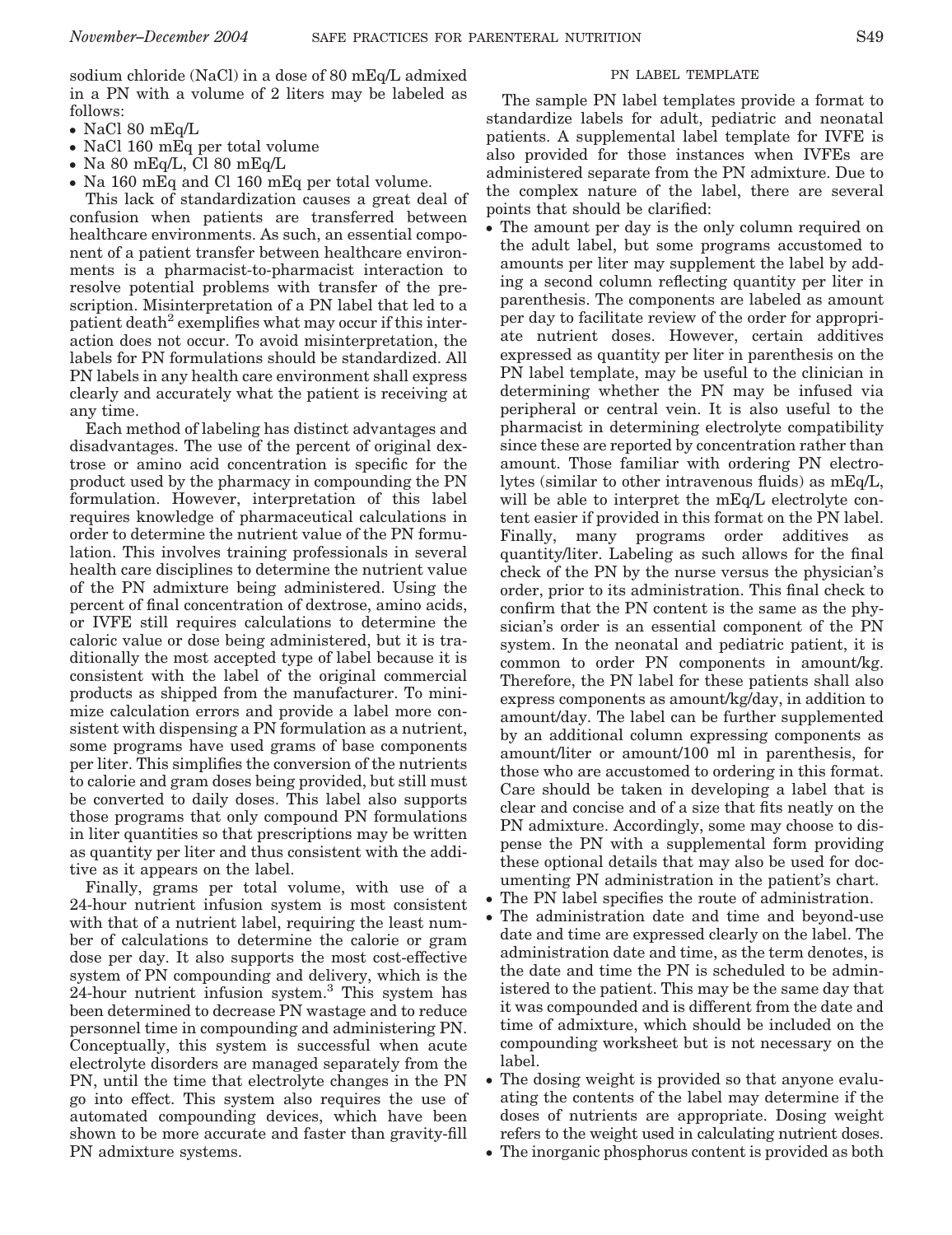| Institution/Pharmacy Name, Address and Pharmacy Phone number |                                                |                            |  |
|--------------------------------------------------------------|------------------------------------------------|----------------------------|--|
| Name                                                         | Dosing Weight                                  | Location                   |  |
| <b>Administration Date/Time</b>                              |                                                | Do Not Use Afer: Date/time |  |
|                                                              |                                                |                            |  |
| <b>Base Formula</b>                                          | Amount/day                                     | (Amount/L)                 |  |
|                                                              |                                                |                            |  |
| <b>Dextrose</b>                                              | g                                              | (g/L)                      |  |
| Amino acids <sup>a</sup>                                     | g                                              | (g/L)                      |  |
| <b>IVFE</b> <sup>a</sup>                                     | g                                              | (g/L)                      |  |
|                                                              |                                                |                            |  |
| Electrolytes                                                 |                                                |                            |  |
| Sodium chloride                                              | mEq                                            | (mEq/L)                    |  |
| Sodium acetate                                               | mEq                                            | (mEq/L)                    |  |
| Sodium phosphate                                             | mmol of P                                      | (mmol/L)                   |  |
|                                                              | (mEq of Na)                                    | (mEq/L)                    |  |
| Potassium chloride                                           | mEq                                            | (mEq/L)                    |  |
| Potassium acetate                                            | mEq                                            | (mEq/L)                    |  |
| Potassium phosphate                                          | mmol of P                                      | (mmol/L)                   |  |
|                                                              | (mEq of K)                                     | (mEq/L)                    |  |
| Calcium gluconate                                            | mEq                                            | (mEq/L)                    |  |
| <b>Magnesium sulfate</b>                                     | mEq                                            | (mEq/L)                    |  |
| Vitamins, trace elements and medications                     |                                                |                            |  |
| Multiple vitamins <sup>a</sup>                               | mL                                             |                            |  |
| Multiple trace elements <sup>a</sup>                         | m <sub>L</sub>                                 |                            |  |
| <b>Insulin</b>                                               | <b>Units</b>                                   | (Units/L)                  |  |
|                                                              |                                                |                            |  |
| $H_2$ - antagonists <sup>a</sup>                             | mg                                             |                            |  |
| Rate _____ mL/hour                                           | Volume mL                                      | Infuse over hours          |  |
|                                                              | Formulation contains 11 mL plus 11 mL overfill |                            |  |
|                                                              | Discard any unused volume after 24 hours       |                            |  |
| ***Central Line Use Only***                                  |                                                |                            |  |
|                                                              |                                                |                            |  |
|                                                              |                                                |                            |  |

## **Standard PN Label Template Adult Patient**

<sup>a</sup> Specify product name.

 $g = gram$ .

the mmol quantity of phosphorus as well as the mEq quantity of the additive salt's cation; potassium or sodium.

- If the PN formulation includes overfill, it is clearly stated on the label.
- $\bullet$  Rate is expressed in mL/hour over 24 hours. If the PN formulation is cycled, the infusion duration and rates are to be expressed on the label.
- For home care, additives to be admixed at home are labeled as Patient Additives.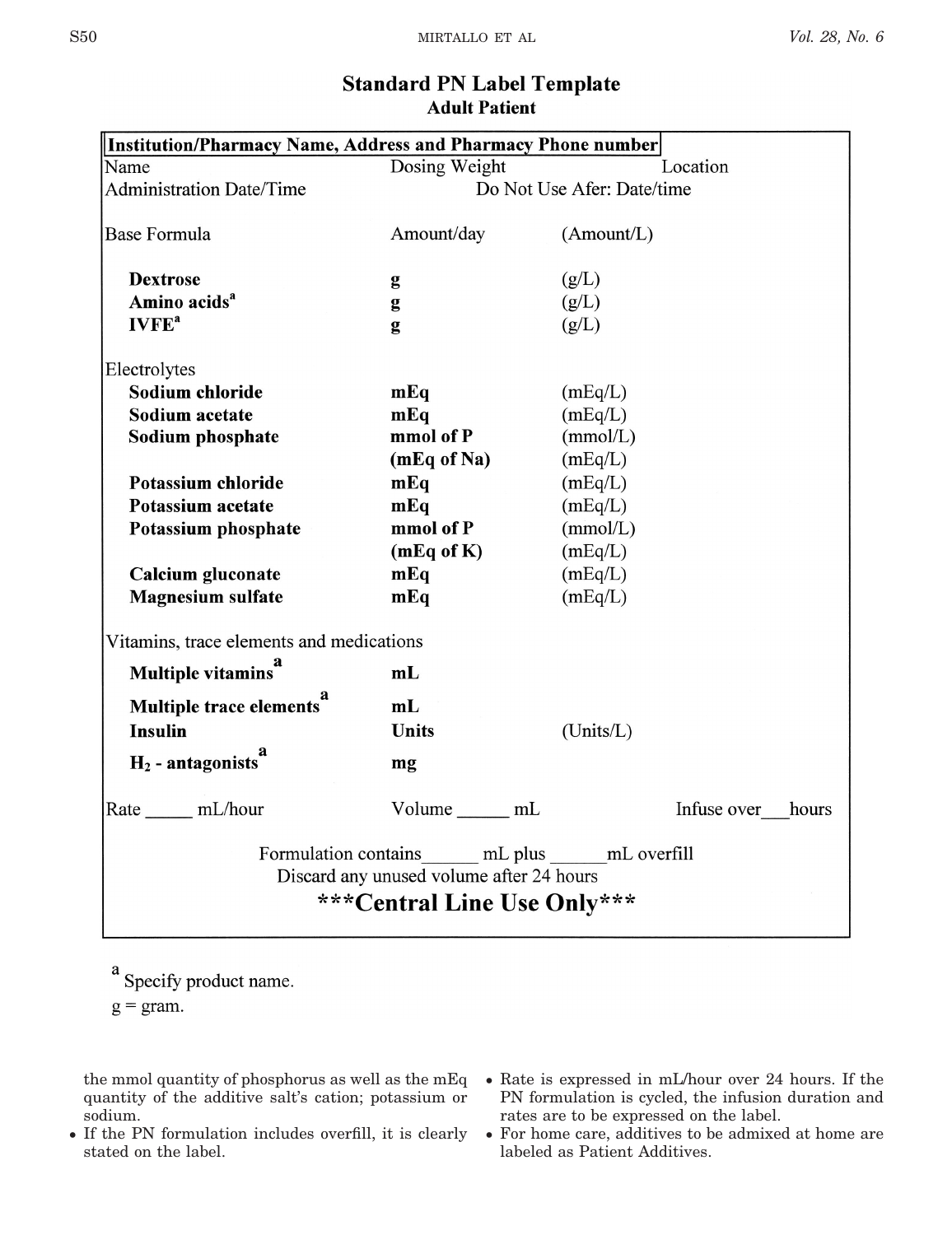| Institution/Pharmacy Name, Address and Pharmacy Phone number |                                                       |                             |  |
|--------------------------------------------------------------|-------------------------------------------------------|-----------------------------|--|
| Name                                                         | Dosing Weight                                         | Location                    |  |
| <b>Administration Date/Time</b>                              |                                                       | Do Not Use After: Date/time |  |
| <b>Base Formula</b>                                          | Amount/kg /day                                        | Amount/day                  |  |
| <b>Dextrose</b>                                              | g/kg                                                  | g                           |  |
| Amino acids <sup>a</sup>                                     | g/kg                                                  | g                           |  |
| Electrolytes                                                 |                                                       |                             |  |
| Sodium chloride <sup>b</sup>                                 | mEq/kg                                                | mEq                         |  |
| Sodium acetate <sup>b</sup>                                  | mEq/kg                                                | mEq                         |  |
| Potassium chloride <sup>b</sup>                              | mEq/kg                                                | mEq                         |  |
| Potassium acetate <sup>b</sup>                               | mEq/kg                                                | mEq                         |  |
| Potassium phosphate <sup>b</sup>                             | mmol of P/kg                                          | mmol of P                   |  |
|                                                              | (mEq of K)/kg                                         | (mEq of K)                  |  |
| Sodium phosphate <sup>b</sup>                                | mmol of P/kg                                          | mmol of P                   |  |
|                                                              | (mEq of Na)/kg                                        | (mEq of Na)                 |  |
| Calcium gluconate                                            | mEq/kg                                                | mEq                         |  |
| <b>Magnesium sulfate</b>                                     | mEq/kg                                                | mEq                         |  |
| Vitamins, trace elements and medications                     |                                                       |                             |  |
| Multiple vitamins <sup>a</sup>                               | mL/kg                                                 | m <sub>L</sub>              |  |
| Multiple trace elements <sup>a</sup>                         | mL/kg                                                 | m <sub>L</sub>              |  |
| L-cysteine                                                   | mg/kg                                                 | mg                          |  |
| $H_2$ antagonists <sup>a</sup>                               | mg/kg                                                 | mg                          |  |
| <b>L-Carnitine</b>                                           | mg/kg                                                 | mg                          |  |
| Rate ______ mL/hour                                          | Volume mL                                             | Infuse over 24 hours        |  |
|                                                              | Admixture contains _______ mL plus ______ mL overfill |                             |  |
|                                                              | ***Central Line Use Only***                           |                             |  |

## **Standard PN Label Template Neonate or Pediatric Patient**

<sup>a</sup> Specify product name.

b Since the admixture usually contains multiple sources of sodium, potassium, chloride, acetate, and phosphorus, the amount of each electrolyte/kg provided by the PN admixture is determined by adding the amount of electrolyte provided by each salt.

- An auxillary label may also be desired that would list the individual electrolytes as mEq, and the phosphorus content as mmol provided per day. The auxillary label could also express the total calories provided per day, as well as the percent of total calories provided by carbohydrate and fat.
- Notation of who prepared and checked the PN formulation is not required on the label if this is done

on a compounding worksheet maintained in the pharmacy.

• If IVFE are not included in the PN formulation, this line may be omitted from the label.

## PRACTICE GUIDELINES

- 1. The labels for PN formulations shall be standardized and include:
	- The amount per day is the only column required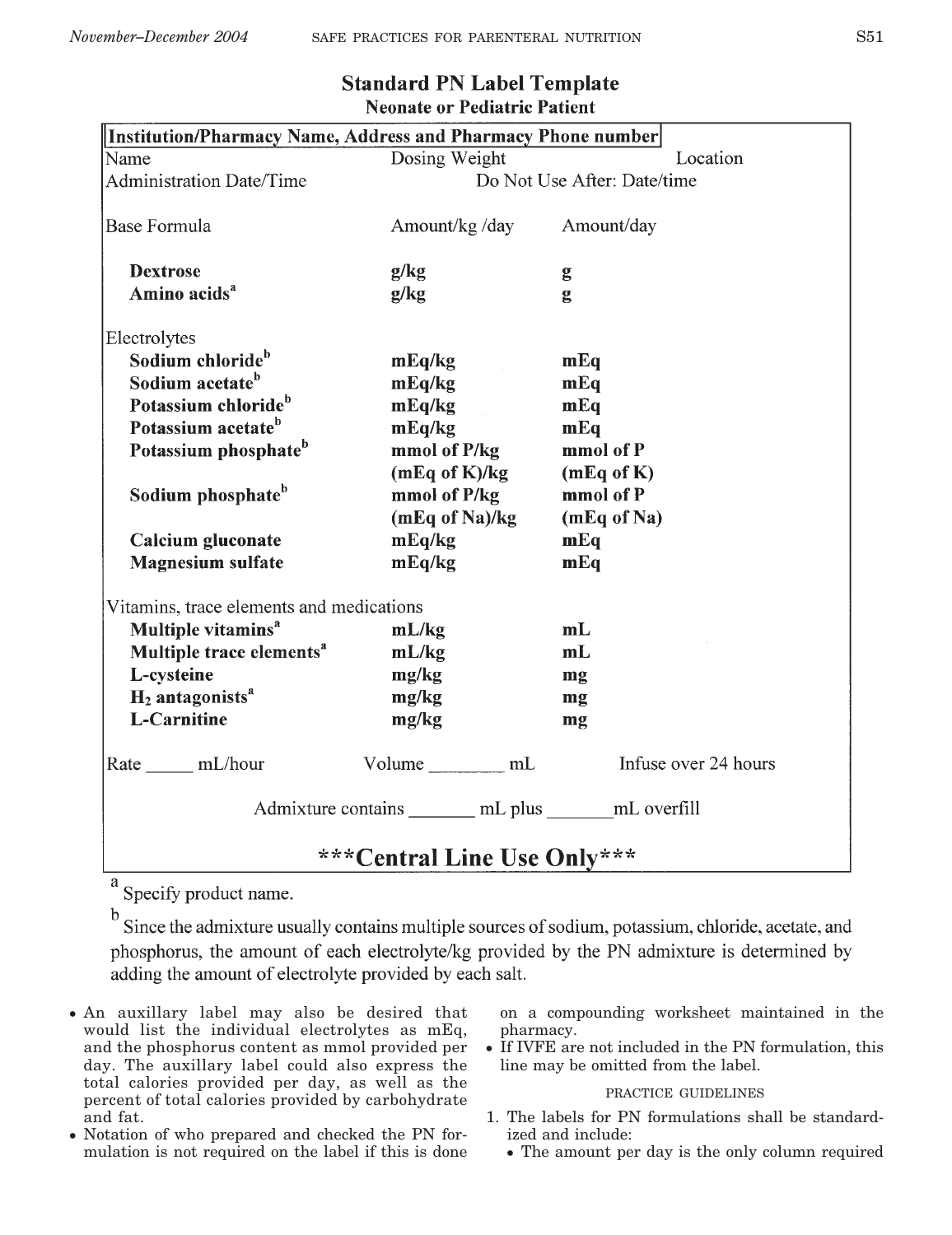## **Standard IVFE Label Template Adult, Neonate or Pediatric Patient**

| <b>Institution/Pharmacy Name, Address and Pharmacy Phone Number</b> |               |                                                                 |            |
|---------------------------------------------------------------------|---------------|-----------------------------------------------------------------|------------|
| Name                                                                | Dosing Weight | Location                                                        |            |
| <b>Administration Date/Time</b>                                     |               | Do Not Use After: Date/Time                                     |            |
|                                                                     | Volume        | Amount/kg/day                                                   | Amount/day |
| Intravenous fat emulsion <sup>a</sup> $(\%)$                        | <u>m</u> L    | gram/kg                                                         | gram       |
|                                                                     |               | Infusion rate mL/hour Infuse over hours                         |            |
|                                                                     |               | May contain overfill - Discard any unused volume after 12 hours |            |
| ***For peripheral or central line administration***                 |               |                                                                 |            |

<sup>a</sup> Specify brand name

on the label for the base formula, electrolyte additives, micronutrients and medications. This supports the use of the 24-hour nutrient infusion system.

- Using the quantity per liter option in parenthesis supports those programs that continue to admix PN in 1 liter volumes.
- The dosing weight is required on the label.
- 2. Auxillary labels or information may be used.
- 3. Patient transfer between healthcare environments requires pharmacist-to-pharmacist communication and documentation to insure the accurate transfer of the PN prescription.
- 4. The PN label is compared with the PN order and for beyond-use date before administration.

## *Special Considerations*

The concepts used in developing the practice guidelines were developed for hospitalized patients and for institutions and organizations having a relatively large number of patients receiving PN therapy. It is assumed that these concepts apply to alternative health care settings, as well as those hospitals with only a few patients receiving PN. It may be that the cost of implementing a once-per-day nutrient infusion system that includes automated compounding would be excessive for pharmacies with small numbers of patients receiving PN. Various alternatives to achieving the concepts for labeling in these circumstances may be successful, but have yet to be determined objectively.

#### REFERENCES

- 1. O'Neal BC, Schneider PJ, Pedersen CA, Mirtallo JM. Compliance with safe practices for preparing parenteral nutrition formulations. *Am J Health-Syst Pharm.* 2002;59:264 –269.
- 2. Carey LC, Haffey M. Incident: Home TPN formula order misinterpreted after hospital admission. *Home Care Highlights.* 1995; (spring):7.
- 3. Mirtallo JM, Jozefzcyck KG, Hale KM, Grauer DW, Ebbert ML, Fabri PJ. Providing 24-hour nutrient infusions to critically ill patients. *Am J Hosp Pharm.* 1986;43:2205–2208.

## **SECTION IV: NUTRIENT REQUIREMENTS**

## **BACKGROUND**

PN formulations should be designed to meet individualized nutrient requirements. The clinician needs to be familiar with an acceptable standard range for each nutrient and when to adjust nutrients within and outside this range. The ordered quantity of protein, carbohydrate, fat, fluid, electrolytes, vitamins, and trace elements should all be assessed for appropriateness before compounding. Acceptable ranges for each of these nutrients should be based on age and normal physiologic requirements. The purpose of providing standard nutrient ranges is to serve as a reference point and guide the health care professional in safe practice. However, determination of individual nutrient requirements may vary, based on factors such as organ function, disease state, metabolic condition, and medication usage.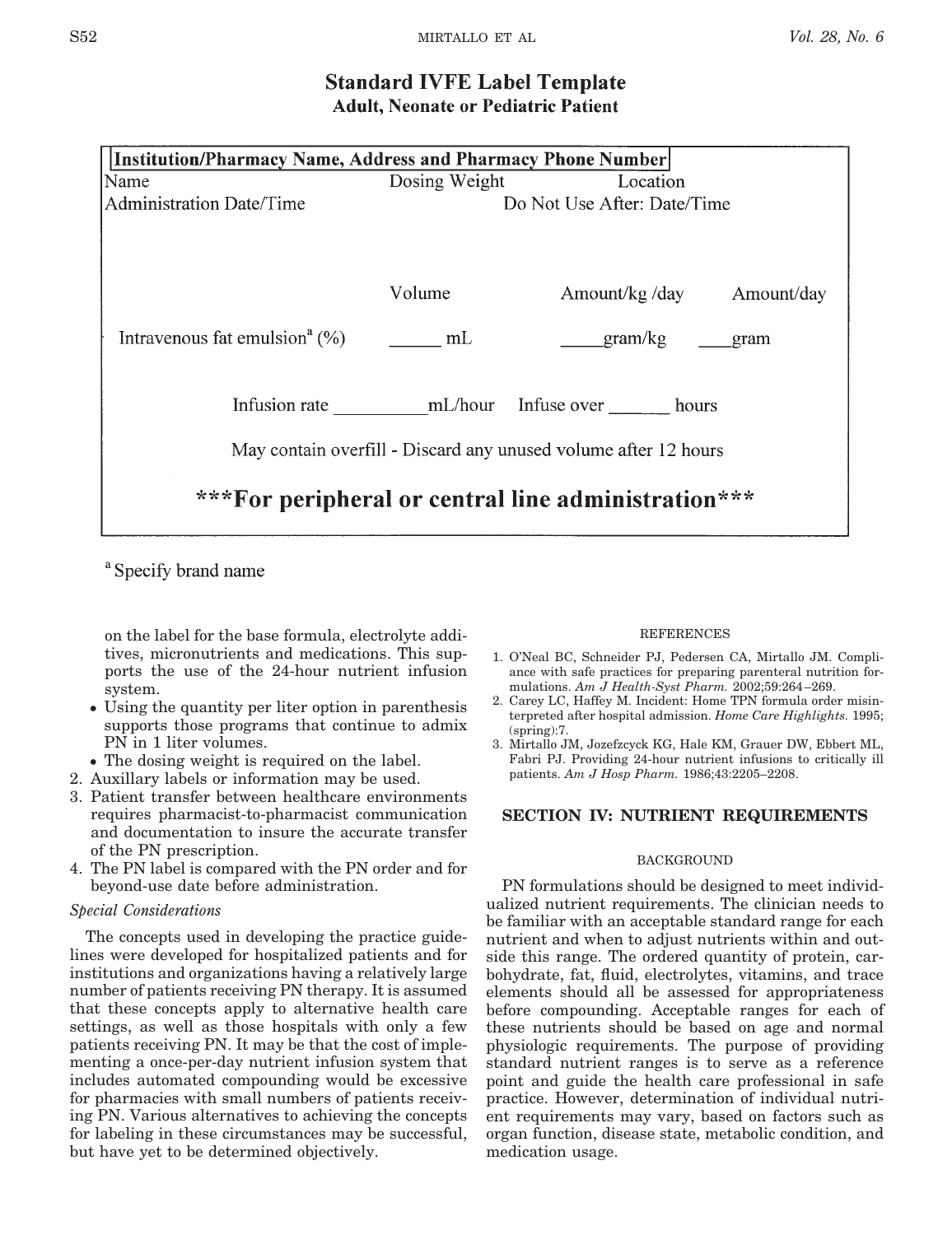| TABLE I<br>Daily protein & calorie requirements for the adult |                  |  |
|---------------------------------------------------------------|------------------|--|
| Protein                                                       |                  |  |
| Maintenance                                                   | $0.8 - 1$ g/kg   |  |
| Catabolic patients                                            | $1.2-2$ g/kg     |  |
| Chronic renal failure                                         |                  |  |
| (renal replacement therapy)                                   | $1.2 - 1.5$ g/kg |  |
| Acute renal failure $+$ catabolic                             | $1.5 - 1.8$ g/kg |  |
| Energy                                                        |                  |  |
| Total calories                                                | $20-30$ kcal/kg  |  |
| Fluid                                                         | $30-40$ mL/kg    |  |

#### NUTRIENT REQUIREMENTS: ADULTS

General guidelines for protein, calorie, and fluid requirements in adult patients are provided in Table I. A dosing weight shall be determined for each patient. Various methods for adjusting the body weight of obese patients have been suggested, but none have been clearly validated.<sup>1,2</sup> Assessment of energy expenditure in obese patients can be problematic. Indirect calorimetry may be required to improve the accuracy of energy requirement estimations, due to limitations of predictive equations in obese patients. $3,4$ 

Protein requirements have been estimated based on metabolic demand. Restriction of protein is seldom required in patients with renal or hepatic disease.<sup>5</sup> In patients receiving renal replacement therapy, protein may need to be supplemented. In patients with liver disease, protein restriction should be implemented for the acute management of overt hepatic encephalopathy only when other treatment modalities have failed. Protein restriction is not indicated in the management of chronic hepatic disease.

The standard distribution of nonprotein calories is 70 – 85% as carbohydrate and 15–30% as fat. This distribution may be adjusted based on tolerance; however, there is limited clinical benefit when fat content exceeds 30% of nonprotein calories.<sup>6</sup> Further methods to estimate dosing are based on body weight. In adult patients, it is recommended that the fat content of the PN formulation not exceed 2.5 g/kg/day and carbohydrate content not exceed 7 g/kg/day.

Although rare in recent years, essential fatty acid deficiency (EFAD) may still occur in the contemporary period of specialized nutrition support. Failure to provide at least 2% to 4% of the total caloric intake as linoleic acid and 0.25% to 0.5% of total caloric intake as alpha linolenic acid may lead to a deficiency of these two essential fatty acids. Manifestations of this syndrome can include alterations in platelet function, hair loss, poor wound healing, and dry, scaly skin unresponsive to water miscible creams. The time in which EFAD may develop during administration of fat-free PN is variable, based upon the underlying nutritional status, disease state, and age of the patient. In general, the majority of hospitalized adults who receive no dietary fat, develop biochemical evidence of EFAD after 4 weeks of fat-free PN. Hypocaloric feeding may provide some protection against development of EFAD while receiving fat-free PN. This is presumed to be secondary to the liberalization of essential fatty acids (EFAs) from endogenous fat stores into the circulation. Although 2 weeks of a high-protein, hypocaloric fatfree PN regimen has been shown to maintain plasma linoleic acid levels in postsurgical patients, $\alpha$  clinical signs of EFAD have been detected in obese patients who received no exogenous EFAs for 20 days.<sup>8</sup> Studies of patients receiving home PN have shown that biochemical evidence of EFAD syndrome may develop after several months of not receiving IVFE.<sup>9</sup> The amount of fat taken by mouth and the efficiency of absorption were identified as factors influencing the need for the continued provision of IVFE. In determining the adequacy of EFA provision, it is important to recognize the varying EFA content of various IVFE sources. For example, commercially available IVFE in the United States contain approximately 55– 60% of total calories as linoleic acid and 3– 4% of total calories as alpha linolenic acid. Structured lipid products available in Europe contain significantly lower proportions of EFAs, owing to the substitution of long-chain EFAs by medium-chain fatty acids. Topical EFA application has been shown to be effective in preventing EFAD in some patients but it has demonstrated poor efficacy when used to treat an already existing EFAD.<sup>10,11</sup>

Standard ranges for parenteral electrolytes assume normal organ function and normal losses (Table II). Sodium and potassium requirements for a given patient are highly variable and generally not limited by compatibility restraints; however, large quantities of these cations may destabilize IVFE. In general, sodium and potassium requirements in the PN formulation are 1–2 mEq/kg/day, but should be customized to meet individual patient needs. Restrictions of potassium, phosphate, or magnesium may be required in patients with renal disease due to impaired excretion. Conversely, requirements of these electrolytes may be increased due to excessive losses, intracellular shifts, or increased metabolic demands. As discussed in section VI, the parenteral supplementation of phosphate, magnesium, and calcium in the PN formulation is limited by physical compatibility. Some commercially available amino acid injection products contain phosphorus, the content of which shall also be considered in determining compatibility. Chloride and acetate content should be adjusted to maintain acid-base balance. In general, acid-base balance can be maintained by using approximately equal amounts of chloride and acetate, but may require adjustment based on the clinical situation. Amino acid solutions themselves contain various amounts of chloride and acetate, depending on the individual product, for buffering purposes.<sup>12</sup> For

TABLE II *Daily electrolyte additions to adult PN formulations\**

| Electrolyte      | Standard Requirement                    |
|------------------|-----------------------------------------|
| Calcium          | $10-15$ mEq                             |
| Magnesium        | $8-20$ mEq                              |
| Phosphorus       | $20-40$ mmol                            |
| Sodium           | $1-2$ mEq/kg                            |
| Potassium        | $1-2$ mEq/kg                            |
| Acetate          | As needed to maintain acid-base balance |
| ${\rm Chloride}$ | As needed to maintain acid-base balance |

\*Standard intake ranges based on generally healthy people with normal losses.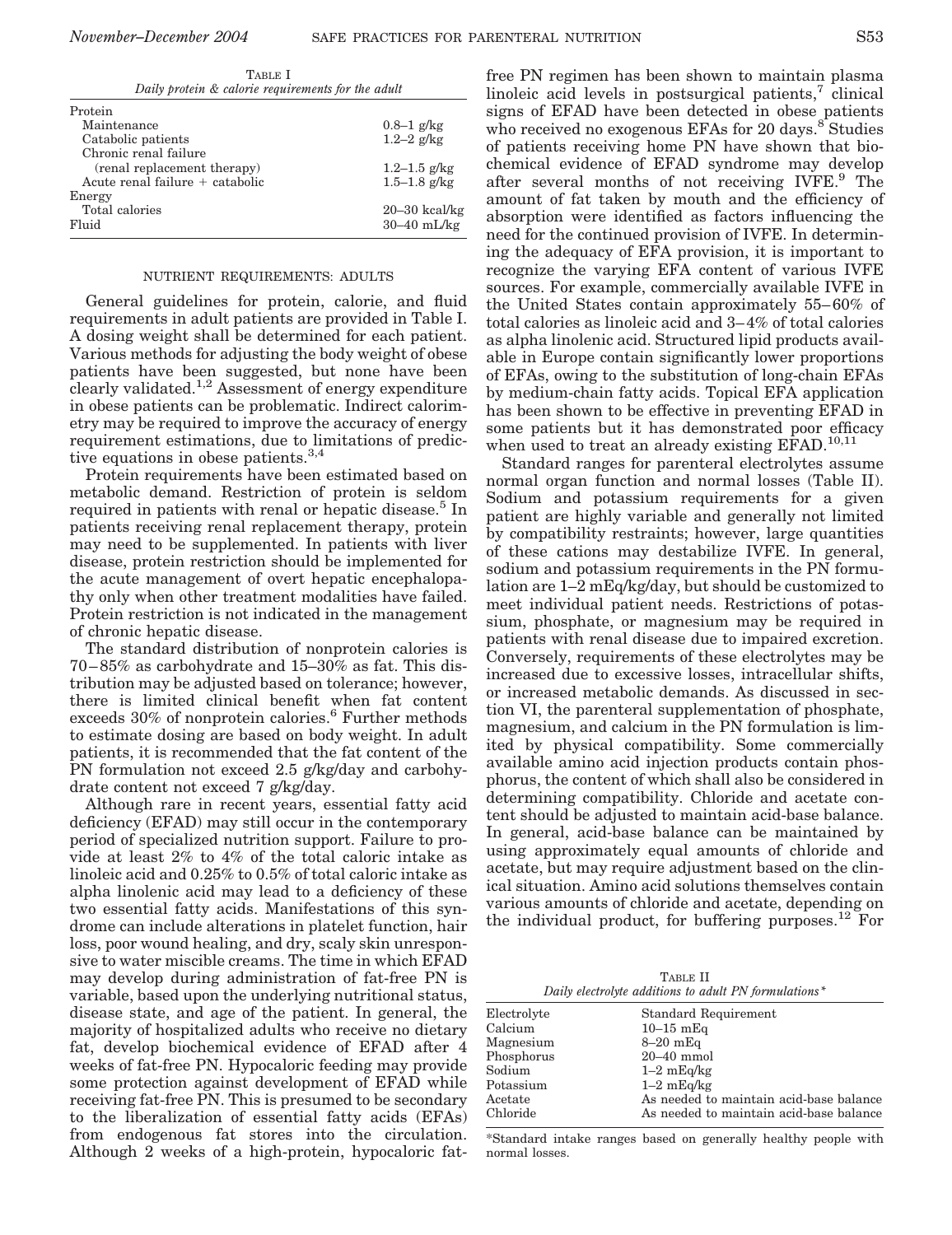TABLE III *Daily requirements for adult parenteral vitamins\**

| Vitamin                     | Requirement        |
|-----------------------------|--------------------|
| Thiamin $(B_1)$             | 6 <sub>mg</sub>    |
| Riboflavin(B <sub>2</sub> ) | $3.6 \text{ mg}$   |
| Niacin $(B_3)$              | $40 \text{ mg}$    |
| Folic acid                  | $600 \text{~mg}$   |
| Pantothenic acid            | $15 \,\mathrm{mg}$ |
| Pyridoxine $(B_{\kappa})$   | 6 <sub>mg</sub>    |
| Cyanocobalamin $(B_{12})$   | 5~meq              |
| <b>Biotin</b>               | $60 \text{ mg}$    |
| Ascorbic Acid (C)           | $200$ mg           |
| Vitamin A                   | 3300 IU            |
| Vitamin D                   | 200 IU             |
| Vitamin E                   | 10 IU              |
| Vitamin K                   | $150 \text{ mcg}$  |
|                             |                    |

\*FDA requirements for marketing an effective adult parenteral vitamin product.<sup>13</sup>

this reason, it is necessary to state the specific amino acid product name used in compounding on the PN label in order to account for its electrolyte content. However, it is not recommended that the electrolyte components of the amino acid solution be listed on the PN label with the electrolyte additives as this may lead to confusion.

All patients receiving PN should receive a parenteral vitamin preparation daily. Available commercial products for adults contain 13 or 12 known vitamins (i.e. with or without vitamin K). In April 2000, the FDA amended requirements for marketing of an "effective" adult parenteral vitamin formulation and recommended changes to the 12-vitamin formulation that has been available for over 20 years.<sup>13</sup> The requirements for increased dosages of vitamins  $B_1$ ,  $B_6$ , C, and folic acid as well as addition of vitamin K are based upon the recommendations from a 1985 workshop sponsored jointly by the American Medical Association's (AMA) Division of Personal and Public Health Policy and FDA's Division of Metabolic and Endocrine Drug Products. Specific modifications of the previous formulation include increasing the provision of ascorbic acid (vitamin C) from 100 mg/day to 200 mg/day, pyridoxine (vitamin  $B_6$ ) from 4 mg/day to 6 mg/day, thiamin (vitamin  $B_1$ ) from 3 mg/day to 6 mg/day, folic acid from 400 mcg/day to 600 mcg/day, and addition of phylloquinone (vitamin K) 150 mcg/day (Table III). When using the 12-vitamin formulation, vitamin K can be given individually as a daily dose (0.5–1 mg/d) or a weekly dose (5–10 mg one time per week). Patients who are to receive the anticoagulant warfarin should be monitored more closely when receiving vitamin K to assure the appropriate level of anticoagulation is maintained. It is reasonable to supplement the PN with thiamin (25–50 mg/d) in PN patients who have a history of alcohol abuse, especially when they did not receive thiamin at hospital admission, or in times of parenteral vitamin shortages (common in the U.S. in the 1990s). The United States has been plagued with two periods of short supply of parenteral vitamin products in the 1990s. This has resulted in vitamin deficiencies in patients receiving PN without parenteral vitamins. Several recommendations emanated from A.S.P.E.N. following the latest parenteral vitamin shortage: (1) use oral vitamins when possible, especially liquid vitamins of defined content via feeding tubes, (2) restrict the use of vitamin products in PN during periods of short supply, such as one infusion three times per week, (3) administer thiamin, ascorbic acid, niacin, pyridoxine, and folic acid daily as individual entities in the PN during periods of short supply, (4) administer vitamin  $B_{12}$  at least once per month during periods of short supply.

Guidelines for parenteral trace element requirements in adults are provided in Table IV. $^{14,15}$  The guidelines should be considered approximations, and it should be recognized that variations among individual patients may exist. Reductions in manganese and copper dosing should be considered in patients with hepatobiliary disease due to impaired excretion. In addition, many of the components of the PN formulation have been shown to be contaminated with trace elements such as zinc, copper, manganese, chromium, selenium, and aluminum.<sup>16</sup> Therefore, patients receiving long-term use of PN therapy are at risk of trace element toxicity and serum monitoring is necessary.

Iron is not routinely recommended in patients receiving PN therapy and is not a component of current injectable multiple trace element preparations.17 Parenteral supplementation of iron should be limited to conditions of iron deficiency when the oral route is ineffective or not tolerated. In patients with iron deficiency anemia, therapeutic (replacement) doses of iron may be estimated based on weight and hemoglobin concentration. Provision of maintenance iron therapy is generally not required but has been used in patients receiving long-term PN. In the absence of blood loss, a parenteral iron dose of 25 to 50 mg once monthly is estimated to meet maintenance requirements. However, it is important to monitor iron status on a routine basis (e.g., serum ferritin every 1–3 months) whenever providing ongoing doses of iron in order to minimize the risk of iron overload. Iron dextran has been added to nonIVFE-containing PN formulations, but requires caution due to compatibility limitations. It shall not be added to TNA because it can destabilize the IVFE and result in the formation of large oil droplets that may be harmful if infused (see compatibility section). Iron sucrose and sodium ferric gluconate provide therapeutic options for the parenteral supplementation of iron, but compatibility data with PN formulations is not available.

TABLE IV *Daily trace element supplementation to adult PN formulations\**

| Trace Element | Standard Intake <sup>14,15</sup> |
|---------------|----------------------------------|
| Chromium      | $10-15$ mcg                      |
| Copper        | $0.3 - 0.5$ mg                   |
| <b>Iron</b>   | Not routinely added              |
| Manganese     | $60 - 100$ mcg <sup>+</sup>      |
| Selenium      | $20 - 60$ mcg                    |
| Zinc          | $2.5 - 5$ mg                     |

\*Standard intake ranges based on generally healthy people with normal losses.

†The contamination level in various components of the PN formulation can significantly contribute to total intake. Serum concentrations should be monitored with long-term use.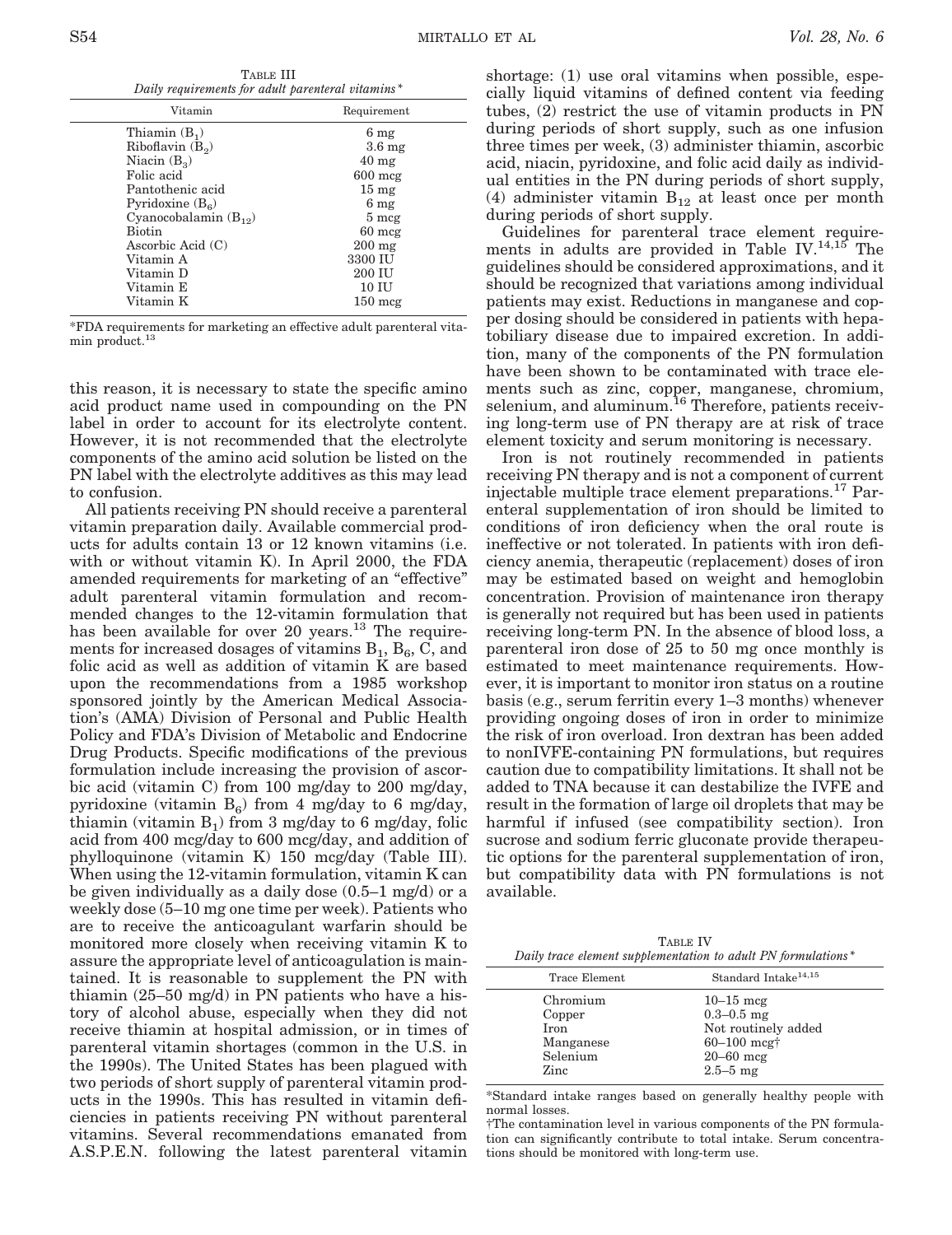TABLE V *Daily fluid requirements for pediatric patients18*

| Body weight     | Amount                                          |
|-----------------|-------------------------------------------------|
| $<$ 1500 g      | $130 - 150$ mL/kg                               |
| $1500 - 2000$ g | $110 - 130$ mL/kg                               |
| $2 - 10$ kg     | $100 \text{ mL/kg}$                             |
| $>10-20$ kg     | 1000 mL for 10 kg + 50 mL/kg for each kg $>10$  |
| $>20$ kg        | 1500 mL for 20 kg + 20 mL/kg for each kg $>$ 20 |

#### NUTRIENT REQUIREMENTS: PEDIATRICS

Standard nutrient ranges for infants and children receiving PN have been established. Rapidly changing organ function, metabolic immaturity, and normal but rapid weight gain, particularly in neonates and infants, result in age-related descriptors of nutrient need. Therefore, each table characterizes ranges for neonates, infants, children, and adolescents (Tables V through X). As can be readily appreciated, requirements for fluids,<sup>18</sup> protein, and energy are substantially higher on a unit-of-weight basis for children than for adults. Careful monitoring of growth is necessary, as a component of assessing adequacy of nutrient provision. Above 18 years of age, estimated nutritional requirements should be established using nutrient ranges suggested for the adult population.

Protein restriction in certain disease states such as hepatic and renal failure should be done with caution and in consideration of the need for adequate protein to support growth in the pediatric population. Additionally, protein losses during dialysis need to be considered and appropriately replaced.

Manufacturers of neonatal/infant amino acid formulations recommend the addition of L-cysteine hydrochloride to the 2-in-1 PN formulation just prior to administration. A commonly recommended dose is 40 mg L-cysteine hydrochloride per gram of amino acids.<sup>19</sup> Current practice suggests supplementation with L-cysteine hydrochloride for the first year of life, although practice varies widely. Addition of L-cysteine hydrochloride to the PN formulation reduces the pH, thereby improving calcium and phosphorus solubility.<sup>20</sup> It has also been shown to normalize plasma taurine levels.<sup>21</sup>

The distribution of PN nonprotein calories for pediatric patients does not vary significantly from that for the adult receiving PN; however, it is worth noting that the typical enteral diet of the neonate or infant derives approximately 50% of nonprotein calories from fat. Therefore, a PN formulation appears less physiologically similar to standard enteral feedings in the neonate or infant than in the older child and adult.

There is evidence that the 20% IVFE is preferable to the 10% product, especially for use in neonates and

TABLE VI

| Daily protein requirements $(g/kg)$ for pediatric patients <sup>*</sup>                         |                               |
|-------------------------------------------------------------------------------------------------|-------------------------------|
| Preterm neonates<br>Infants $(1-12$ months)<br>Children $(>10 \text{ kg or } 1-10 \text{ yrs})$ | $3 - 4$<br>$2 - 3$<br>$1 - 2$ |
| Adolescents $(11-17 \text{ yrs})$                                                               | $0.8 - 1.5$                   |

\*Assumes normal age-related organ function.

TABLE VII *Daily energy requirements (total kcal/kg) for pediatric patients*

| Duny chergy requirements (total way vg) for peaturite pattents |            |
|----------------------------------------------------------------|------------|
| Preterm neonate                                                | $90 - 120$ |
| $<$ 6 months                                                   | $85 - 105$ |
| $6-12$ months                                                  | $80 - 100$ |
| $1-7$ yr                                                       | $75 - 90$  |
| $7-12$ yr                                                      | $50 - 75$  |
| $>12-18$ yr                                                    | $30 - 50$  |
|                                                                |            |

infants. In addition to its greater caloric content per unit volume, the lower content of surface active agents (egg phosphatides) per gram of fat results in more normal concentrations of components of circulating lipoproteins, especially low density lipoproteins.22 In the very low birth weight infant, the use of the 20% IVFE does require accurate and low flow pump delivery systems. In general, 3 g/kg/day is the accepted limit for IVFE administration in the small for gestational age neonates and preterm neonates less than 32 weeks gestational age.<sup>23,24</sup> Concerns regarding EFAD are addressed in the adult section of nutrient requirements.

A limited endogenous store of fatty acids in neonates and infants versus adults contribute to the discrepancy in time in which EFAD syndrome may occur. Neonates have been reported to develop biochemical signs of EFAD as early as the second day of life and up to 2 weeks after fat-free PN.

Standard ranges for electrolytes, vitamins, and trace elements for infants and children with normal organ function are provided in Tables VIII through X. Calcium and phosphorous requirements of the neonate and infant are substantially different from those of the older child and are dramatically different from the adult requirements (Table VIII). These differences in needs are reflected in the composition of neonatal and infant formulas and human milk. When one attempts to meet these increased requirements in pediatric PN formulations, problems can arise because of incompatibility of calcium and phosphate salts. In a child weighing more than 50 kg, adult electrolyte dosage guidelines should generally be used.

Guidelines for vitamin and trace element additions to PN solutions for pediatric patients up to age 11 have been published (Tables IX and X).<sup>25</sup> Adult multivitamins should be used for a child who weighs more than 40 kg or is greater than 11 years of age. Like adults, the guidelines should be considered approximations of need, with individual patient variation to be expected. Alteration of trace element dosage may be required in cases of hepatic or renal dysfunction. The long-term use of multiple trace element products at recommended doses has been associated with excessive serum concentrations of chromium.26 The ratio of trace elements in commercially available pediatric multiple trace element products results in excessive intake of manganese if recommended doses of zinc are given. It is clear that micronutrient requirements for children receiving PN is a fertile area for research and an area in which further commercial product development is required. In general, the recommendations for the use of iron in pediatric PN are consistent with those pre-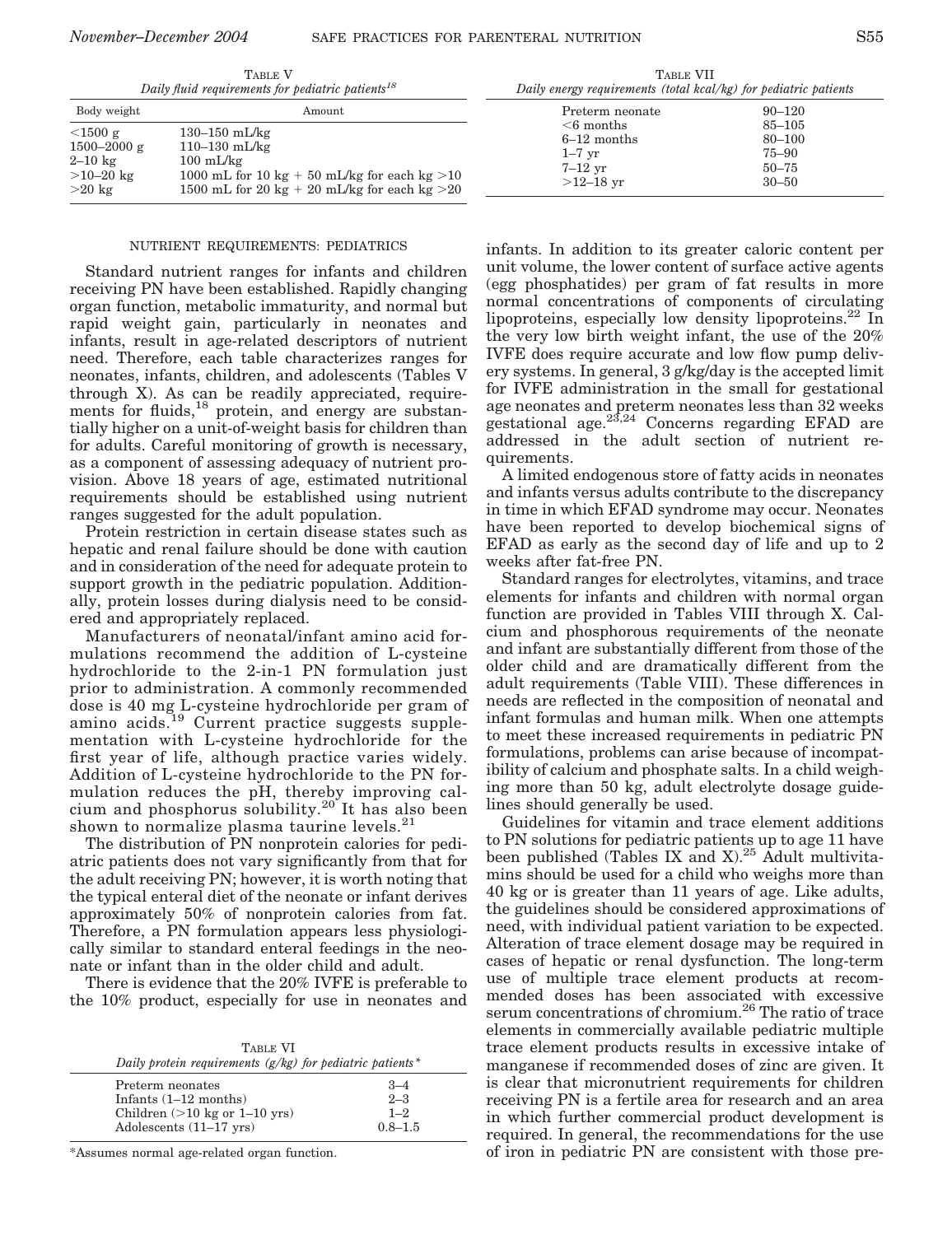| TABLE VIII                                                         |  |
|--------------------------------------------------------------------|--|
| Daily electrolyte and mineral requirements for pediatric patients* |  |

| Electrolyte | Preterm neonates                        | Infants/children                        | Adolescents and children $>$ 50 kg      |
|-------------|-----------------------------------------|-----------------------------------------|-----------------------------------------|
| Sodium      | $2-5$ mEq/kg                            | $2-5$ mEq/kg                            | $1-2 \text{ mEq/kg}$                    |
| Potassium   | $2-4$ mEq/kg                            | $2-4$ mEq/kg                            | $1-2$ mEq/kg                            |
| Calcium     | $2-4$ mEq/kg                            | $0.5-4$ mEq/kg                          | $10-20$ mEq                             |
| Phosphorus  | $1-2$ mmol/kg                           | $0.5-2$ mmol/kg                         | $10-40$ mmol                            |
| Magnesium   | $0.3 - 0.5$ mEq/kg                      | $0.3 - 0.5$ mEq/kg                      | $10-30$ mEq                             |
| Acetate     | As needed to maintain acid-base balance | As needed to maintain acid-base balance | As needed to maintain acid-base balance |
| Chloride    | As needed to maintain acid-base balance | As needed to maintain acid-base balance | As needed to maintain acid-base balance |

\*Assumes normal age-related organ function and normal losses.

sented previously for adults. However, total iron needs can be dramatically lower in the pediatric patient, compared to adults. This necessitates vigilance, regarding the iron dose administered. The concentration of some parenteral iron preparations can result in life-threatening doses, even with the use of  $\leq 1$  mL of these commercial iron preparations.

*Aluminum contamination.* Since the late 1970s, evidence has been accumulating to show that small volume parenteral products, large volume parenteral products and pharmacy bulk packages used in compounding PN formulations are largely contaminated with aluminum.<sup>27</sup> Contamination occurs primarily from the introduction of raw materials during the manufacturing process, with the aluminum-contaminated product sources of primary concern being calcium and phosphate salts, heparin, and albumin. Variable levels of contamination have also been noted with some trace element and vitamin products. Infants and children are extremely vulnerable to aluminum toxicity due to immature renal function and the likelihood for longterm PN. Alterations in bone formation, mineralization, parathyroid hormone secretion, and urinary calcium excretion have been attributed to aluminum toxicity in long-term PN patients or patients with renal impairment.<sup>28</sup> Although they may not be receiving PN, thermal injury patients are at an increased risk for aluminum toxicity from the large quantities of human albumin and calcium gluconate they receive in the treatment of their burn injuries.<sup>29-31</sup> The FDA recently mandated that manufacturers of products used in compounding PN shall measure the aluminum content of their products and disclose it on the label by July 2004.32,33 Large volume parenterals (i.e., amino acid solutions, concentrated dextrose solutions, IVFE and sterile water for injection) have a maximum limit of 25 mcg/L of aluminum. Small volume parenterals

TABLE IX *Daily dose recommendations for pediatric multiple vitamins\*†*

| Manufacturer                                     |             | AMA-NAG     |                   |
|--------------------------------------------------|-------------|-------------|-------------------|
| Weight $(kg)$                                    | Dose $(mL)$ | Weight (kg) | Dose              |
| $<$ 1                                            | $1.5\,$     | $2.5$       | $2 \text{ mL/kg}$ |
| $\begin{array}{c} 1\text{--}3 \\ >3 \end{array}$ | 3.25        | >2.5        | 5mL               |
|                                                  | ÷.          |             |                   |

\*Assumes normal age-related organ function.

†Pediatric multiple vitamin formulation (5 mL): A 2300 IU, D 400 IU, E 7 IU, K 200 mcg, C 80 mg, B<sub>1</sub>1.2 mg, B<sub>2</sub>1.4 mg, B<sub>3</sub>17 mg, B<sub>5</sub>5 mg,  $B_6$  1 mg,  $B_{12}$ 1 mcg, Biotin 20 mcg, Folic acid 140 mcg.

(i.e., electrolyte salts) and pharmacy bulk packages (i.e., parenteral multivitamins, trace element solutions) must be labeled with the maximum level of aluminum in the product at expiry. The FDA identified 5 mcg/kg/day as the maximum amount of aluminum that can be safely tolerated and amounts exceeding this limit may be associated with central nervous system or bone toxicity. The intent of the FDA ruling is to educate health care practitioners about aluminum exposure and facilitate the administration of low-aluminum parenteral solutions to patients in high-risk groups.

#### PRACTICE GUIDELINES

- 1. Determination of protein, calorie, fluid, electrolyte, vitamin, and trace element components of a PN formulation should be based on standard nutrient requirements. The dose of each nutrient should fall within the accepted age-based standard range except when warranted by specific clinical situations.
- 2. IVFE in a dose sufficient to prevent EFAD should be provided to adult and pediatric patients who are NPO. Adults who fail to receive EFAs for 20 days are at risk for development of EFAD. In the absence of EFAs, children can develop EFAD over a shorter period of time, with neonates at risk of EFAD within 2 days of initiating lipid-free PN.
- 3. All patients receiving PN should receive a parenteral vitamin preparation on a daily basis.
- 4. Health care providers should choose PN components with the lowest aluminum content when possible to minimize parenteral aluminum exposure.
- 5. When the use of a commercially available multiple trace element combination product results in or

|                                                     | TABLE X |  |
|-----------------------------------------------------|---------|--|
| Trace element daily requirements for pediatrics * † |         |  |

| Trace<br>element                                    | Preterm<br>neonates $<$ 3 kg<br>(mcg/kg/d) | Term neonates<br>$3-10$ kg<br>(mcg/kg/d)  | Children<br>$10 - 40$ kg<br>(mcg/kg/d) | Adolescents<br>$>40$ kg<br>$(\text{per day})$                                             |
|-----------------------------------------------------|--------------------------------------------|-------------------------------------------|----------------------------------------|-------------------------------------------------------------------------------------------|
| Zinc<br>Copper<br>Manganese<br>Chromium<br>Selenium | 400<br>20<br>$0.05 - 0.2$<br>$1.5 - 2$     | $50 - 250$<br>20<br>0.2 <sub>1</sub><br>2 | $50 - 125$<br>$5 - 20$<br>$1 - 2$      | $2-5$ mg<br>$200 - 500$ mcg<br>$40 - 100$ mcg<br>$0.14 - 0.2$ 5 - 15 mcg<br>$40 - 60$ mcg |

\*Assumes normal age-related organ function and normal losses. †Recommended intakes of trace elements cannot be achieved through the use of a single pediatric multiple trace element product. Only through the use of individualized trace element products can recommended intakes of trace elements be achieved.<sup>25</sup>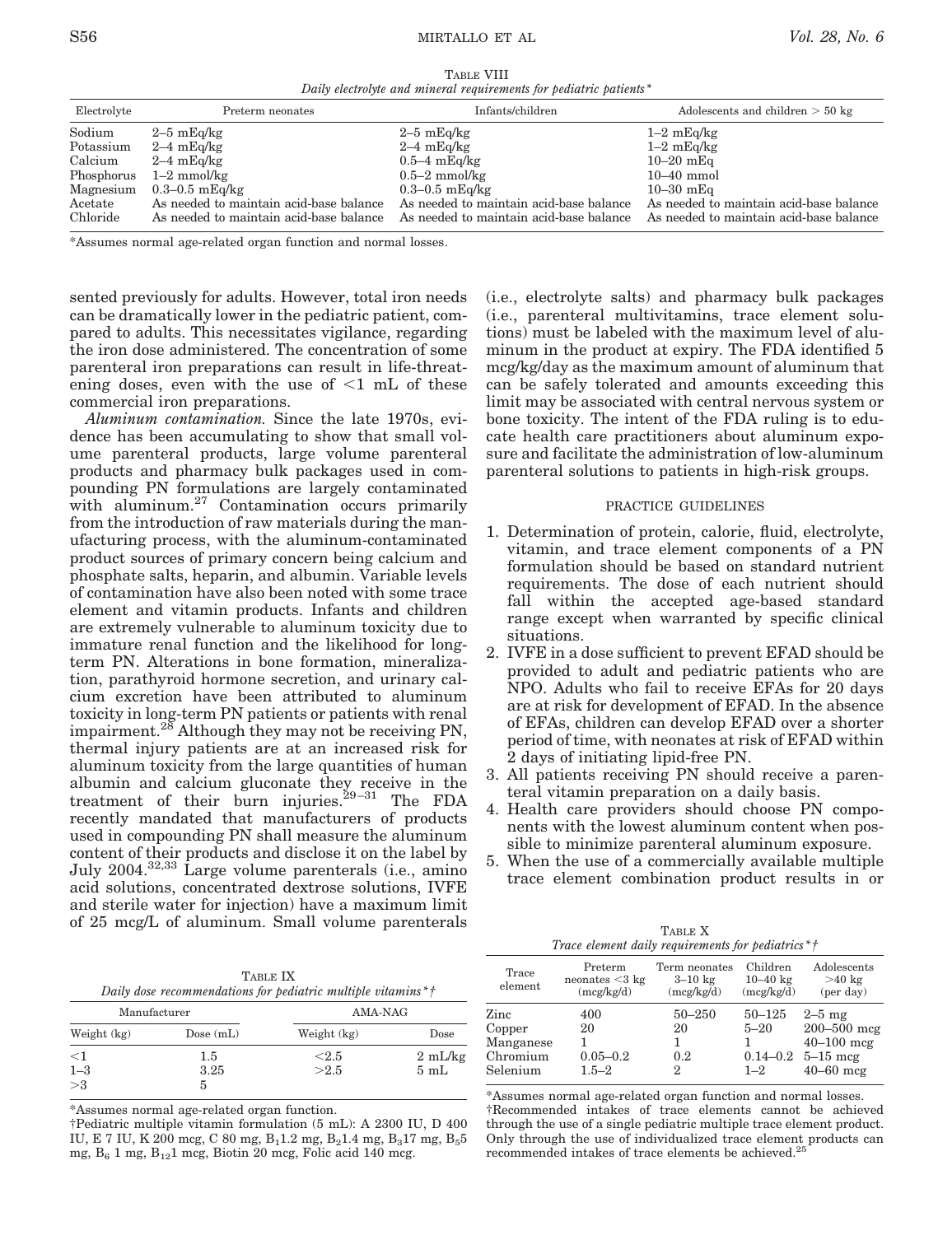increases the risk of trace element toxicity or deficiency states, the use of individual trace element products is warranted.

6. Parenteral iron shall not be routinely supplemented in patients receiving PN therapy. It should be limited to conditions of iron deficiency when oral iron supplementation fails and followed closely in an ongoing monitoring plan.

## *Special Considerations*

Further work is required to determine optimal parenteral trace element requirements in adult and pediatric patients and develop commercially available multiple trace element solutions that better meet these requirements. The use of currently available multiple trace element solutions may result in toxicity or deficiency of certain trace elements in some disease states. This problem may be compounded by trace element contamination, particularly aluminum, found in large volume parenterals and additives.

#### REFERENCES

- 1. Saltzman E, Shah A, Shikora S. Obesity. IN Gottschlich MM, ed. *The Science and Practice of Nutrition Support: A Case-Based Core Curriculum*. Silver Spring, MD: A.S.P.E.N.; 2001:677– 699.
- 2. Barak M, Wall-Alonso E, Sitrin MD. Evaluation of stress factors and body weight adjustments currently used to estimate energy expenditure in hospitalized patients. *JPEN J Parenter Enteral Nutr.* 2002;26:231–238.
- 3. Glynn CC, Greene GW, Winkler MF, Albina JE. Predictive versus measured energy expenditure using limits-of-agreement analysis in hospitalized, obese patients. *JPEN J Parenter Enteral Nutr.* 1999;23:147–154.
- 4. Choban PS, Flancbaum L. Nourishing the obese patient. *Clin Nutr.* 2000;19:305–311.
- 5. A.S.P.E.N. Board of Directors and The Clinical Guidelines Task Force. Guidelines for the use of parenteral and enteral nutrition in adult and pediatric patients. *JPEN J Parenter Enteral Nutr.* 2002;26(Suppl 1):1SA–138SA. (Errata: 2002;26:144).
- 6. Delafosse B, Viale JP, Tissot S, et al. Effects of glucose-to-lipid ratio and type of lipid on substrate oxidation rate in patients. *Am J Physiol.* 1994;267(5 Part 1):E775–E780.
- 7. Stegink LD, Freeman JB, Wisps J, Connor WE. Absence of biochemical symptoms of essential fatty acid deficiency in surgical patients undergoing protein sparing therapy. *Am J Clin Nutr.* 1977;30:388 –393.
- 8. Dickerson RN, Rosato EF, Mullen JL. Net protein anabolism with hypocaloric parenteral nutrition in obese stressed patients. *Am J Clin Nutr.* 1986;44:747–755.
- 9. Mascioli EA, Lopes SM, Champagne C, Driscoll DF. Essential fatty acid deficiency and home total parenteral nutrition patients. *Nutrition.* 1996;12:245–249.
- 10. Press M, Hartop PJ, Prottey C. Correction of essential fatty acid deficiency in man by cutaneous application of sunflower seed oil. *Lancet.* 1974;1:597–599.
- 11. Miller DG, Williams SK, Palombo JD, Griffin RE, Bistrian BR, Blackburn GL. Cutaneous application of safflower oil in preventing essential fatty acid deficiency in patients on home parenteral nutrition. *Am J Clin Nutr.* 1987;46:419 – 423.
- 12. McEvoy, GK (ed). *American Hospital Formulary Service (AHFS) Drug Information*. Bethesda, MD: American Society of Health-System Pharmacists Inc; 2003.
- 13. Federal Register. 2000; 65:21200 –21201.
- 14. American Medical Association Department of Foods and Nutrition. Guidelines for essential trace element preparations for parenteral use. A statement by an expert panel. *JAMA.* 1979; 241:2051–2054.
- 15. Fleming CR. Trace element metabolism in adult patients requiring total parenteral nutrition. *Am J Clin Nutr.* 1989;49:573–579.
- 16. Pluhator-Murton MM, Fedorak RN, Audette RJ, Marriage BJ, Yatscoff RW, Gramlich LM. Trace element contamination of

total parenteral nutrition. 1. Contribution of component solutions. *JPEN J Parenter Enteral Nutr.* 1999;23:222–227.

- 17. Kumpf VJ. Update on parenteral iron therapy. *Nutr Clin Pract.* 2003;18:318 –326.
- 18. Holliday MA, Seger WE. The maintenance need for water in parenteral fluid therapy. *Pediatrics.* 1957;19:823– 832.
- 19. Fitzgerald KA, MacKay MW. Calcium and phosphate solubility in parenteral nutrient solutions containing TrophAmine. *Am J Hosp Pharm.* 1986;43:88 –93.
- 20. Eggert LD, Risho WJ, MacKay MW, Chan GM. Calcium and phosphorus compatibility in parenteral nutrition solutions for neonates. *Am J Hosp Pharm.* 1982;39:49 –53.
- 21. Helms R, Storm MC, Christensen ML, Hak EB, Chesney RW. Cysteine supplementation results in normalization of plasma concentrations in children receiving home parenteral nutrition. *J Pediatr.* 1999;134:358 –361.
- 22. Haumont D, Deckelbaum RJ, Richelle M, et al. Plasma lipid concentration in low birth weight infants given parenteral nutrition with twenty or ten percent lipid emulsion. *J Pediatr.* 1989; 115:787–793.
- 23. A.S.P.E.N. Board of Directors. Nutrition support for low-birthweight infants. *JPEN J Parenter Enteral Nutr.* 1993;17(Suppl): 8SA–33SA.
- 24. American Academy of Pediatrics Committee on Nutrition. Nutritional needs of low-birth-weight infants. *Pediatrics.* 1985;76: 976 –986.
- 25. Green HL, Hambidge KM, Schanler R, Tsang RC. Guidelines for the use of vitamins, trace elements, calcium, magnesium, and phosphorus in infants and children receiving total parenteral nutrition: Report of the Subcommittee on Pediatric Parenteral Nutrient Requirements from the Committee on Clinical Practice Issues of the American Society for Clinical Nutrition. *Am J Clin Nutr.* 1988;48:1324 –1342.
- 26. Moukarel AA, Song MK, Buchman AL, et al. Excessive chromium intake in children receiving total parenteral nutrition. *Lancet.* 1992;339:385–388.
- 27. Klein GL. Aluminum contamination of parenteral nutrition solutions and its impact on the pediatric patient. *Nutr Clin Pract.* 2003;18:302–307.
- 28. Klein GL. Aluminum in parenteral solutions revisited—again. *Am J Clin Nutr.* 1995;61:449 –56.
- 29. Koo WWK, Kaplan LA, Horn J, Tsang RC, Steichen JJ. Aluminum in parenteral solutions –sources and possible alternatives. *JPEN J Parenter Enteral Nutr.* 1986;10:591–595.
- 30. Milliner DS, Shinaberger JH, Shuman P, Coburn JW. Inadvertent aluminum administration during plasma exchange due to aluminum contamination of albumin-replacement solutions. *N Engl J Med.* 1985;312:165–167.
- 31. Fell GS, Shenkin A, Halls D. Aluminum contamination of intravenous pharmaceuticals, nutrients, and blood products[letter]. *Lancet.* 1986;1:380.
- 32. Federal Register. 2000; 65:4103– 4111.
- 33. Federal Register. 2003;68: 32979 –32981.

## **SECTION V: STERILE COMPOUNDING OF PARENTERAL NUTRITION FORMULATIONS**

#### SCREENING THE PN ORDER

#### *Background*

Serious disorders and death have been attributed to PN formulations having inappropriate nutrient compositions. Deficiencies of trace elements and EFAs have been reported in both pediatric and adult patient populations.1,2 The most dramatic, yet insidious, example of the dangers associated with the omission of micronutrients occurred during the 2 periods when there was a national parenteral vitamin shortage.<sup>3,4</sup> At that time, omission of parenteral vitamins resulted in three deaths of patients predisposed to vitamin deficiencies. Specifically, a refractory lactic acidosis led to the death of three patients associated with thiamin deficiency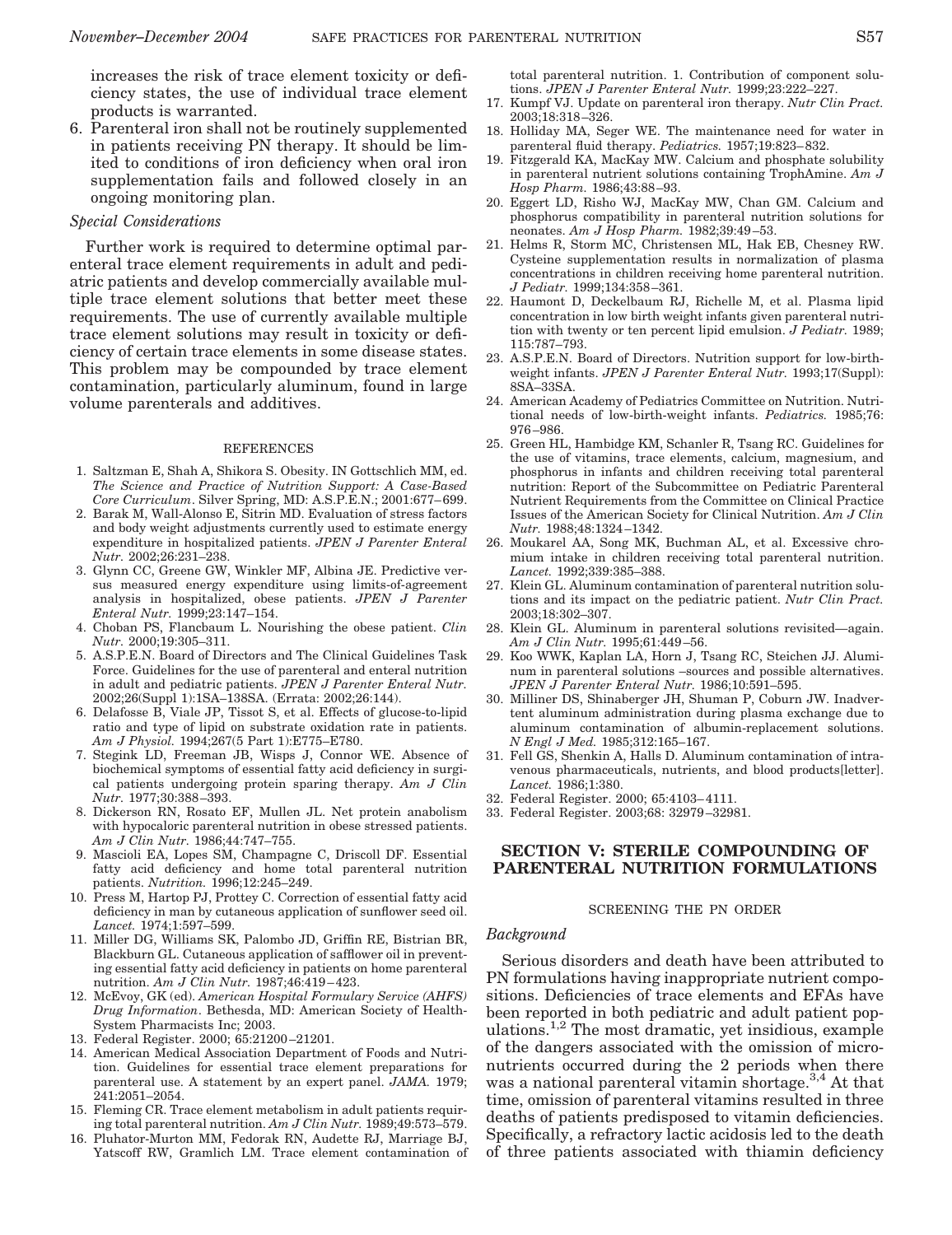that was accentuated by the administration of dextrose in the PN formulation. Similarly, a death related to the omission of dextrose from a neonatal PN caused irreversible brain damage. Finally, life-threatening deficiencies have resulted when patients received phosphate-free PN.5 Overdoses of nutrients included in PN may also be harmful. As explained in Section I, the incorrect admixture of PN resulting in excessive dextrose infusions led to a patient's death, and a 50-fold error in an iron dextran solution caused serious liver damage in a child. In all these cases, there was inadequate review of the PN prescription for appropriateness of dose and adequacy of nutrient composition. It is the responsibility of the pharmacist-by education, training, and experience to review each prescription for appropriate indication, dose, and route of administration, and the potential for drug-drug, drug-nutrient and drug-laboratory interactions.<sup>6</sup> Patient information such as height, dosing weight, serum electrolyte and glucose values, hepatic and renal and gastrointestinal function should be available to assess the adequacy of the PN prescription.<sup>7</sup>

For those systems requiring that the PN prescription be rewritten each day, the potential exists for transcription errors that omit or significantly increase nutrient doses. In this regard, it is important when refilling the day's order for PN therapy that the pharmacist review the contents of the PN for consistency with the previous day's prescription. Major deviations should be questioned, to avoid nutrition-related complications. For example, the pharmacist should clarify with the prescribing clinician a prescription for a patient if regular insulin was present in the previous day's order at a dose of 20 units and the present order is for 100 units without a change in the quantity of dextrose received between the two days. In this case, it is both professionally appropriate and clinically reasonable to question the order. Other orders that might be appropriately questioned are drug and nutrient quantities; other large-scale changes including omissions, dramatic increases, or decreases; and other types of extreme day-to-day fluctuations.

#### PRACTICE GUIDELINES

- 1. The calorie, protein, fluid, electrolyte, vitamin, trace element and medication content is reviewed for each and every PN prescription to assure that a complete and balanced nutrient formulation is provided. *Balanced* is defined as the presence of the proper proportion of calories, protein, fluid, electrolytes, vitamins and trace elements, to assure adequate use by and assimilation into the body.
- 2. Each of the PN components should be assessed for appropriateness of dose and for the potential of a compatibility or stability problem.
- 3. Any dose of a nutrient outside a normal range, that is *not* explained by a specific patient condition or history, shall be questioned and clarified before the PN is compounded.

## *Special Considerations*

Traditionally, the pharmacist is assigned the responsibility of verifying the indication, dose, and use of a drug or nutrient, as is the case with PN. It is recognized that because of the variety in the organization of nutrition support teams, this responsibility may be reassigned to other team members in addition to the pharmacist. Also, some computer programs for PN admixture may be programmed to cue the pharmacist that the PN formulation is inappropriate when nutrient doses are outside an acceptable range.

## PN COMPOUNDING

#### *Background*

The 1994 FDA Safety Alert (referred to in Section I) highlights the serious consequences that are possible when quality-compounding practices are not in place. The responsibility of the dispensing pharmacist is to assure that the PN is prepared, labeled, controlled, stored, dispensed, and distributed properly.<sup>7</sup> PN formulations are considered medium-risk sterile preparations because of the large number of chemical entities found in the admixture process and the complex nature of PN admixing, whether with gravimetric or automated compounding.<sup>8-10</sup> Serious harm may come to patients receiving a PN formulation that has precipitates resulting from a chemical interaction between components that are present in an excessive dose, exposed to extremes of temperature, or admixed in an improper sequence. Automated or manual methods of PN compounding are available. The compounding of the PN formulation can be accomplished manually through the separate addition of nutrients via syringe and needle delivery or with the aid of sterile solution transfer sets. The manual method allows the pharmacist to decide the order of mixing and should be carefully undertaken to avoid potentially lethal incompatibilities. Alternatively, automated compounding devices are widely available that admix PN under computer-assisted commands connected to special hardware housed with sterile, disposable compounding sets. According to The American Society of Health System Pharmacists (ASHP) guidelines, the risk level of the compounding procedure for automated PN preparations is such that it is recommended that the pharmacist verify data entered into the compounding device prior to PN preparation; perform end-product checks to verify compounding accuracy and, periodically observe the operation of the device to assure it is working properly.<sup>9</sup> Assistance in optimizing the compounding sequence for automated compounding devices should be obtained through consultation with the manufacturer of macronutrients currently used at the institution as well as the manufacturer of the compounding device because brand-specific issues might influence compatibility of the final formulation. PN products premixed by the manufacturer are available in a variety of forms that include, for example, crystalline amino acids with electrolytes, amino acids/dextrose kits as either separate entities or in the same container separated by a divider that can be released or activated to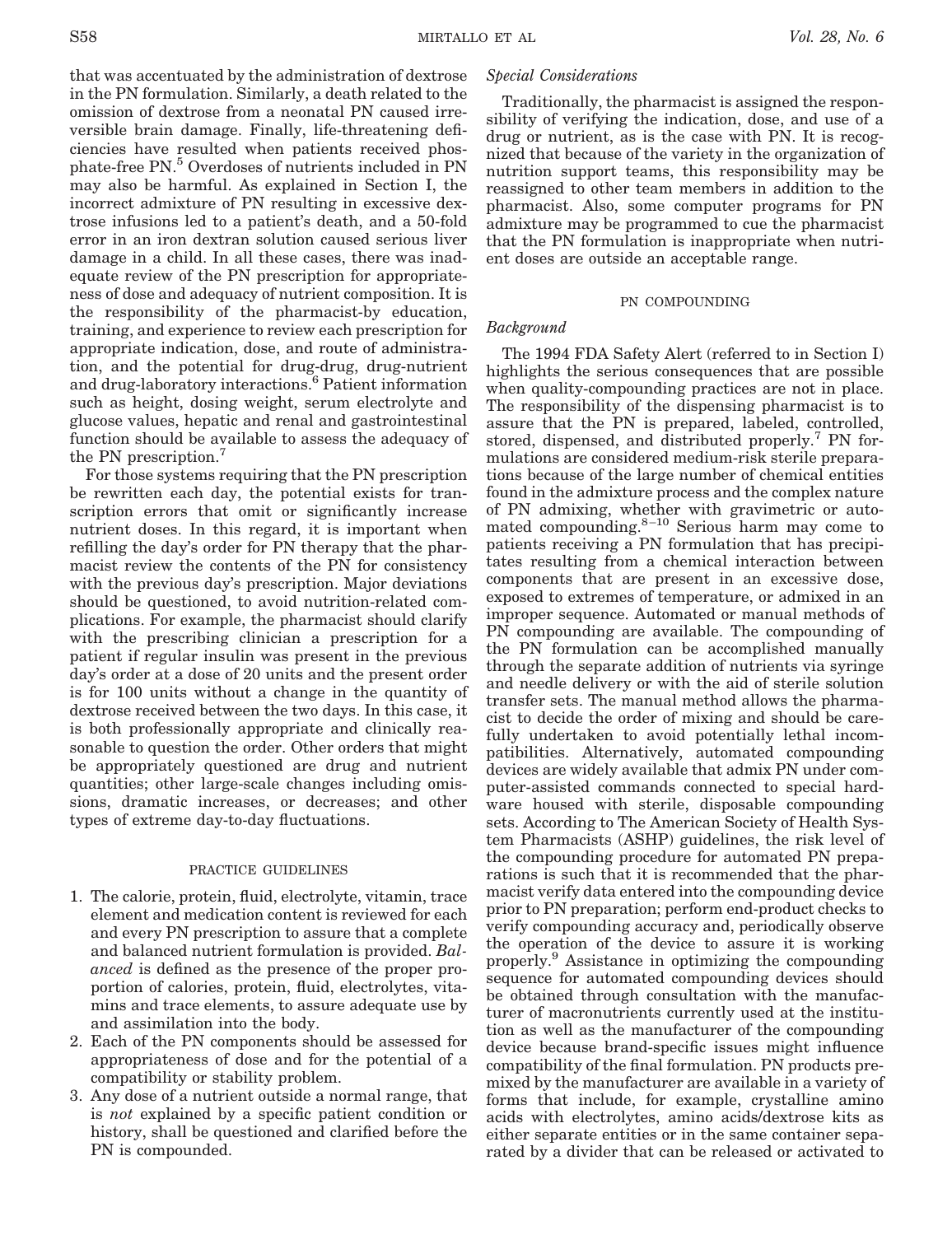produce the final admixture. However, even these preassembled units of use packaging may require some level of pharmaceutical compounding in an aseptic environment prior to use.

Professional organizations have published guidelines for compounding and dispensing sterile products. ASHP had published guidelines<sup>10</sup> in 2000 on quality assurance for pharmacy-prepared sterile products, while the United States Pharmacopeia (USP) recently published the official compendium *The United States Pharmacopeia and The National Formulary,* which includes a chapter on pharmaceutical compounding of sterile preparations in 2003.<sup>8</sup> Sterile products are divided into three levels of risk based upon the probability of exposing multiple patients to microbial contaminants (microorganisms, spores, endotoxins) and physical contaminants (foreign chemicals and physical matter). ASHP and the USP use slightly different terminologies for the risk levels of microbial contamination for sterile products compounded within pharmacies. The ASHP guidelines utilize the risk-level classification to the patient from least (level 1) to greatest (level 3) potential based upon the danger of exposing patients to inaccurate ingredients or pathogens. It is also based upon microbial growth factors influenced by product storage time, temperature and product ability to support microbial growth, surface and time exposure of critical sites, and microbial bioload in the environment. Drawing a sterile product into a sterile syringe or transferring a sterile product from a vial into a commercially produced intravenous bag is an example of an ASHP risk level 1 (or a USP low-risk process). Risk level 2 within the ASHP guidelines applies to the automated compounding of PN formulations due to the complex and numerous manipulations of sterile ingredients obtained from licensed manufacturers into a sterile container by using closed-system aseptic transfer. The newer USP compounded sterile preparations (CSP) risk levels are designated as low, medium, and high based upon the corresponding probability of contaminating a sterile preparation with microbial and chemical/physical contamination. These risk levels apply to the quality of CSP immediately after the final aseptic mixing and were adopted as required standards for pharmacies/pharmacists in the United States. Compounding PN formulations is classified by USP as medium-risk level given the multiple injections, detachments, and attachments of nutrient source products to be delivered into a final sterile container. If a non-sterile ingredient such as glutamine is added to the PN formulation, the risk level increases to high. According to the ASHP guidelines and USP standards, all compounded sterile preparations shall be prepared in a class 100 environment, such as a certified horizontal- or vertical-laminar-airflow workbench. Personnel are required to wear clean gowns or cover-alls, as scrub attire by itself is not acceptable. Gloves, masks, hair covers, shoe covers and removal of hand, finger and wrist jewelry are recommended during the compounding process. Mishandling of these preparations has resulted in reports of septic morbidity and even death due to extrinsic contamination.

| TABLE I                   |  |
|---------------------------|--|
| $\mathbf{r}$ $\mathbf{r}$ |  |

| Beyond-use dating      |                                                       |                                                  |                                                    |
|------------------------|-------------------------------------------------------|--------------------------------------------------|----------------------------------------------------|
| USP risk level         | Controlled room temperature                           | $2^\circ - 8^\circ C$                            | $\leq -20$ °C                                      |
| Low<br>Medium*<br>High | $\leq$ 48 hours<br>$\leq$ 30 hours<br>$\leq$ 24 hours | $\leq$ 14 days<br>$\leq$ 7 days<br>$\leq$ 3 days | $\leq$ 45 days<br>$\leq$ 45 days<br>$\leq$ 45 days |

\*Level assigned to PN formulation compounding from USP Chapter 797.

There are two critical factors in establishing beyonduse dating (currently designated as "do not use after" dating) for a PN formulation, namely microbial sterility and chemical stability. Unfortunately, microbial sterility testing of batch-prepared PN formulations rarely occurs in most pharmacies. If sterility testing within the pharmacy is not performed for a PN formulation and literature sources are unavailable supporting beyond-use dating, then the beyond-use dating of the preparation cannot exceed the published limits by the USP (Table 1). Chemical stability is defined as a PN formulation maintaining its labeled strength within 10% until its beyond-use date and is rarely based on preparation-specific chemical assay results. Exposure temperatures during storage and use, characteristics of the sterile container used (e.g., multilayer bags), and hydrolysis or oxidation of ingredients are only a few of the time-dependent factors used to establish chemical stability.

Observing the physical appearance of the final PN formulation is one of the most fundamental quality assurance measures that pharmacists routinely apply. Although it represents a crude measure of compatibility, it does identify gross particulate matter that likely represents the greatest clinical risk of embolic events if infused into the patient. The process generally includes a detailed assessment of the final formulation against a dark background under high-intensity illumination. For translucent intravenous solutions, the highly trained eye is searching for the presence of insoluble particulate matter, such as 'cores' from elastomeric vial enclosures, cotton fibers from alcohol wipes, as well as characteristic indicators of an incompatible formulation such as gas formation, turbidity or haziness, and crystal formation. It is important to remember that in the absence of any obvious physical signs of incompatibility, visual clarity does not equate with safety. Subvisible particulate matter may exist and are capable of inducing an embolic event that originates at the level of the capillaries. However, visual assessments are valuable and necessary in the routine quality assurance process, but they should be supplemented with other safety-enhancing measures that include sufficient documentation of the concentrations of nutrients prepared, use of filters in the manufacturing process or during the infusion, and possibly particle-size analysis when available. Documentation of the daily compounding activities for PN, irrespective of the products or procedures used, should include batch records for all formulations prepared that are consistent with institutional policies and procedures.

For opaque parenteral dispersions such as TNAs, visual assessments can still be performed. The princi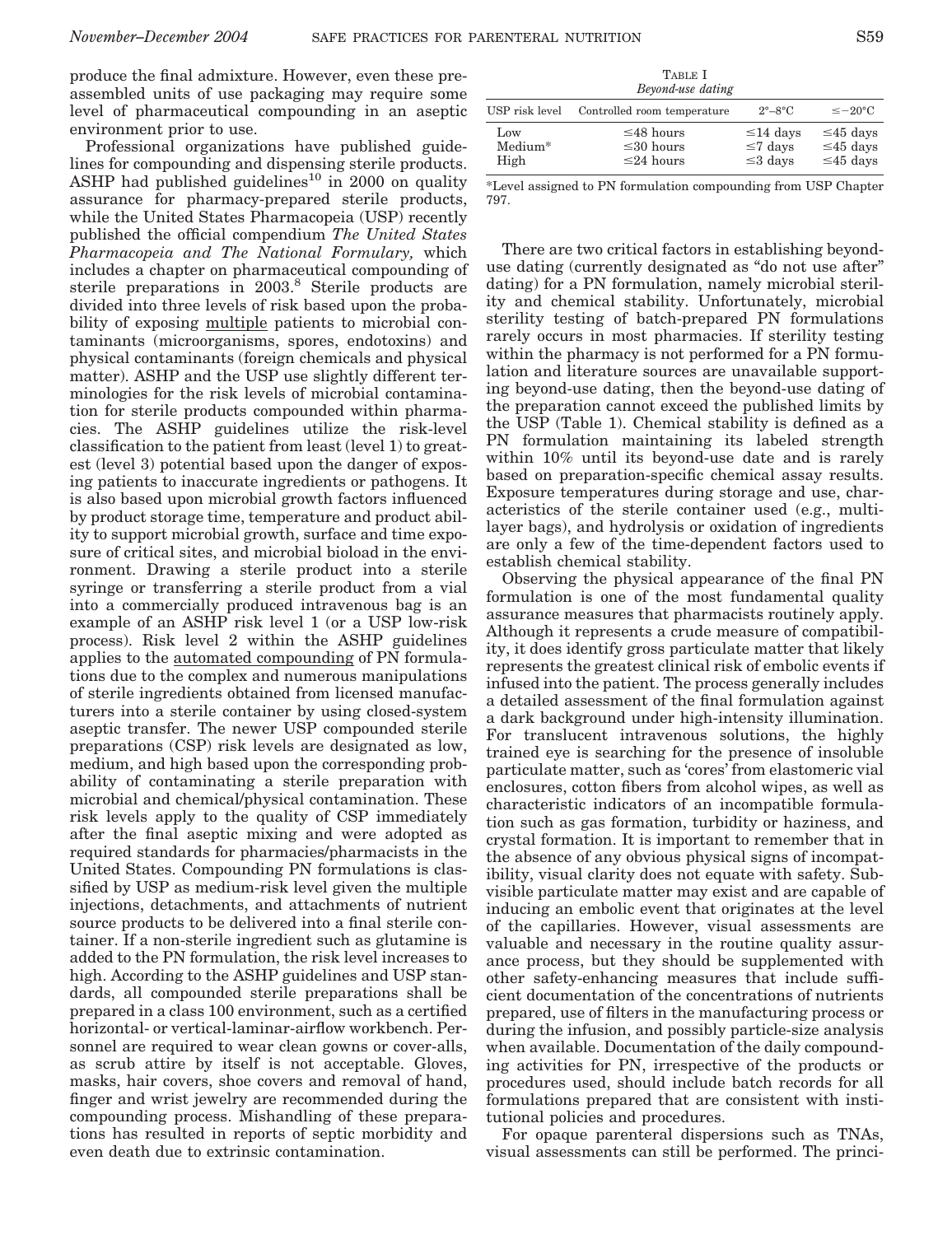pal aim of these assessments is focused on signs of phase separation, in which the unstable emulsion is manifested by the presence of free oil either as individually discernible fat droplets or a continuous layer at the surface of the formulation. In general, light creaming is a common occurrence and not a significant determinant of infusion safety except in extreme cases.

## PRACTICE GUIDELINES

- 1. The additive sequence in compounding shall be optimized and validated as a safe and efficacious method.
- 2. If the manual method currently in use at an institution has not been recently reviewed, or if the contract with a particular manufacturer of macronutrients is about to change, then a review of the compounding method is strongly recommended. This review shall include an evaluation of the most current literature as well as consultation with the manufacturer when necessary.
- 3. Manufacturers of automated methods of PN compounding shall provide an additive sequence that ensures the safety of the compounding device. This compounding sequence should be reviewed with the manufacturer of the parenteral nutrient products used by the institution. As most institutions in the U.S. are represented by buying groups with many participants, such buying groups should not only ensure the safety and support of the automated compounding device, but should avoid splitting PN contracts (mixing brands of amino acids, dextrose and IVFE) unless such combinations have adequate physicochemical data that ensures the stability, compatibility and safety of the final formulations commensurate with the data for single source PN products.
- 4. Each PN formulation compounded should be visually inspected for signs of gross particulate contamination, particulate formation and/or phase separation of TNAs.

## QUALITY ASSURANCE OF THE COMPOUNDING PROCESS

#### *Background*

Numerous cases have been reported of adverse events associated with erroneous final concentrations of dextrose in parenteral fluids. Also, infectious events have occurred from microbial contamination of pharmacy-prepared PN formulations.11

In-process or end-product testing of PN should be performed in accordance with USP standards and ASHP guidelines for sterile product admixture. $8-10$ Because of the complex nature of PN formulations, these processes may be modified to accommodate the special physicochemical characteristics of PN with use of the methodologies for gravimetric, chemical, or refractometric analysis and in-process testing.

## *Gravimetric Analysis*

Weight-based delivery of PN additives is the principal method by which automated compounders prepare PN formulations. These devices provide a high degree of accuracy and accomplish it in a fraction of the time it takes with use of manual, gravity-fed compounding techniques. In general, as a final check, the PN formulation is weighed and is expected to be within an acceptable margin of error. However, while some automated compounding devices evaluate only the weight of the total contents, other compounding devices weigh the final admixture as well as individual additives. To ensure that certain additives having a narrow margin of safety are assessed individually, pharmacists can apply gravimetric techniques similar to those used by the compounding device. This is particularly important for additives such as potassium chloride and highly interactive salts such as phosphates. In the case of potassium chloride, a 2000-mL final PN volume with a 5% compounding error acceptance means that a 100-mL overfill would be tolerated. If the entire overfill came from the potassium chloride container(s), it could be lethal. Thus individual monitoring of certain PN additives is recommended, and this monitoring can be simply accomplished within the sterile compounding facility each day. The gravimetric method is preferred, with use of the analytical balance associated with the automated compounder.

#### *Chemical Analysis*

A random, but continuously applied assessment of the final dextrose concentration is reasonable. One approach is through the use of glucose measuring devices that allow for *direct* assessment of the dextrose concentration. Although these instruments have a limited effective range of detection, appropriate dilutions may be made from a PN aliquot to measure the final concentrations of dextrose and to assure that they are in accordance with the prescribed quantities intended for the patient. When this quality assurance method is devised, it is important to outline a stepwise procedure, validate the findings against appropriate control dextrose solutions, and apply the appropriate error analysis that gauges an acceptable margin of error.

#### *Refractometric Analysis*

Refractometers have been used in pharmacy practice for determining dextrose content. However, they may require training and experience in order to obtain consistent and reliable results. In addition, because refractometry measures a physical characteristic of dextrose (e.g., refractive index), it is an *indirect* determinant of dextrose concentration and is subject to interference by other components, as well as to variation in technique from one operator to another and in subsequent interpretation of the final results. As with direct measurement techniques of dextrose concentration, the procedures should be validated in a similar manner to assure the integrity of the results. Refractometers are rendered inoperable with TNAs, and therefore are of no use for these formulations.

## *In-Process Testing*

There are three ways to test the integrity of the sterile compounding process of PN formulations, and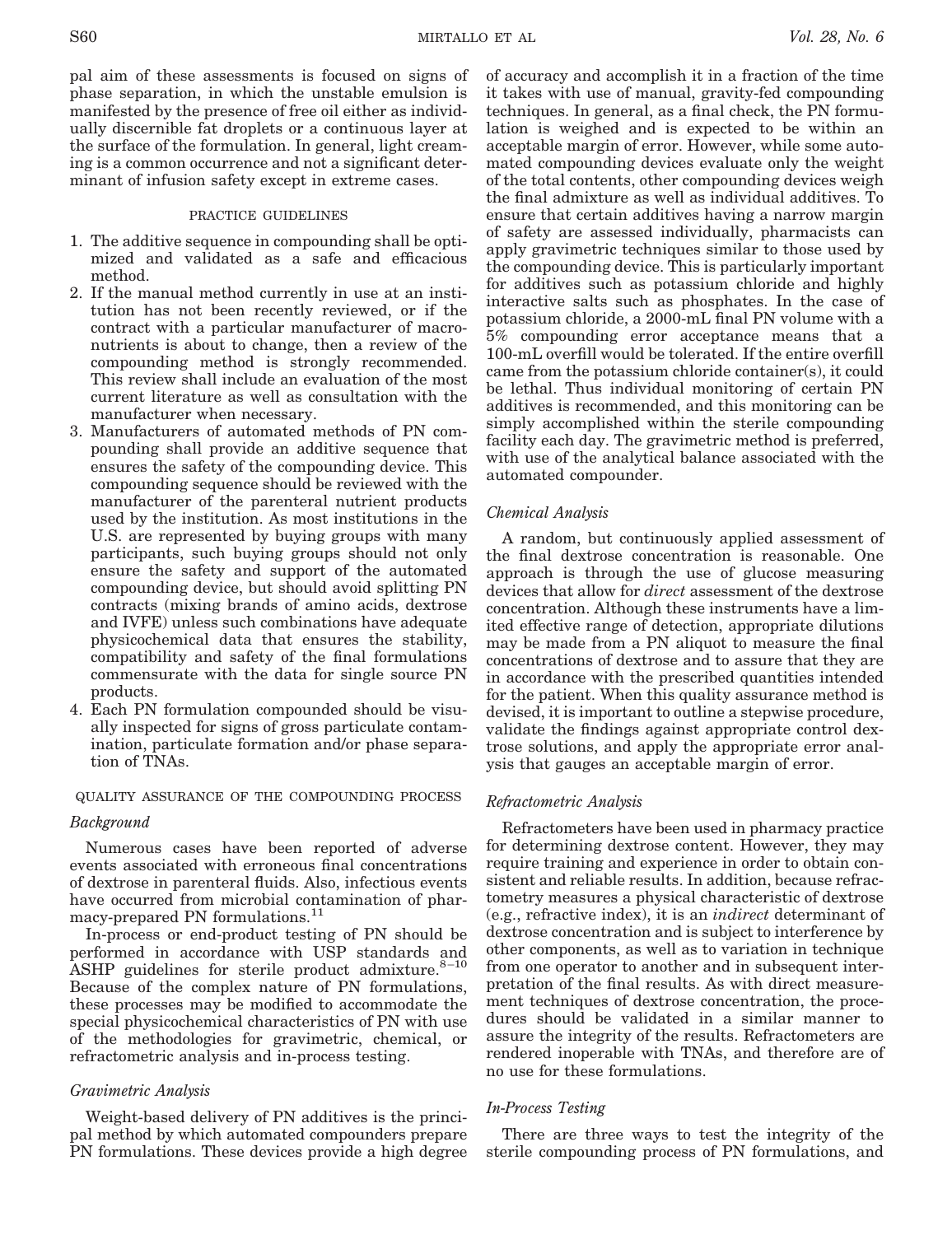- 5. End-product testing of PN formulations prepared with automated compounding devices is recommended to verify compounding accuracy.
- 6. The aseptic sterile preparation of intravenous admixtures intended for patient administration should adhere to the USP (797) Pharmaceutical Compounding-Sterile Preparations Chapter<sup>8</sup> and the ASHP Guideline on Quality Assurance for Pharmacy-Prepared Sterile Products.10

### *Special Considerations*

Use of dual-chamber bags for PN formulations resolve the long-term stability issues of TNA especially for home PN patients. However, aseptic technique issues related to IVFE transfer from the original container to the dual chamber compartment may be similar to those for transfer to syringe as discussed in the PN administration section. This is not known and a process should be in place to assure sterile admixture, storage and administration of the IVFE component of the dual-chamber bag.

#### **REFERENCES**

- 1. Heller RM, Kirchner SA, O'Neill JA, et al. Skeletal changes of copper deficiency in infants receiving prolonged parenteral nutrition. *J Pediatr.* 1978;92:947–949.
- 2. Riella MC, Broviac JW, Wells M, Scribner BH. Essential fatty acid deficiency in human adults during total parenteral nutrition. *Ann Intern Med.* 1975;83:786 –789.
- 3. Anonymous. Death associated with thiamin deficient total parenteral nutrition. *MMWR.* 1987;38:43.
- 4. Alliou M, Ehrinpreis MN. Shortage of intravenous multivitamin solution in the United States. [Letter]. *N Engl JMed.* 1997;337: 54 –55.
- 5. Travis SF, Sugarman HJ, Ruberg RL, et al. Alterations of redcell glycolytic intermediates and oxygen transport as a consequence of hypophosphatemia in patients receiving intravenous hyperalimentation. *N Engl J Med.* 1971;285:763–768.
- 6. Spotlight on the key elements of the medication system. *ISMP Medication Safety Alert.* 2003;2: 3– 4.
- 7. A.S.P.E.N. Board of Directors. Standards for nutrition support pharmacists. *Nutr Clin Pract.* 1999;14:151–162.
- 8. (797) Pharmaceutical Compounding—Sterile Preparations. United States Pharmacopeial Convention, Pharmacopeial Forum 2003;29:940 –965.
- 9. American Society for Health-System Pharmacists, ASHP Guidelines on Safe Use of Automated Compounding Devices for the Preparation of Parenteral Nutrition Admixtures. *Am J Health-Syst Pharm.* 2000;57:1343–1348.
- 10. American Society for Health-System Pharmacists, ASHP. Guidelines on quality assurance for pharmacy-prepared sterile products. *Am J Health-Syst Pharm.* 2000;57:1150 –1169.
- 11. Bozetti F, Bonfanti G, Regalia E, Calligaris L, Cozzaglio L. Catheter sepsis from infusate contamination. *Nutr Clin Pract.* 1990;5:156 –159.

## **SECTION VI. STABILITY AND COMPATIBILITY OF PARENTERAL NUTRITION FORMULATIONS**

#### PN STABILITY

#### *Background*

The stability of PN formulations principally focuses on the degradation of nutritional components over

all three can be accomplished at any time before, during, or after the hours of operation for PN preparation. For purposes of this summary, 'in-process' can include any one of the aforementioned periods. The amount of potassium chloride used after each stock bottle exchange, along with the appropriate density conversion for the additive tested, can be determined gravimetrically at multiple points during the day, within the compounding facility. As long as the number of patients who received a portion of the stock from a container is properly recorded, the pharmacist can determine whether the delivery is accurate by analyzing a subset of the PN formulations and can take appropriate action for only those formulations affected, thereby reducing the costs associated with waste if they need to be remade. Similarly, individual PN containers can be analyzed for dextrose content during chemical or refractometric analysis, which can be applied in a cost-effective manner.

In addition to these assessments of hardware function, the software can be similarly challenged to see whether the response is appropriate to the command. For example, if an extraordinary amount of calcium and phosphorus are entered into the compounding program, does the software recognize a potential incompatibility? However, such challenges to the software program are best performed either before or after PN admixture, rather than during the time of operation. Such tests run the risk of an inadvertent compounding command that may be overlooked and could result in dispensing an incompatible and potentially dangerous formulation.

Process validation of aseptic procedures is recommended for PN formulations.<sup>8,10</sup> Individuals involved in PN compounding should successfully complete a process validation of aseptic technique prior to being allowed to admix PN. Process simulation of the PN formulation may also be used but is more difficult since the PN formulation itself may limit or inhibit microbial growth if inadvertently contaminated during the compounding process.

#### PRACTICE GUIDELINES

- 1. Gravimetric analyses that indirectly assess the accuracy of the individual additives delivered or the final contents of the PN can be readily applied in the pharmacy practice setting. Particular attention should be focused on the most dangerous additives that tolerate the least margin of error, such as the potassium salts.
- 2. Chemical analyses that directly measure the final content of the individual additives can be incorporated into the PN compounding operations of the pharmacy. The accuracy of the PN dextrose content is an example of an additive that may be associated with significant morbidity and mortality.
- 3. Refractometric analysis is an alternative, as well as an indirect measure of the final additive concentration. For example, dextrose concentration is frequently assessed by this technique. However, this method is limited to PN formulations that do not contain IVFE.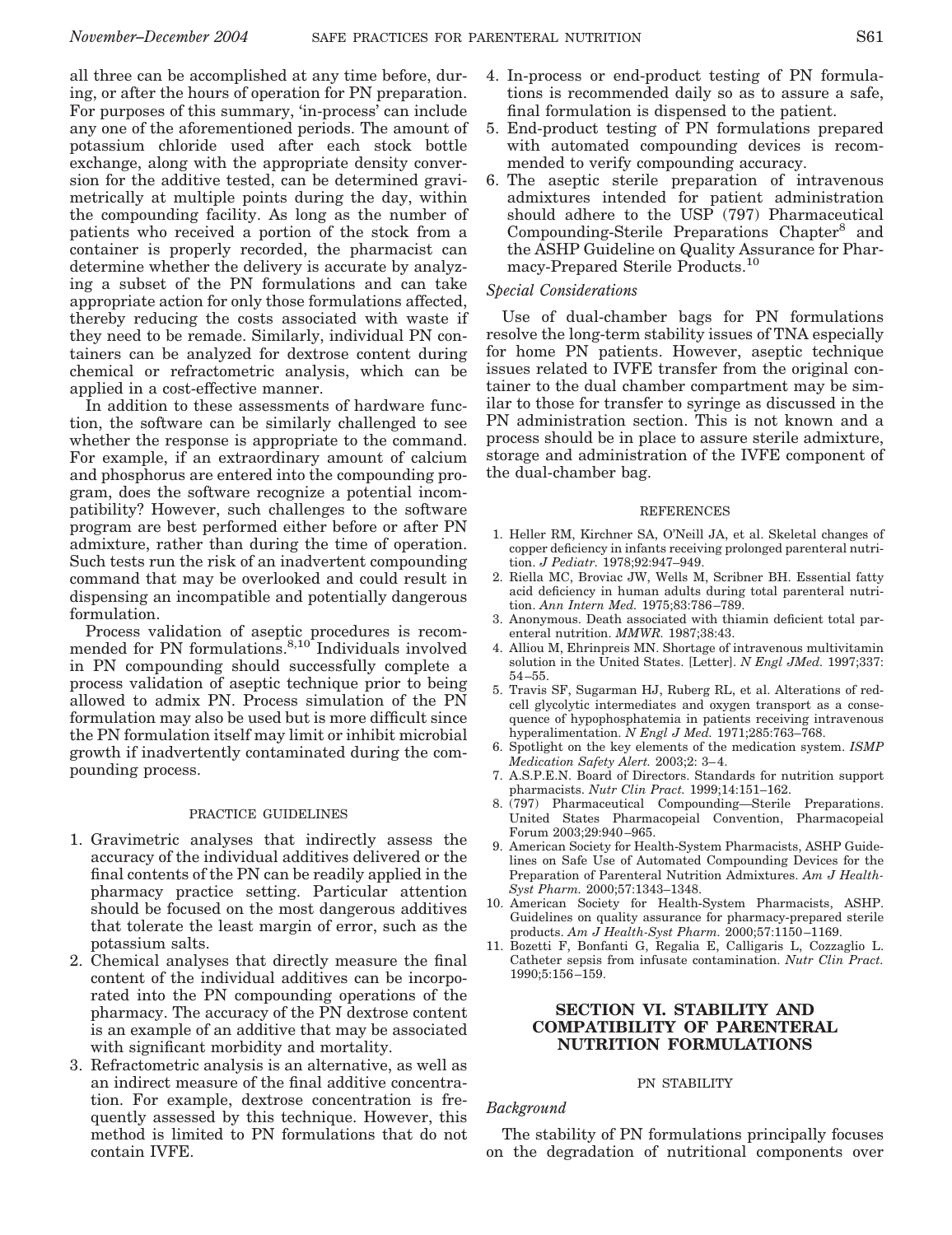time. The Maillard reaction ('the browning reaction') is well-known and involves the complexation of carbohydrates by certain amino acids such as lysine, which is facilitated by temperatures used for sterilization of commercial products. Thus the combination of amino acids and dextrose is usually prepared in the pharmacy with stability of the final formulation determined by its storage conditions prior to administration. It is generally recognized that the sterile compounding of any PN accelerates the rate of physicochemical destabilization. Presently, certain amino acids, vitamins and IVFE are most susceptible to instability. Except for an isolated case report, the discoloration of commercial amino acid products forming a bluish hue is not associated with adverse effects. However, the oxidation reaction involving tryptophan that produces the discoloration should be prevented by storage away from light and, preferably, keeping the manufacturer's protective packaging intact until the time of use.

From a clinical perspective, the physicochemical stability of PN formulations is largely focused on vitamins, several of which are known to deteriorate substantially over time and in the presence of oxygen. For the most part, despite their degradation, very few produce clinically significant disturbances in the acute care setting. They tend to be more important in patients with marginal body stores and who are dependent on long-term PN support. The clearest example of this was demonstrated in a case report of a home PN patient who received weekly batches of PN prepared by a hospital pharmacy in which the vitamins were added for a period of up to 7 days. Within 6 months, the patient had night blindness, was treated with a large intramuscular dose of vitamin A, and the symptoms resolved. Six months later, the patient had a relapse in symptoms, prompting an investigation into why the parenteral vitamin supplement was insufficient in meeting the patient's needs. Because the vitamins were added up to a week before the solution was administered, substantial amounts of vitamin A were lost to degradation and adsorption into the plastic matrix of the infusion container. Adding the vitamins to the PN formulation daily just prior to infusion resolved the problem.<sup>1</sup>

Similarly, when ascorbic acid was added in a batch fashion, it degraded and resulted in the formation of a large, discernible precipitate in the PN formulation. Careful analysis revealed that the precipitate was calcium oxalate. Oxalic acid is a degradation product of vitamin C that readily reacts with free calcium. Significant degradation can be avoided by adding vitamins just prior to infusion.<sup>2</sup>

The sterile preparation of L-glutamine for addition to PN poses several concerns. L-glutamine has limited stability in PN formulations, and it requires specialized parenteral manufacturing techniques not routinely available in most institutional or home care pharmacies. The formulation needs to be evaluated to assure that its final contents meet the desired concentration and that it is sterile and free of pyrogens. Assuming the sterile compounding facility is qualified to make such a product, it is the pharmacist's responsibility to quarantine the product and ensure that it passes the aforementioned tests prior to its infusion. In most cases, the quarantine period is at least 7 days in order to complete the microbiological analyses for the appearance of slow-growing pathogens. For products with limited stability, however, USP standards do allow for release of the product prior to the end of the quarantine period. Therefore, although less than ideal, quality control issues arising after quarantine can be dealt with retrospectively.

In addition to the above concerns for PN formulations, the stability of submicron lipid droplets shall also be maintained in TNA dispersions during the period of infusion. Because an anionic emulsifier stabilizes the TNA dispersion and numerous destabilizing cations (e.g., calcium, magnesium, sodium and potassium) are routinely included, the risk of infusing an unstable and potentially dangerous formulation is present. Generally, when producing a TNA, the manufacturer of the IVFE product clearly delineates its physicochemical limitations. The pharmacist is urged to use this brand-specific information and not extrapolate to other products.

The use of dual-chamber bags, whereby for example, the IVFE is physically separated from the remaining admixture components, can enhance the shelf life of TNAs. It's greatest utility appears to be in the homecare setting where batch preparation of PN formulations is most common. Once all the nutrients from both chambers are combined for infusion, the new beyonduse date for completion of infusion should not exceed 24 hours and compatibility should be based on parameters for TNAs.

Although TNAs have been formulated for use in the neonate/infant, stability of lipid particles within the formulation shall be established for each combination of additives before use. The higher content of divalent cations (e.g. calcium and magnesium) can reduce particle zeta potential (negative surface charge), resulting in coalescence. Additionally, the higher content of calcium and phosphate in neonatal/infant PN formulations increases the risk of precipitation, which can go undetected because of TNA opacity.

## PN COMPATIBILITY

The complex formulations typical of PN pose several possible physicochemical incompatibilities. The most serious risk of incompatibility in PN formulations and thus the most imminent threat to the patient arises when macroprecipitates exceeding 5 microns develop in the formulation and pass into the central circulation. Two forms of precipitates (solid and liquid) may appear in the prepared formulation. Commonly, the existence of crystalline matter is most frequently cited in PN formulations, yet with the use of TNA, phase separation with the liberation of free oil constitutes the liquid precipitate.

Solid precipitates can develop when an incompatible combination of various salts is added to a PN formulation; this results in the formation of insoluble product. Calcium salts are one of the most reactive compounds and readily form insoluble products with a number of additives. Dibasic calcium phosphate  $(CaHPO<sub>4</sub>)$  is an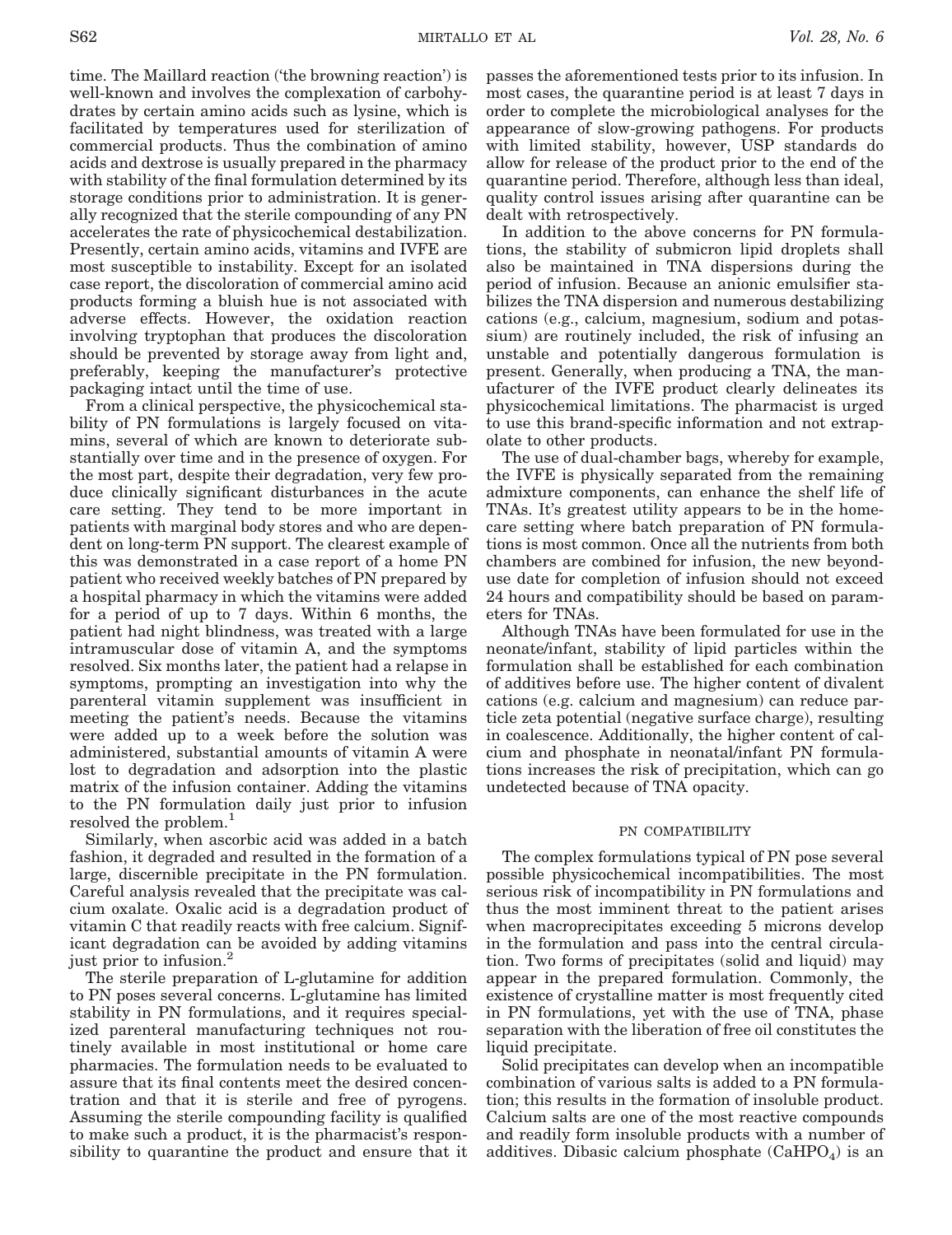example of one of the most dangerous incompatible combinations and has resulted in embolic deaths when infused in the clinical setting. This can be avoided through a variety of measures. First, calcium gluconate is the preferred form of calcium used in multi-component PN formulations. Calcium chloride is far more reactive than an equivalent amount of calcium gluconate salt. Therefore, solubility curves for calcium gluconate cannot be applied to calcium chloride. Second, the order of compounding is extremely important in order to avoid the formation of an insoluble precipitate that would otherwise be soluble if added in the correct sequence. Generally, phosphate should be added first, and calcium should be added near the end of the compounding sequence to take advantage of the maximum volume of the PN formulation. Other risks of forming solid precipitates include the use of bicarbonate salts when indicated to correct a base deficit through the PN. Again, bicarbonate reacts with calcium to form the insoluble product calcium carbonate. If an alkalinizing salt is indicated, then sodium or potassium acetate should be used. The dose of the alkalinizing salt is the same for either bicarbonate or acetate (1 mEq of bicarbonate has the same alkalinizing power as 1 mEq of acetate). Finally, ascorbic acid is a highly unstable vitamin that is sometimes added in supraphysiologic quantities (up to 2000 mg per day) in the PN for its antioxidant effects. However, because of its unstable characteristics, it readily degrades in the presence of oxygen to form oxalic acid, which is also highly reactive with calcium, forming the insoluble product calcium oxalate. Thus the use of this vitamin in supraphysiologic quantities should be given via separate infusion and not in the PN formulation.

Phase separation and the liberation of free oil from the destabilization of TNAs can result over time when an excess of cations is added to a given formulation. The higher the cation valence, the greater the destabilizing power; thus trivalent cations such as  $Fe^{+3}$  (from iron dextran) are more disruptive than divalent cations such as calcium and magnesium. Monovalent cations such as sodium and potassium are least disruptive to the emulsifier, yet when given in sufficiently high concentrations, they may also produce instability. There is no safe concentration of iron dextran in any TNA.3 Of the divalent and monovalent cations, most adult patients' clinical needs can be met without significant concern of producing an unstable and potentially dangerous formulation. Even the order of compounding can cause instability of TNAs, and the compounding sequence shall not place destabilizing additives such as the cations or hypertonic dextrose in close sequence with a minimally diluted IVFE. In general, the pharmacist should be guided by the instructions of the manufacturer for the macronutrients and the automated compounder in use to assure that all PN formulations are compounded optimally, and that they are safe and compatible.

The presence of enlarged lipid globules can be successfully identified if the proper techniques are used. There are only two stages of emulsion destabilization that are visually detectable by the naked eye, namely creaming and coalescence. As visual observation is the most routinely applied quality assurance method employed by practicing pharmacists, an appreciation of the physical signs of TNA integrity is essential. The initial stage in emulsion breakdown is creaming which occurs almost immediately upon standing once IVFE has been mixed with the other chemical constituents. The presence of a cream layer is visible at the surface of the emulsion as a translucent band separate from the remaining TNA dispersion, although the lipid particles in the cream layer are destabilized; their individual droplet identities are generally preserved. As such, this phase (creaming) of emulsion breakdown is still safe for patient administration.

The terminal stage of emulsion destabilization is the coalescence of small lipid particles forming large droplets that may vary in size from  $5-50+$  microns and pose potential clinical danger yet escapes visual detection. The existence of coalesced lipid particles in a TNA formulation is characterized by the variable presence of yellow-brown oil droplets at or near the TNA surface. In its usual presentation, the free oil may exist as individual spherical droplets or as segmented (discontinuous) oil layers. Careful observation of each TNA formulation is required to detect the subtle appearance of coalescence. In its most extreme form, the oil presents as a continuous layer of yellow-brown liquid at the surface of the formulation that is readily discernible from the remaining dispersion, and can be accompanied by marbling or streaking of the oil throughout the formulation. In either case, the presence of free oil in any form in a TNA should be considered unsafe for parenteral administration<sup>4</sup>. The danger associated with the infusion of unstable lipid droplets enlarged through electromechanical destabilization is unclear. However, the existence of lipid globules 5 microns in diameter comprising 0.4% of the total fat present has been shown to be pharmaceutically unstable, and such formulations are considered unfit for intravenous administration.3

Finally, standard PN formulations have been useful to organizations whereby the physicochemical stability and compatibility are assured via adequate documentation by the institution or the manufacturer of PN products. Such standardization limits the risk of compounding and dispensing potentially unstable or incompatible PN formulations. However, any change in the composition of standard formulations needs to be applied cautiously and with adequate assurance that the new or revised formulation is stable and compatible.

## *Medication Administration with PN*

Since PN is infused intravenously, it is often considered as a vehicle for medication administration. Due to the complex nature of PN and potential for physicochemical interactions with drug-nutrient combinations, admixture of medications with PN is not advised. However, there are occasions when there is no other reasonable alternative. When this occurs, the predominant admixture issues that need to be resolved include the following<sup>5</sup>: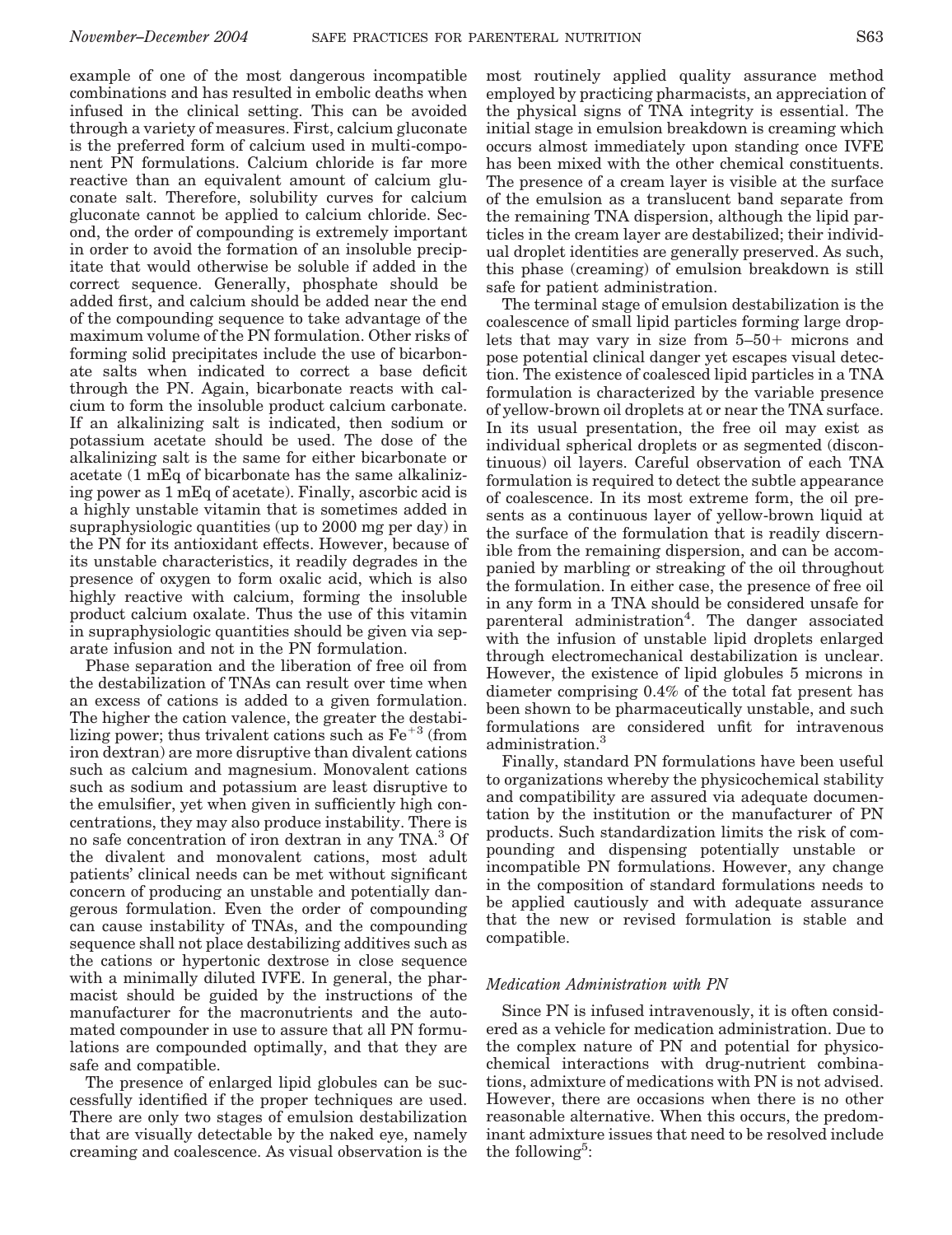- medication stability and compatibility with the PN or TNA is assured;
- evidence supports the clinical value of the medication administered in this manner.

*Insulin use with PN.* Insulin is commonly administered with PN. As noted in the Introduction, it is also associated with frequent harmful events. This is related to the variable methods used to control blood glucose levels in patients receiving PN. No one method of glucose control has been shown to be superior. Insulin requirements are generally higher and most variable during the first 24 hours of intensive care for critically ill patients. Strict serum glucose control at a value less than 110 mg/dL with a separate continuous insulin infusion has been shown to improve clinical outcomes (i.e. shorter ICU stay, ventilator use and mortality) in select surgical critically ill patients.6 Due to the potential for serious adverse events, insulin use in PN should be done in a consistent manner adhering to a defined protocol, in which healthcare personnel have adequate knowledge. One such approach can be summarized as follows:

Hyperglycemia and insulin resistance occur frequently in patients receiving PN. Diabetic patients receiving PN have been shown to have a 5-fold increase in catheter-related infections compared to nondiabetics.<sup>7</sup> Clinical studies suggest that carbohydrate administration via PN greater than 4-5 mg/kg/min or greater than 20 –25 kcal/kg/day exceeds the mean oxidation rate of glucose, giving rise to significant hyperglycemia, lipogenesis, and fatty liver infiltration.<sup>8</sup> Although no clear consensus exists for the ideal level of glucose control in the hospitalized patient receiving PN, a reasonable target is a blood glucose level of 100 to 150 mg/dL.

Many approaches can be used to achieve appropriate glucose control in patients with diabetes or stressinduced hyperglycemia receiving PN. Patients should not receive more than 150 to 200 grams of dextrose on day 1 of PN. For patients previously treated with insulin, oral hypoglycemic agents, or patients with a fasting glucose concentration 200 mg/dL but in whom hyperglycemia is likely to occur, no more than 100 grams of dextrose per day should be administered. A basal amount of human regular insulin should also be added to the PN formulation to keep blood glucose concentrations less than 150 mg/dL in patients previously treated with insulin or oral hypoglycemic agents. (NOTE: only regular human insulin is compatible with PN formulations; other insulin products such as NPH, ultralente, lente, lispro, aspart, and glargine are NOT compatible with PN). A common initial regimen is 0.1 units of insulin per gram of dextrose in the PN infusion. If the patient is already hyperglycemic  $(>150 \text{ mg/dL})$ , 0.15 units of insulin per gram of dextrose should be used.9 If the blood glucose is 300 mg/dL, PN should not be initiated until glycemic control is improved ( 200 mg/dL). Obese patients with type 2 diabetes may require as much as 0.1 units of insulin for every 0.5 grams of dextrose whereas thin, type 1 diabetics may require only 0.1 units of insulin per 2 grams of dextrose.10 In general, the dextrose content of the PN should not be increased until glucose concentrations during the previous 24-hour period are consistently  $\langle 200 \rangle$  mg/dL. If glucose is controlled with a specific insulin dose, the dose of insulin must be reassessed whenever the dextrose dose is modified.

Capillary glucose levels should be monitored every 6 hours and supplemented with an appropriately dosed sliding-scale insulin coverage given subcutaneously as needed to maintain glucose in goal range. Once glucose concentrations are stable, the frequency of measuring capillary glucose concentrations often can be decreased. The insulin dosage in the PN formulation ratio is modified daily based on the amount of insulin given with sliding-scale insulin coverage over the previous 24 hours. If hyperglycemia persists when 0.3 units of insulin per gram of PN dextrose is exceeded, initiation of a separate intravenous insulin infusion should be used to achieve more appropriate glycemic control. In a patient whose insulin needs are dynamic or difficult to predict (e.g. infection, inflammatory response), a separate intravenous infusion is preferred.

Another method of medication administration with PN is co-infusion through the same intravenous tubing. This should be avoided unless physical and chemical compatibility of the medication with the PN formulation is assured prior to its administration in this manner. Studies $11,12$  of medication compatibility with PN found that the compatibility differed for TNA versus 2-in-1 formulations, emphasizing that compatibility in one formulation does not predict compatibility in the other. As such, compatibility information should be derived for PN that closely match the formulation prescribed for the patient in question. If the medication is not compatible with PN, the PN infusion should not be interrupted for medication administration. The medication should be administered via another intravenous route. Finally, the compatibility of some medications with a TNA may be dependent on drug concentration. For example, morphine sulfate is compatible with TNA at a concentration of 1 mg/ml but not 15 mg/ml.

#### PRACTICE GUIDELINES

- 1. The dose, admixture preparation, packaging, delivery process, and storage and administration method should be confirmed to ensure that the PN is stable and all components are compatible.
- 2. The responsible pharmacist should verify that the administration of drugs with PN either admixed in the PN or co-infused through the same intravenous tubing is safe, clinically appropriate, stable, and free from incompatibilities.
- 3. If there is no information concerning compatibility of the medication with PN, it should be administered separately from the PN.
- 4. Compatibility information should be evaluated according to concentration of the medication used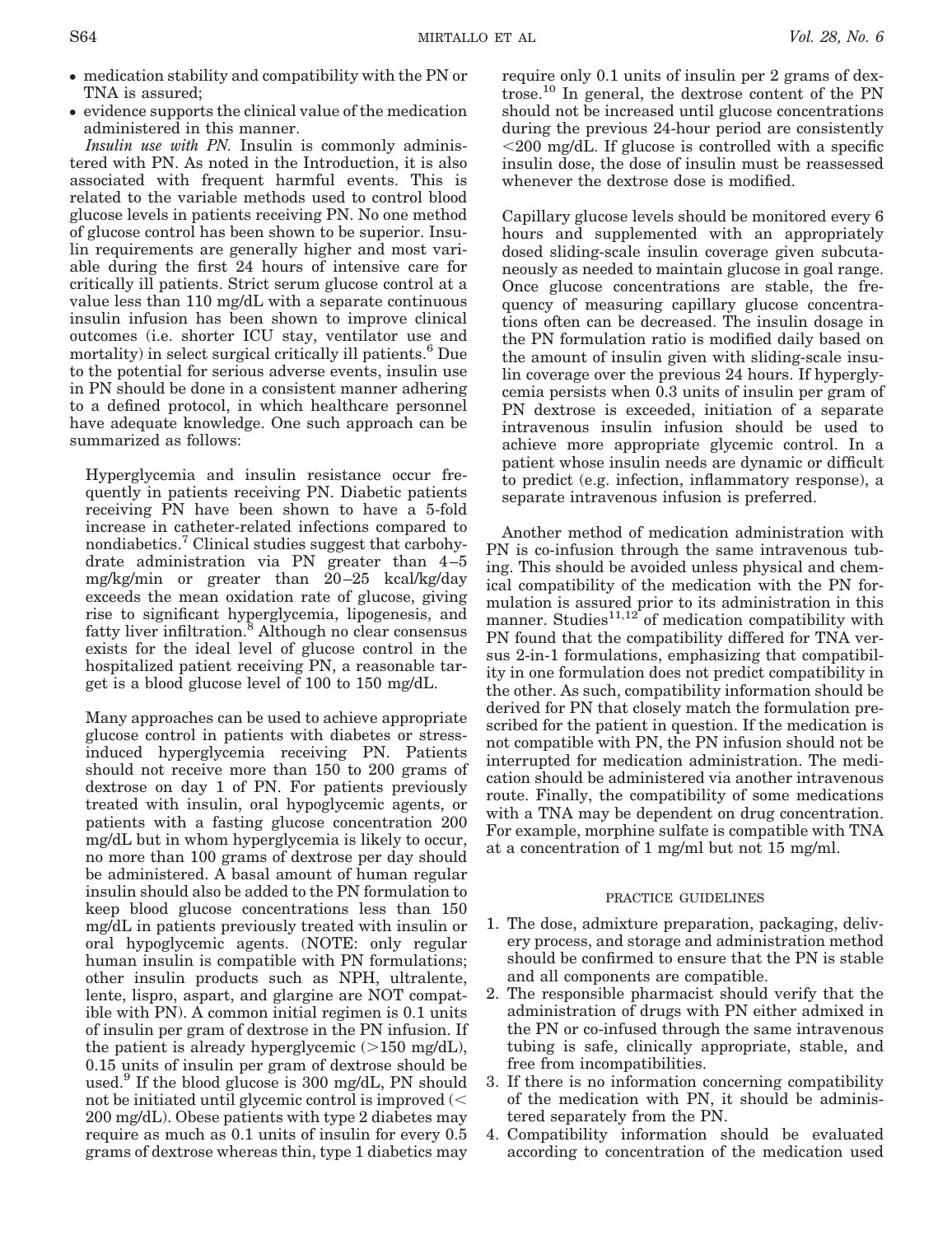and whether the base formulation is a 2-in-1 or a TNA.

- 5. Insulin use in PN should be done in a consistent manner according to a method that healthcare personnel have adequate knowledge.
- 6. Decisions related to stability and compatibility are made according to the most reliable information available from the literature or manufacturer of intravenous nutrients. If no information exists, stability and compatibility of the PN shall be determined in consultation with the manufacturer before it is dispensed to the patient.
- 7. Given the limited amount of published stability information available, the use of a 2-in-1 formulation with separate administration of IVFE is recommended for neonatal/infant patients.

#### REFERENCES

- 1. Howard L, Chu R, Feman S, et al. Mintz H, Ovesen L, Wolf B. Vitamin A deficiency from long-term parenteral nutrition. *Ann Intern Med.* 1980;93:576 –577.
- 2. Gupta VD. Stability of vitamins in total parenteral nutrient solutions. *Am J Hosp Pharm.* 1986;43:2132.
- 3. Driscoll DF, Bhargava HN, Li L, et al. Physicochemical stability of total nutrient admixtures. *Am J Hosp Pharm.* 1995;52:623– 634.
- 4. Driscoll DF. Total nutrient admixtures: Theory and practice. *Nutr Clin Pract.* 1995;10:114 –119.
- 5. Driscoll DF, Baptista RJ, Mitrano FP, et al. Parenteral nutrient admixtures as drug vehicles. Theory and practice in the critical care setting. *Ann Pharmacother.* 1991;25:276 –283.
- 6. Van den Berg G, Wouters P, Weekers F, et al. Intensive insulin therapy in critically ill patients. *N Engl J Med.* 2001;345:1359 – 1367.
- 7. McMahon MM, Rizza RA. Nutrition support in hospitalized patients with diabetes mellitus. *Mayo Clinic Proc.* 1996;71:587– 594.
- 8. Rosmarin DK, Wardlaw GM, Mirtallo J. Hyperglycemia associated with high continuous infusion rates of total parenteral nutrition dextrose. *Nutr Clin Pract.* 1996;11:151–156.
- 9. McCowen KC, Malhotra A, Bistrian BR. Stress-induced hyperglycemia. *Crit Care Clin.* 2001;17:107–124.
- 10. Boord JB, Graber AL. Christman HW, Powers AC. Practical management of diabetes in critically ill patients. *Am J Respir Crit Care Med.* 2001;164:1763–1767.
- 11. Trissel LA, Gilbert DL, Martinez JF, Baker MB, Walter WV, Mirtallo JM. Compatibility of parenteral nutrient solutions with selected drugs during simulated Y-site administration. *Am J Health-Syst Pharm.* 1997;54:1295–1300.
- 12. Trissel LA, Gilbert DL, Martinez JF, Baker MB, Walter WV, Mirtallo JM. Compatibility of medications with 3-in-1 parenteral nutrition admixtures. *JPEN J Parenter Enteral Nutr.* 1999;23: 67–74.

## **SECTION VII: PARENTERAL NUTRITION ADMINISTRATION**

Optimal, safe PN administration requires an adequate understanding of multiple integrated key concepts. Comments from respondents to the 2003 Survey of PN Practices noted several problems with administration including; incorrect PN rate and volume and PN administered to the wrong patient or via the wrong venous access site. This section will address the concepts pertinent to safe administration of PN including: proper venous access device selection, care and assessment; appropriate use of the medical equipment needed to deliver the PN solution; the chemical properties of the PN formulation itself and monitoring the patient's response to the PN therapy. The institutional use of PN from home or another facility is an issue addressed in this section.

#### VENOUS ACCESS SELECTION, CARE AND ASSESSMENT

To safely and properly administer PN, the indications for intravascular catheter use, proper procedures for the insertion and maintenance of intravascular catheters and appropriate infection control measures to prevent catheter-related infections shall be understood.

The proper selection of a venous access site (central vs peripheral vein) depends on nutrient requirements and duration of  $PN<sup>1–6</sup>$  Due to the hypertonic nature of most PN formulations, it is recommended that the PN be administered through a central venous access catheter (CVC) with tip placement in the superior vena cava<sup>2</sup> adjacent to the right atrium.<sup>4,7</sup> Proper catheter tip placement also reduces the risk for cardiac injury<sup>7</sup> and decreases the chance for problems infusing or withdrawing fluids from the catheter. $4$  Infusion of PN via a peripheral vein requires careful consideration of the formulation's osmolarity along with judicious monitoring of the venous access site for signs of phlebitis and/or infiltration. Since 10% and 20% IVFE products are isotonic, they may be infused separately via a peripheral vein or as part of a TNA when osmolarity does not exceed 900 mOsm/L.8

In general, selection of the most appropriate parenteral access device is based on the patient's vascular condition, vascular anatomy, vascular access history, type and duration of therapy, coagulation status, care setting (acute care, long-term care, and home care) and underlying disease. Additional considerations when selecting a venous access device for PN include the patient's physical ability to care for the catheter, cognitive function, activity level, body image concerns and caregiver involvement. Temporary percutaneous nontunneled CVCs (subclavian, jugular) are most often used in the acute care setting for short duration therapy. Femoral CVC's are associated with a higher risk of venous thrombosis and catheter related sepsis; they are not recommended for PN administration unless no other venous access can be attained.<sup>9</sup> In circumstances where the tip of the femoral catheter is not located in the inferior vena cava, adjustment of the PN content to effectively reduce the osmolarity similar to peripheral PN is recommended. Care and maintenance of the femoral catheter should be with the same vigilance as any other CVC. Tunneled percutaneous catheters (e.g. Hickman®, Groshong®) or implanted subcutaneous infusion ports are most appropriate for long-term therapy outside of the acute care setting. The peripherally inserted central catheter (PICC) for central venous access is used for PN administration in a variety of health care settings. The PICC is a reasonable CVC option to consider if the anticipated length of PN is weeks and not long-term provided the appropriate placement of the catheter tip can be achieved and verified. Generally, tunneled catheters or implanted ports should be considered for longer access durations and more permanent therapy.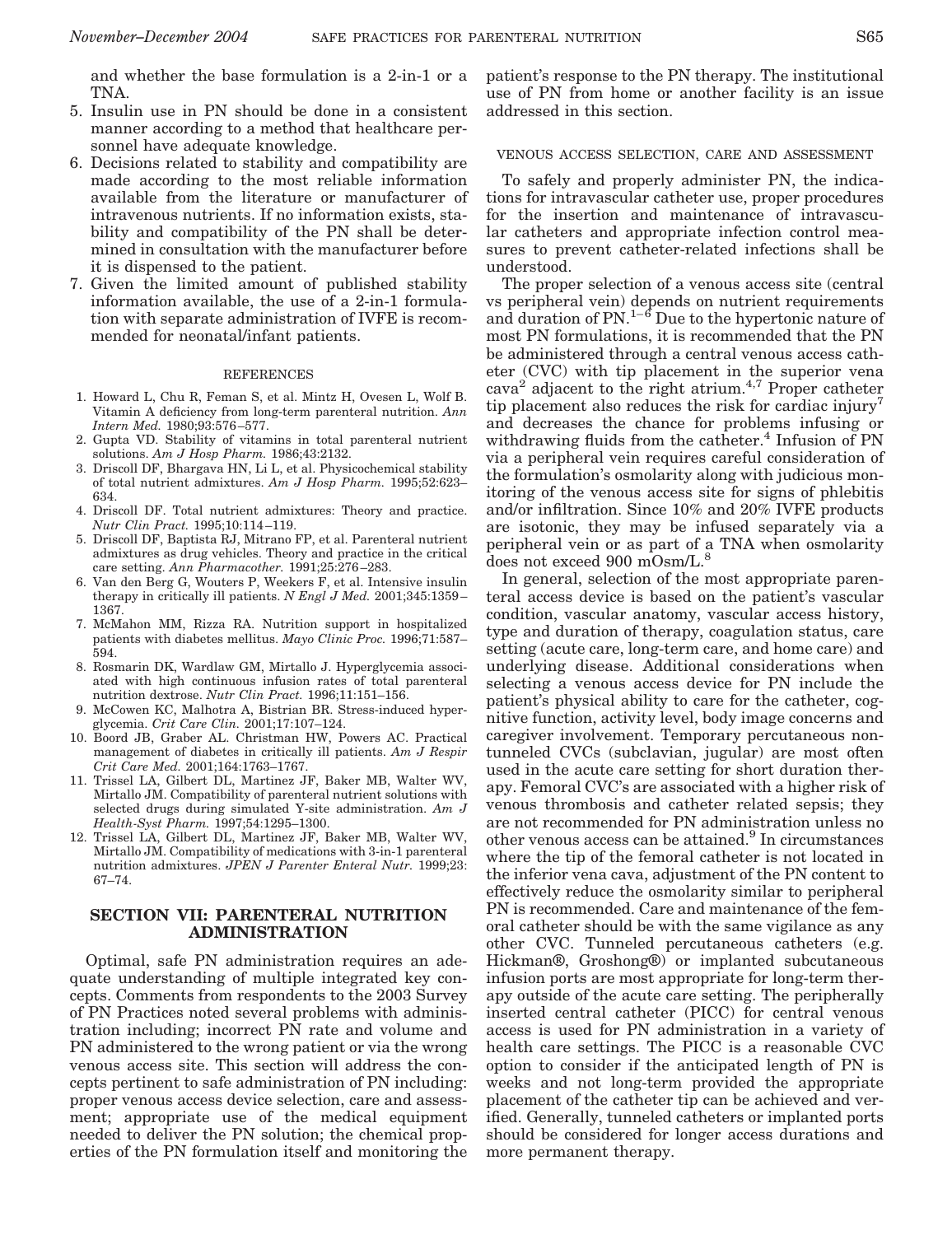Guidelines have been developed for the daily care and maintenance of the catheter once the proper CVC is inserted.3,6 Prior to the initial administration of PN through a CVC, and any other time there are signs/symptoms indicative of a compromised catheter position, the catheter tip location shall be verified radiographically. Proper catheter tip placement shall also be confirmed and or validated in the pediatric patient as growth and maturity occur. The infectious complications of PN administration are also reduced when catheter access devices are dedicated solely to PN usage (or the designation of one port solely for PN administration if a multi-lumen catheter is used) and catheter manipulations are minimized.3 Reductions in catheter associated sepsis have been reported when nurses are educated in the proper care of the CVC based on established standards and guidelines.<sup>1,3</sup> If continued care and monitoring is required beyond the acute care setting, it is the health care provider's responsibility to ensure education of the patient and/or caregiver in proper care techniques.

#### MEDICAL EQUIPMENT FOR PN ADMINISTRATION

#### *Filters*

The use of in-line filters has been recommended during the administration of intravenous products such as PN formulations.<sup>6,10-12</sup> The rationale for this recommendation is related to the filter's ability to eliminate or reduce infusion of particulates, microprecipitates, microorganisms, pyrogens and air. Due to the multiple additives used to prepare PN formulations, a large number of *particulates* may contaminate the fluid being administered. Particles of 5 microns or larger are capable of obstructing blood flow, which could lead to complications such as pulmonary embolism. These foreign particles may also produce phlebitis at the injection site, a therapy-limiting problem when PN is administered peripherally. An in-line filter can reduce the incidence of phlebitis.

M*icroprecipitates* form under certain pH and temperature conditions such that the rate and extent are dependent on these factors in addition to the concentration of PN additives. Microprecipitates of calcium phosphate are known to cause serious problems. Initial visual inspection of PN is a primary method to avoid problems with microprecipitates but this cannot be relied upon since it is unlikely the precipitate will form instantaneously. In most situations, precipitates may take hours to develop. As such, visual inspection of the PN formulation should be done periodically throughout the compounding, dispensing and administration processes. Visual detection is limited however since particles 50 microns cannot be easily detected with the unaided eye and problems are possible with particles of this size. Since particles may clog filters, filters have been criticized because they may require frequent nursing interventions. It should be recognized that a clogged filter and associated infusion pump alarm is a potential sign of a precipitate. It is never appropriate to remove a clogged filter and allow the formulation to infuse without a filter.

Use of a 0.22 micron filter for PN administration can remove *microorganisms* but this practice is limited to use with 2-in-1 formulations. The integrity of the IVFE is compromised when infused through filters  $\leq 1.2$ microns in size. A 1.2 micron filter however does not remove most microorganisms from a contaminated PN formulation even though it is effective in removing particulates and microprecipitates. PN formulations are considered high-risk admixtures and can become contaminated during compounding or administration setup. There have been frequent reports of patient infections caused by contaminated PN fluids. The use of aseptic technique in preparation and administration of PN formulations is critical to avoid infections due to contaminated PN formulations.

Filters have been shown to be effective in removing pyrogens from 2-in-1 formulations and those with air venting can prevent air emboli. The use of filters may reduce the potential for contaminated PN formulations to infect a patient but do not eliminate the possibility. As such, the CDC does not recommend in-line filters solely for infection control purposes.<sup>3</sup>

Use of in-line filters has limitations. They can cause decreased flow rates, clogs, or air locks. This may lead to increased manipulation of the intravenous administration set, creating a potential for microbial contamination. For PN administration, a 0.22 micron filter is recommended for a 2-in-1 formulation. A 1.2 micron filter should be used for TNAs. When considering particulate and microprecipitate contamination only, a 1.2 micron filter can be used for all PN formulations.

## *Infusion Pumps and Administration Sets*

Specific recommendations also exist to guide the use of PN administration tubing sets. PN administration sets shall be changed using aseptic technique and universal precautions.<sup>3</sup> Changes of "add on devices" to the PN administration set (e.g., extension tubing, filters or needle-less devices) should coincide with changing of the PN administration set to maintain the entire PN administration system as a closed system.6 TNA administration sets are changed every 24 hours and immediately upon suspected contamination or if the product integrity has been compromised.<sup>2,3,6</sup> Administration sets used for separate IVFE infusions (not TNA) are discarded after each unit is infused, unless additional units are administered consecutively. When separate IVFE infusions are administered consecutively, the administration set shall be replaced every 24 hours.3,6 As with TNA, lipid emulsion sets are changed immediately if contamination is suspected or if the product integrity has been compromised. Administration sets infusing PN formulations containing only dextrose and amino acids shall be changed every 72 hours.3 PN final containers and administration sets free of the plasticizer; di (2-ethylhexyl) phthalate (DEHP) shall be used to prevent DEHP contamination of TNAs or separate IVFE infusions.<sup>13</sup> Since DEHP is highly lipophilic, IVFE are capable of extracting DEHP from the polyvinylchloride (PVC) final containers and administration sets. Concern over adverse effects from DEHP is related to its potential for neurotoxicity, car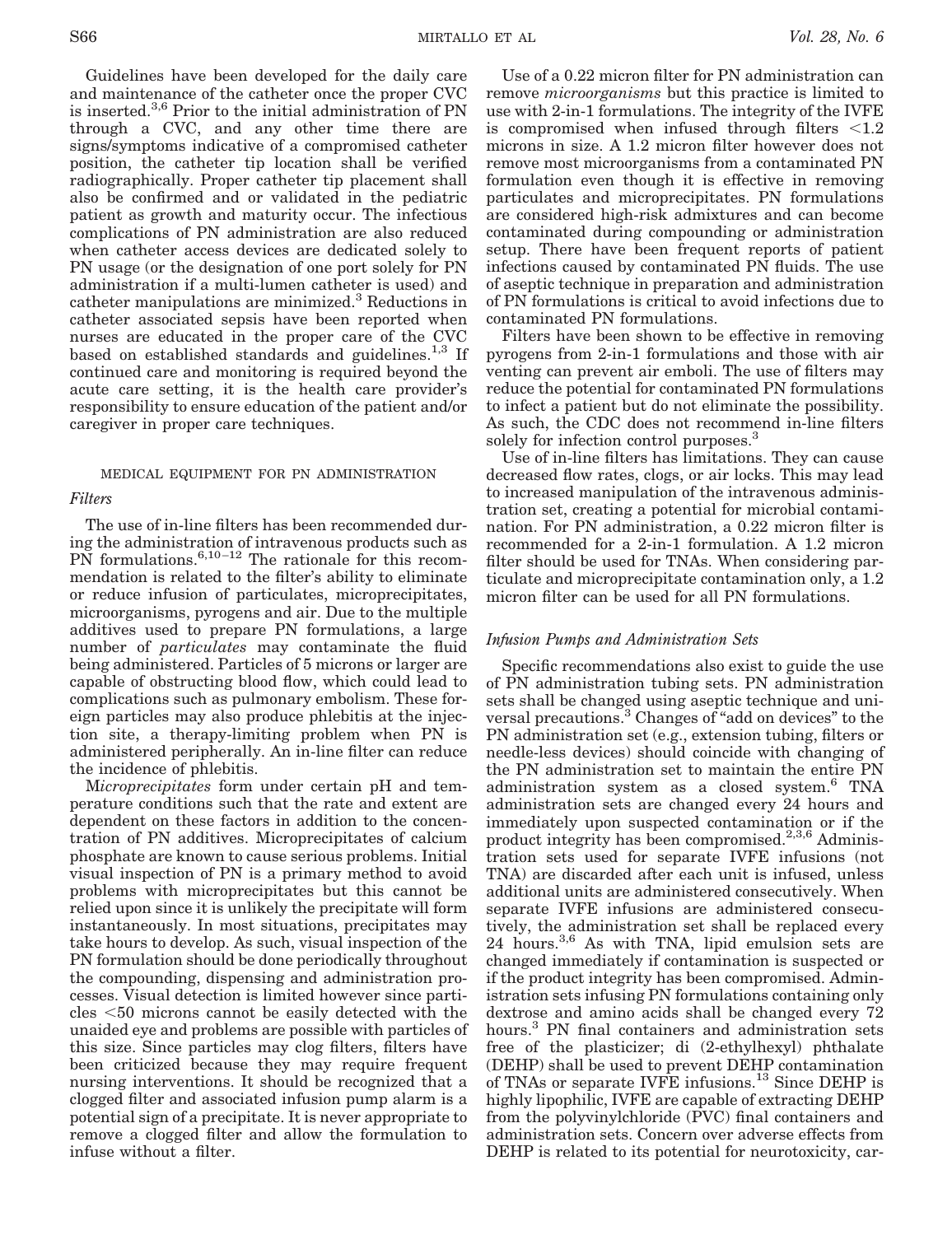cinogenicity, and hepatotoxicity in animals. Use of DEHP-free bags and tubing is especially important in chronic long-term patients, pregnant patients, and pediatric patients receiving PN.

Intravenous (IV) infusion pumps are an integral component of PN administration.<sup>2,5,6</sup> Use of an electronic infusion pump to safely administer PN is recommended.2,6 Infusion pumps assure accurate volume (rate) control and contain safety alarms (visual and auditory) for sensing air and pressure changes in the IV tubing; some pumps also have a programmable rate cycling feature to minimize infusion errors. These features are important to PN because of the hypertonic nature, fluid volume, dextrose and potassium content of PN formulations. JCAHO National Patient Safety Goals include recommendations for infusion pumps.<sup>14</sup> Free-flow protection is important to the safety of PN administration to avoid serious harm caused by rapid administration of potassium and dextrose. Regular preventative maintenance and testing should assure proper functioning of clinical alarm systems because health care practitioners administering the PN, and individuals receiving the PN, rely on those alerts to optimize safe infusion of the PN formulation.

Safe administration guidelines are not only intended to protect those patients receiving PN, they are also important to protect the health care provider administering PN from blood-borne pathogens. Health care providers face daily exposure to blood when administering PN via a venous access device. Among the risks are human immunodeficiency virus (HIV), hepatitis B and hepatitis C. Federal government agencies have published standards to prevent needle-stick injuries in health care settings, as well as, enforcement procedures for the occupational exposure to blood-borne pathogens.<sup>15,16</sup> In 2000, the Needle-stick Safety and Prevention Act was signed into law and in 2001, incorporated into the revised OSHA Blood-borne Pathogen Directive.<sup>17</sup> The Act highlights the importance of using new technologies and requires employers who are currently covered by the Blood-borne Pathogen Standard to evaluate and implement medical devices that reduce the risk of needle-stick injuries, as well as, eliminate or reduce exposure to blood-borne pathogens. Health care providers administering PN should take an active role in identifying, evaluating and selecting effective medical devices to reduce their exposure to blood-borne pathogens. Examples of compliance for PN administration is the use of a commercially available needle-less system to draw blood or applying a needle-free catheter patency device to a CVC to eliminate the back flow of blood into the catheter lumen. It is important to note that the Needle-stick Safety and Prevention Act changes OSHA's 1991 Blood-borne Pathogens Standard from an "agency directive" to a law, enforceable in the same manner as any other OSHA public law.

#### ADMINISTRATION ISSUES RELATED TO PN ADMIXTURE PROPERTIES

Prior to PN administration, the identity of the patient is verified using at least two identifiers.<sup>14</sup> The PN label is reviewed for accuracy, expiration date and patient identity. Also, the PN formulation and container is visually inspected for leaks, color changes, emulsion cracking, clarity and expiration dates. Do not use any parenteral fluid that has expired, has visual turbidity, leaks, emulsion cracking or particulate matter.3 The TNA presents a more complex scenario for inspection because of the inability to visualize precipitate or particulate matter in the opaque admixture.<sup>1</sup> It is essential to visually assess the TNA for destabilization or separation of the lipid components. Any TNA that exhibits evidence of destabilization (heavy creaming, cracking or discoloration) shall not be administered or shall be discontinued immediately if the solution is already infusing.19,20 The pharmacist evaluates the TNA formulation before dispensing, and the nurse, patient and/or caregiver is responsible for ongoing evaluation of the TNA while it is infusing.

As discussed previously, IV medications are frequently prescribed for patients receiving PN. Published information regarding PN compatibility with parenteral medications is available, but limited.<sup>1,20-23</sup> The appropriate administration of parenteral medications to individuals receiving PN is based on stability and compatibility data. It is recommended that stability and compatibility data be validated if the medication is expected to have direct contact with the PN. If an incompatibility or unstable condition exists, or if there is no information available, the medication should be administered separate from the PN.

The characteristics of IVFE favor an environment in which pathogenic organisms can thrive. These 10% and 20% preparations are nearly iso-osmotic (250 –290 m $\mathrm{Osm/L}$ ), have a near-neutral alkaline pH (pH = 7.5), and contain glycerol, all of which are conducive to the growth of microorganisms. However, when IVFE are combined with crystalline amino acids and hydrated dextrose to form TNA, the pH drops  $pH-6.0$  and the osmolarity increases to provide a poor growth medium.24 Several reports of microbial growth potential in commercially available IVFE bottles prompted the Centers for Disease Control and Prevention in 1982 to limit the "hang time" to 12 hours after the manufacturer's container is spiked with the appropriate administration set. IVFE have been associated with reports of fungemia in the neonatal population, including both *Candida* species and *Malassezia furfur*. 25–27 It appears that IVFE were administered as separate infusions in these reports. When IVFE is transferred from its original container to another sterile device (e.g., syringe) or recipient container for infusion separate from PN, one could argue that a more conservative 6-hour hang time should be followed. This recommendation would be consistent with the FDA-approved labeling for propofol (Diprivan®) emulsion when manipulated for administration via a syringe delivery system, even with the existence of antimicrobial agents not present in IVFE manufactured for nutritional use. A standard for product dating of prepared sterile dosage forms when the product is altered from its original packaging has recently been revised by the United States Pharmacopeia (USP).28 The USP refers to this newly assigned date as the "beyond-use date" and it limits the time period in which the product can be used in patients.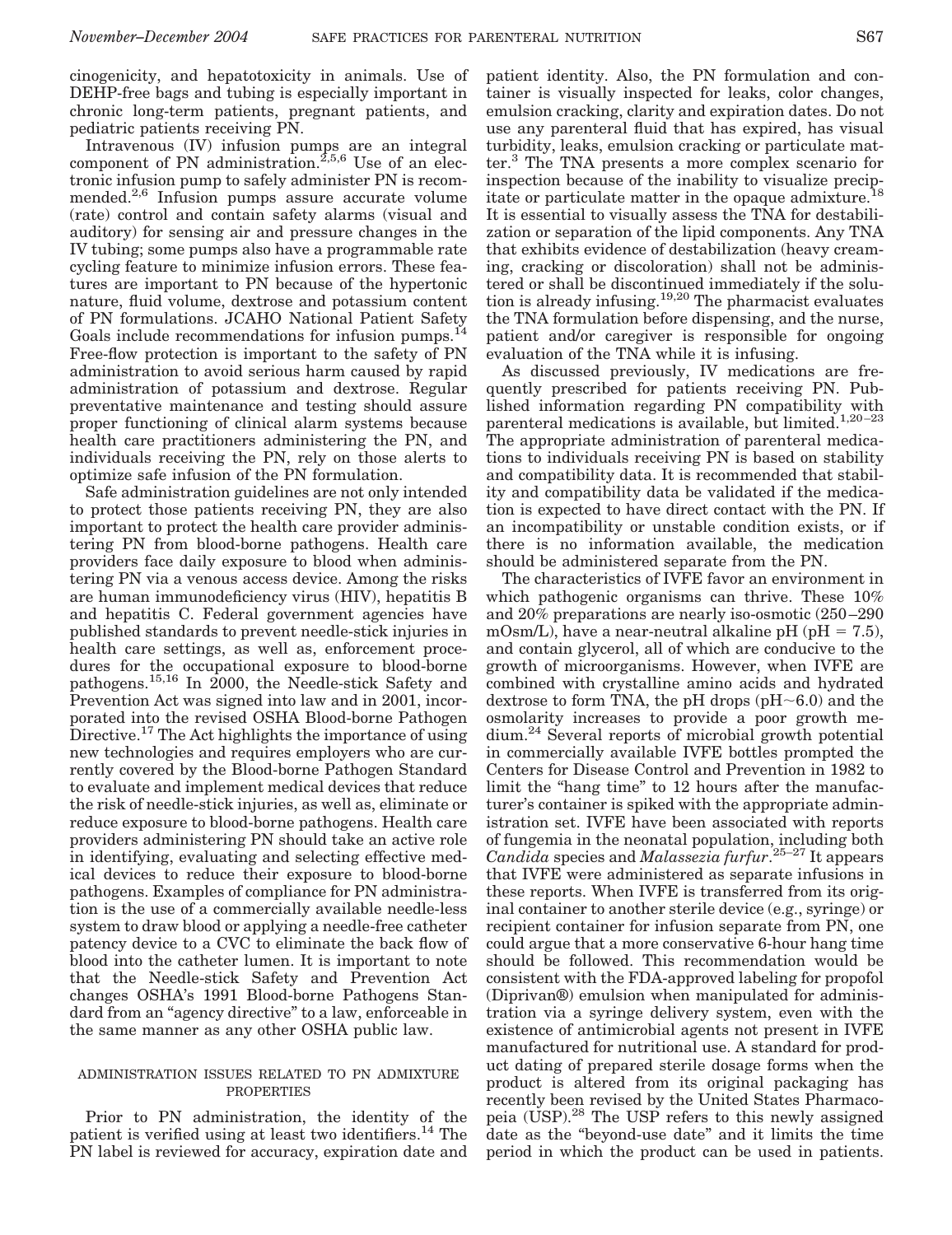Because of the concern for microbial contamination, the USP recommends that IVFE products be used within 12 hours of opening the original container if they are to be infused as a separate infusion. The infusion rate should not exceed 0.125 g/kg/hr, thus a 200-mL bottle of 20% IVFE should not be infused more rapidly than over 6 hours (0.095 g/kg/hour) in the 70-kg reference man. If a slower infusion is desirable and the selected rate of administration exceeds 12 hours, then the lipids shall be given in two separate bottles so as not to exceed a 12 hour hang time for any single container. If the IVFE is admixed directly to the PN to form a TNA, the final PN formulation can be infused over a 24-hour period since it provides a safe vehicle with respect to infectious risks.

## *Patient Response to PN Administration*

No discussion of safe PN administration would be complete without briefly mentioning a few key monitoring concepts unique to the patients receiving PN. Considerable cost and serious complications are often associated with PN administration. Once it is determined that the individual will receive PN, goals for nutrition support should be set with specific markers and outcomes to be measured.<sup>1,29</sup> These goals may include improved or replenished protein stores, normalization of clinical laboratory values, and reduction in morbidity/mortality and improvement in quality of life or optimization of clinical outcomes. Monitoring individuals receiving PN is necessary to determine the efficacy of the specialized nutrition therapy; detect and prevent complications; evaluate changes in clinical condition and document clinical outcomes. All patients receiving PN should be monitored for fluid and electrolyte imbalances, proper blood glucose control and signs/symptoms of CVC infections. Typically, laboratory monitoring of serum chemistries and visceral proteins are more frequent when PN is initiated and then decrease in frequency as clinically indicated. The health care provider is also alert to potential changes in fluid status and should closely monitor intake and output, edema, vital signs and weights with attention to changes, patterns or trends that could indicate problems or progress toward achieving nutritional goals. Regular assessment and meticulous care of the parenteral access device assures a reliable delivery system for the PN and minimizes the chance for infection. It is important that the healthcare provider periodically compare the actual PN nutrients delivered to the patient with the recommended measured or estimated nutrition needs to assure optimal treatment. Patients may tolerate the PN infusion better if the refrigerated PN is removed from the refrigerator 30 – 60 minutes prior to the scheduled infusion times; PN patients occasionally complain of discomfort while the chilled solution is infused into the central circulation.<sup>6</sup> Individuals receiving their first PN formulation should be monitored closely for any adverse reactions. Compatibility and stability of a new parenteral medication shall be assured along with a review of the medication profile for potential effects on safe administration of other medications. It is also important to reassess gastroin-

testinal function and readiness for oral/enteral feeding if the patient's clinical condition should change.

*IVFE infusion in hypertriglyceridemic patients.* Confusion surrounds the safe administration of IVFE in patients with hypertriglyceridemia. As previously mentioned, several investigators have determined that the rate for infusion of IVFE not exceed 0.125 g/kg/hour in order to avoid serious metabolic effects.<sup>30</sup> Thus, IVFE should be infused at rates to avoid serum triglyceride levels  $>400$  mg/dL in adults and  $>200$  mg/dL in neonates. The clinical consequences associated with hypertriglyceridemia in both adults and neonates include an increased risk of pancreatitis, immunosuppression, and altered pulmonary hemodynamics, while hypertriglyeridemia in the preterm infant with physiologic jaundice and hyperbilirubinemia  $(>18 \text{ mg/dL})$  is associated with kernicterus. Doses of IVFE should be limited to the provision of EFAs (e.g., 250 mL of 20% IVFE, once or twice weekly) when triglyceride concentrations rise above 400 mg/dL in adult patients. Temporary interruption of IVFE infusions for 12 to 24 hours are recommended when serum triglyceride concentrations exceed 275 mg/dL in neonates and infants; a decrease in infusion rate by  $0.02-0.04$  g/kg/hour is suggested when IVFE infusions are restarted.<sup>31</sup> Withholding IVFE in adults shall be considered when serum triglyceride concentrations are greater than 500 mg/dL. The presence of excess phospholipid content of 10% versus 20% IVFE is also associated with greater plasma lipid alterations. The excess phospholipids produce lipoprotein X-like substances that can compete with chylomicron remnants for hepatocyte binding sites. This can interfere with lipid clearance by delaying peripheral hydrolysis of triglycerides by lipoprotein lipase. Use of 20% IVFE allows for more efficient triglyceride clearance and metabolism.

In conclusion, there is extensive attention directed towards monitoring the patient's physiologic response to PN therapy; it is equally important that the individual's developmental, emotional and psychological responses to the PN also be assessed and monitored.

#### *Use of PN Prepared by Another Facility*

Organizations commonly admit patients from another facility or home who are receiving PN. The admission may or may not be directly related to the PN or underlying disease. These organizations are frequently in the position of dealing with PN formulations brought in from home or infusing into patients transferred from other inpatient facilities. Due to the complex nature of PN formulations from a dosing, compatibility, sterility and stability perspective, the use of the PN by the organization is a difficult issue. Evidence to support, guide or describe current practices is lacking so the issue was addressed in the 2003 Survey of PN Practices. As discussed in the introduction, there was no consensus as to whether PN formulations compounded elsewhere should be administered in the admitting organization's facility. Several points for consideration (pro or con) were identified in the comments to the survey question along with Task Force input (Table I).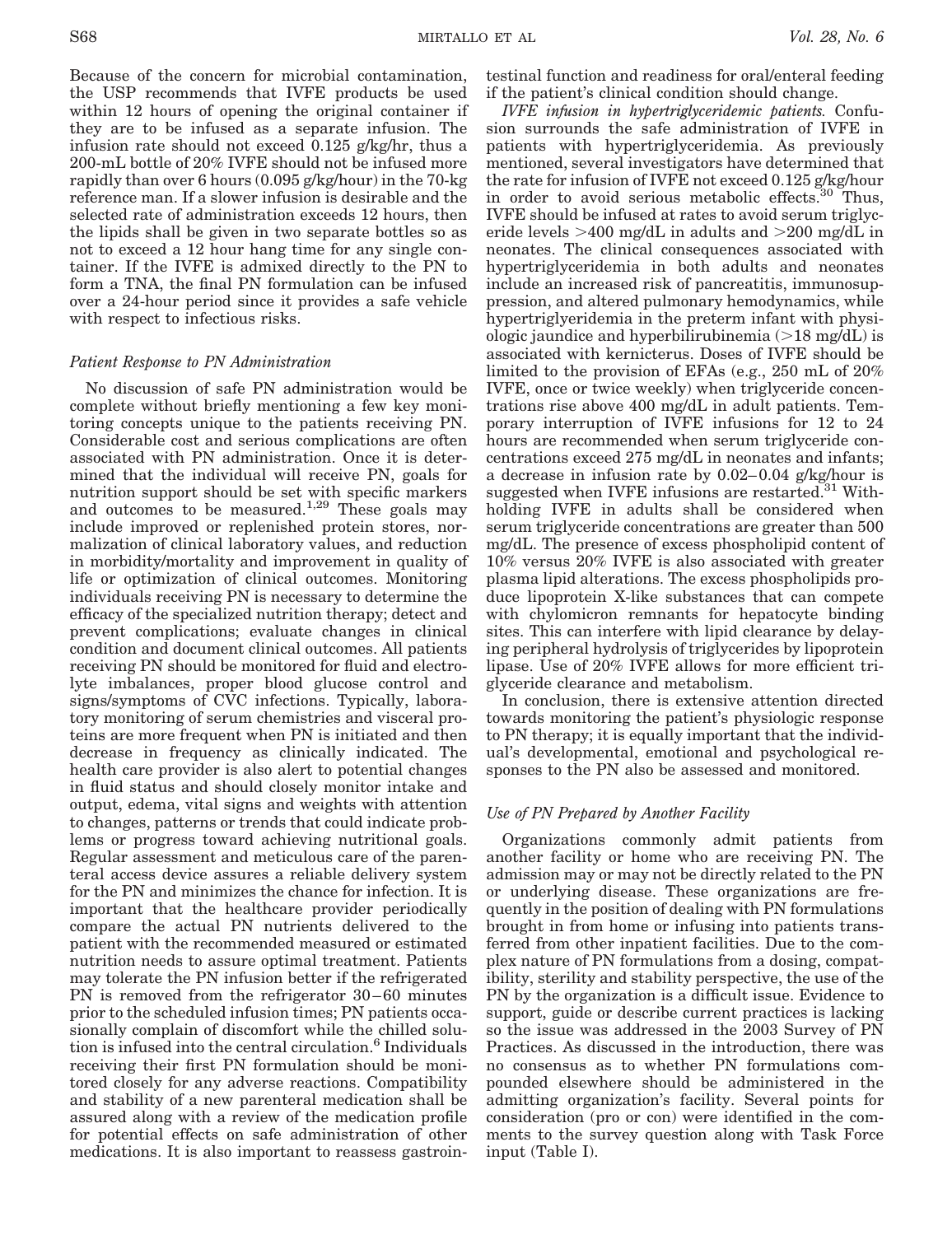TABLE I

*Pros and cons: use of PN compounded by another facility*

| <i>LIOS and cons. use of LIV compounded by another factury</i>             |                                                                                             |  |
|----------------------------------------------------------------------------|---------------------------------------------------------------------------------------------|--|
| Reasons for use                                                            | Reasons not to use                                                                          |  |
| Prevents wastage of unused home PN                                         | Inability to adequately validate PN integrity from a stability and<br>sterility perspective |  |
| Provides specific information concerning PN contents and therapy           | Creates billing and reimbursement issues                                                    |  |
| PN formula may contain products not available to admitting<br>organization | Medico-legal responsibility for PN administration problems<br>unclear                       |  |
| Avoids an interruption in the rapy                                         | Unfamiliar PN tubing set or infusion pump                                                   |  |

If the PN was infusing at the time of patient admission, responders to the question stated that it was allowed to finish then the hospital pharmacy prepared all subsequent PN formulations. In another scenario, if the PN was compounded by the health care systems' own home infusion pharmacy, the PN was allowed to be used.

There is no consensus to the problems addressed therefore; it is difficult to provide specific guidelines. Guidelines for use of oral medications from home referred to as 'bring-in' medications (i.e., patient's own supply) have been developed and may provide some insight when considering PN formulations brought in from an outside facility. Principles addressed in these guidelines $32$  are outlined as follows:

- The use of a patient's own supply in the hospital should be avoided unless they are not obtainable by the pharmacy;
- If used, a physician order shall be written.
- The identity of the medication should be verified ▪ If not identifiable, it shall not be used.
- It should be dispensed as a part of the pharmacy distribution system, not separate from it.

PN formulations are much more complex than oral medications. It may also be prudent to consider the following for PN:

- A policy and procedure is developed to address the issue.
- When the use of PN is allowed, a physician's order is required.
	- All components of the PN formulation are entered into the patient's medical record as an active order.
- Issues related to maintaining PN integrity during storage, delivery and administration are resolved.
- If there is any reason that the compounding or storage conditions of the PN formulation have been compromised, its use shall not be allowed.
- The appropriateness of the PN formulation for the patient's current condition is assured prior to its administration.

## PRACTICE GUIDELINES

- 1. Central PN is administered via a CVC with the distal tip placed in the superior vena cava adjacent to the right atrium.
- 2. The use of femoral catheters for PN administration should be avoided.
- 3. Proper CVC tip placement shall be confirmed prior to initial PN administration and/or any other time signs/symptoms indicate an improper catheter position. Proper CVC tip placement shall also be

confirmed/validated in the pediatric patient when there has been significant growth.

- 4. Care and maintain venous catheters used for PN according to published standards.
- 5. Equipment used to administer PN formulations shall be selected based on the safest mode of delivery for both the patient and the healthcare provider.
- 6. A 1.2 micron filter may be used for all PN formulations. Alternatively a 0.22 micron filter may be used for 2-in-1 formulations.
- 7. A filter that clogs during PN infusion may be indicative of a problem and may be replaced but shall never be removed.
- 8. PN final containers and administration sets shall be free of the plasticizer, DEHP if IVFE is a component of the nutrient regimen.
- 9. Administration sets for IVFE infusions separate from PN formulations shall be discarded after use or if the IVFE is infused continuously, at least every 24 hours.
- 10. Administration sets for TNA are changed every 24 hours.
- 11. Administration sets for 2-in-1 formulations are changed every 72 hours.
- 12. PN is to be administered via an infusion pump having adequate protection from 'free flow' and reliable, audible alarms.
- 13. Medical devices for PN administration should be used that minimize risk of needle-stick injuries and exposure to blood-borne pathogens.
- 14. Prior to PN administration, the patient's identity is verified and the PN label is reviewed for accuracy and expiration dates.
- 15. Visually inspect each PN prior to administration, do not infuse the PN formulation if visual changes or precipitates are apparent.
- 16. The PN infusion shall be completed within 24 hours of initiating the infusion.
- 17. IVFE infused separately from PN formulations shall be completed within 12 hours of entry into the original container.
- 18. The patient receiving PN should be monitored to determine the efficacy of the PN therapy; detect and prevent complications; evaluate changes in clinical conditions; and document clinical outcomes.
- 19. A policy and procedure should be in place to deal with the use of PN formulations prepared by an outside facility.